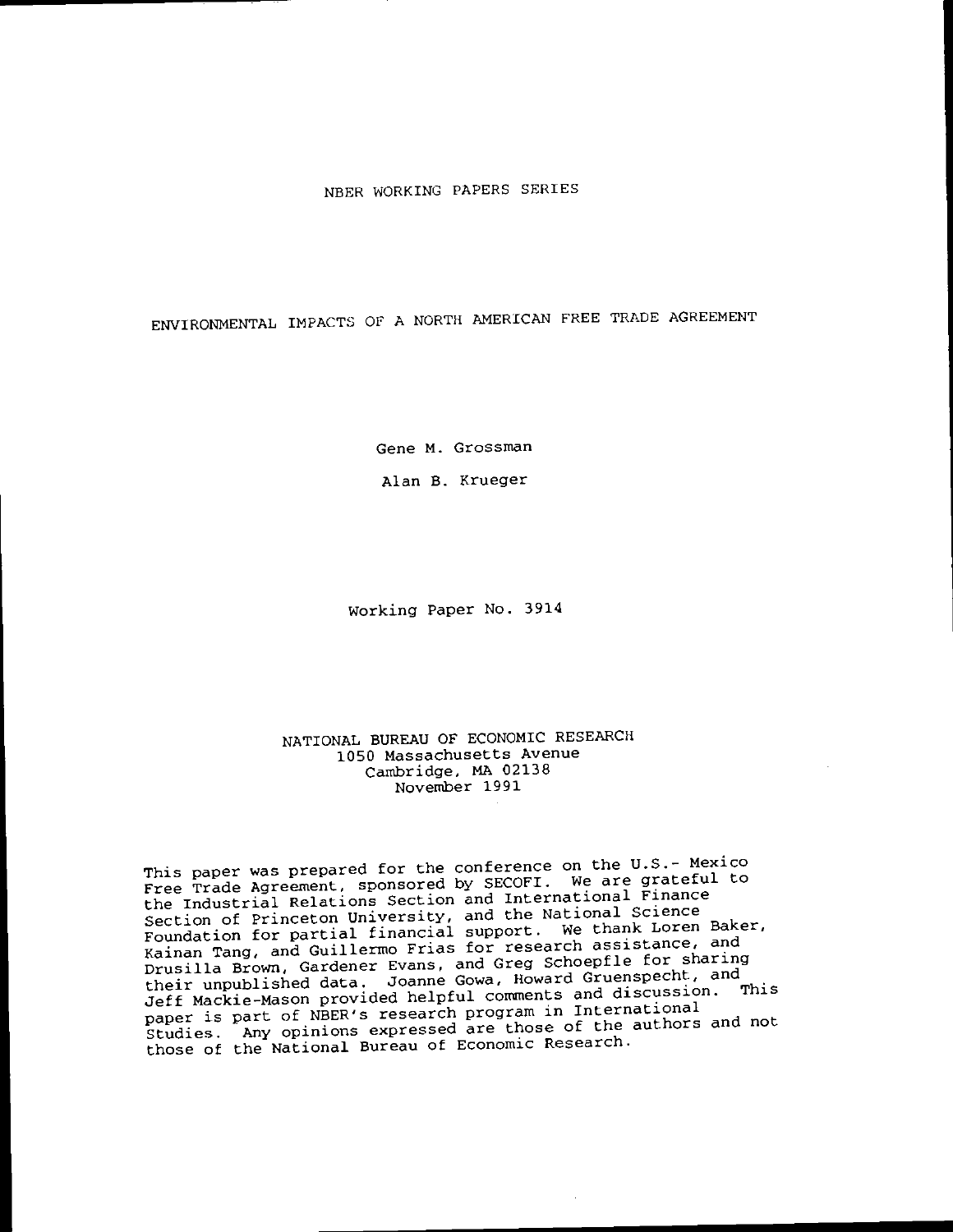NEER Working Paper #3914 November 1991

#### ENVIRONMENTAL IMPACTS OF A NORTH AMERICAN FREE TRADE AGREEMENT

#### ABSTRACT

A reduction in trade barriers generally will affect the environment by expanding the scale of economic activity, by altering the composition of economic activity, and by bringing about a change in the techniques of production. We present empirical evidence to assess the relative magnitudes of these three effects as they apply to further trade liberalization in Mexico.

In Section 1. we use comparable measures of three air pollutants in a cross-section of urban areas located in 42 countries to study the relationship between air quality and economic growth. We find for two pollutants (sulfur dioxide and smoke") that concentrations increase with per capita GDP at low levels of national income, but decrease with GDP growth at higher levels of income. Section 2 studies the determinants of the industry pattern of U.S. imports from Mexico and of value added by Mexico's maquiladora sector. We investigate whether the size of pollution abatement costs in the U.S. industry influences the pattern of international trade and investment. Finally, in Section 3, we use the results from a computable general equilibrium model to study the likely compositional effect of a NAFTA on pollution in Mexico.

Gene M. Grossman Alan B. Krueger<br>Woodrow Wilson School Alan B. Krueger Princeton University<br>Princeton, NJ 08544 and NBER

Woodrow Wilson School<br>Princeton University Princeton, NJ 08544<br>and NBER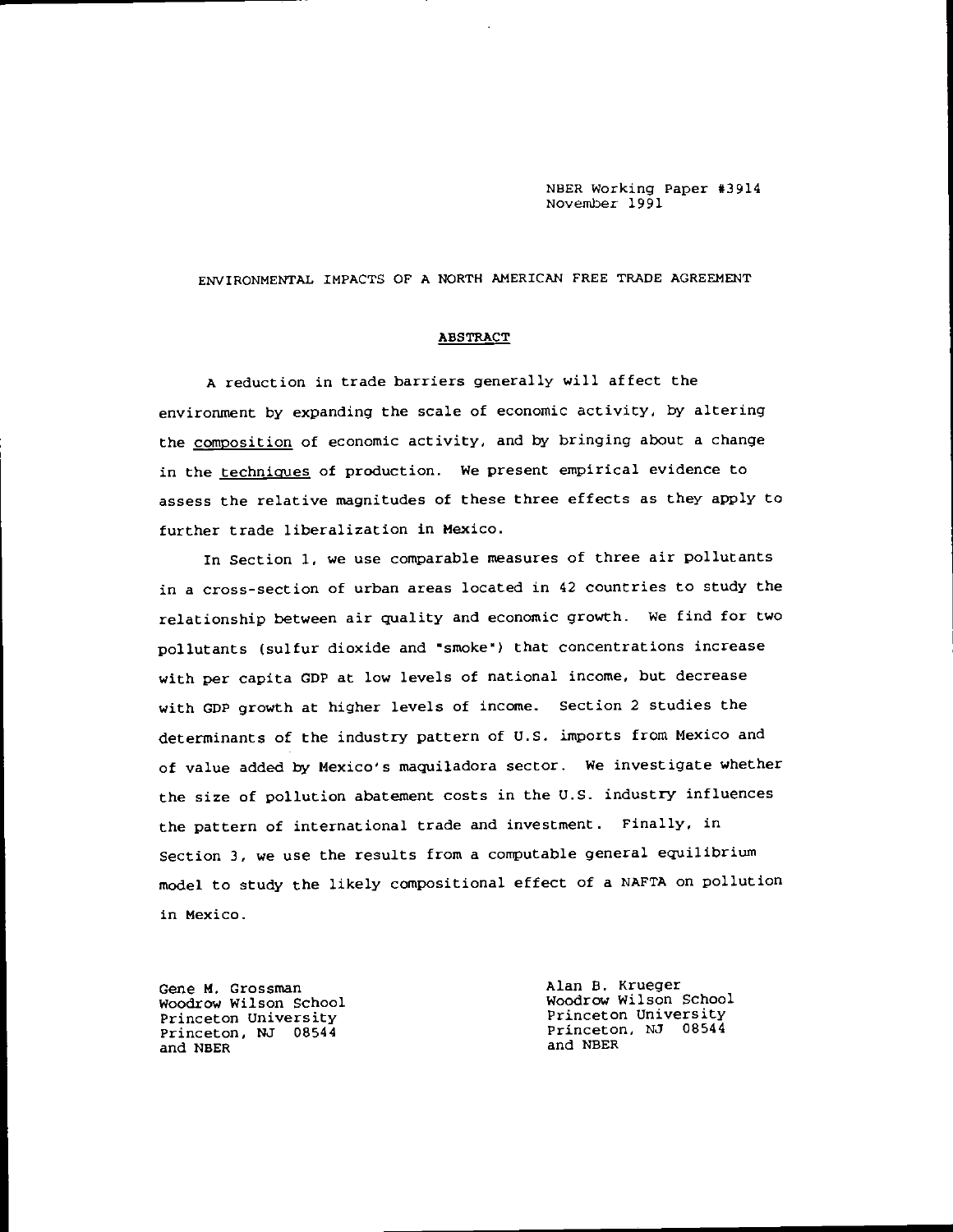Environmental advocacy groups In the United States have voiced their concerns about a potential North American Free Trade Agreement (NAFTA). Some went so far as to oppose the Congressional. granting of fast-track negotiating authority to the President to enable American negotiators to enter Into talks with their Mexican counterparts. The reservations of the lobbying groups mirror a growing perception on the part of environmentalists worldwide that an open world trading system may be inimical to the goal of preserving a clean, healthy, and sustainable global commons.

The arguments linking trade liberalization with environmental degradation have not been fully articulated.<sup>1</sup> With regard to a NAFTA, the environmentalists have expressed a number of reasons for fearing that freer trade and direct investment flows between the United States and Mexico may aggravate pollution problems in Mexico and in the border region.2 At the least discerning level, some have argued simply that any expansion of markets and economic activity inevitably leads to more pollution and faster depletion of scarce natural resources. A more pointed argument recognizes that pollution already is a severe problem in Mexico and that the country's weak regulatory infrastructure is strained to the breaking point. Under these conditions, it is feared that any further industrialization that results from the liberalization of trade and investment will exacerbate an already grave situation.

Other environmentalists draw their conclusions by extrapolating the experience of the maquiladora sector in Mexico. The maquiladoras are

<sup>&</sup>lt;sup>1</sup> See Low and Safedi (1991), who cite several examples of writings that view open trade as detrimental to environmental protection.

<sup>2</sup> See, for example, Gregory (1991), Kelly and Kemp (1991). National Wildlife Foundation (1990), Leonard and Christensen (1991), and Ortman (1991).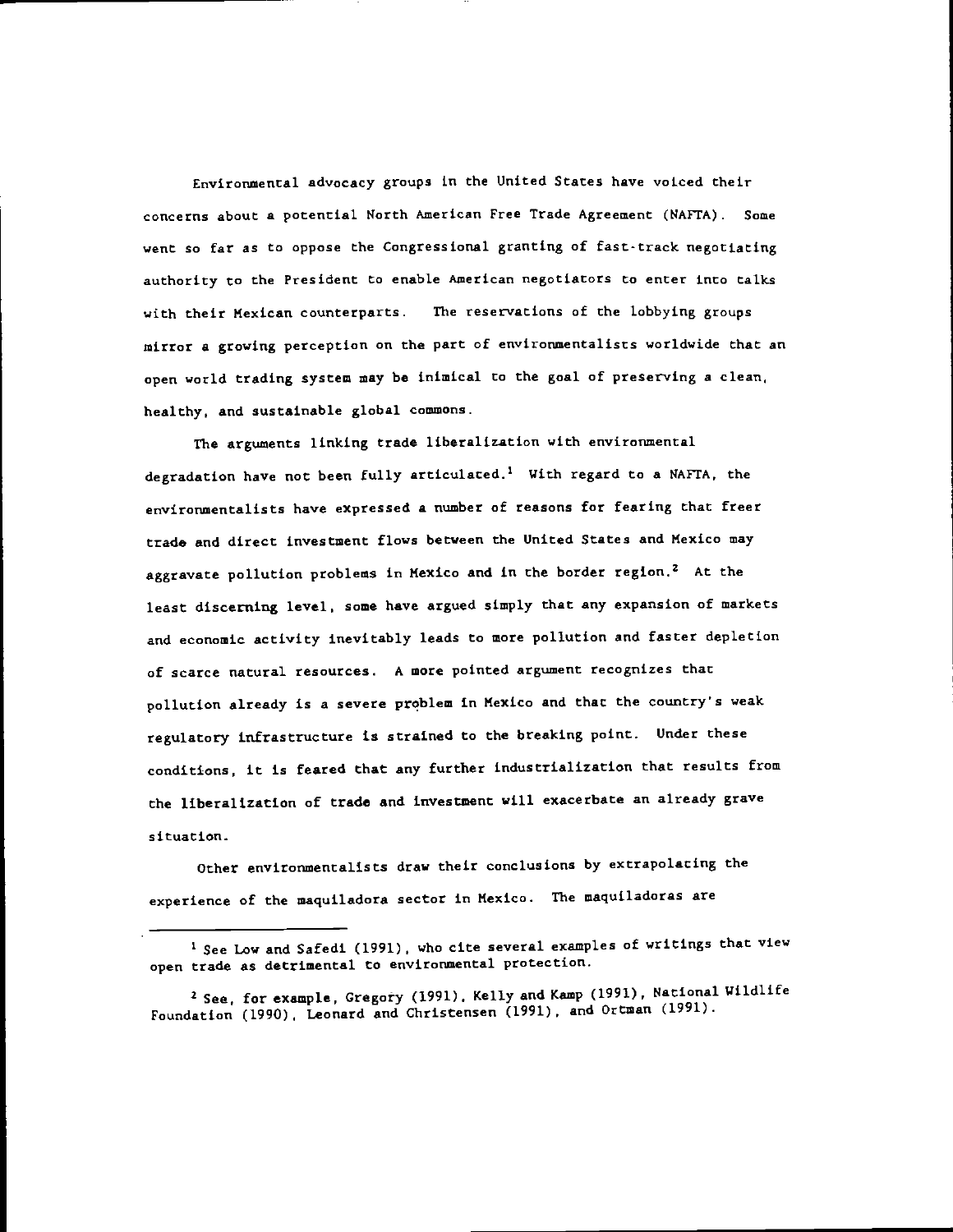predominantly foreign-owned firms that produce largely for export to the United States under a Mexican policy that allows duty-free imports of foreign components for further processing and re-export. Originally, maquiladoras were required to locate within a 20-kilometer strip along the U.S. - Mexico border in order to qualify for special customs treatment. The sector grew quite rapidly and with little governmental oversight, and now is widely regarded as being a major contributor to the perilous environmental and social conditions in the border region. Environmental groups point to this sector as a prime example of how unregulated expansion in response to trade opportunities can create risks to worker safety and public health. They argue that investments in this sector have been encouraged by the lax enforcement of environment and labor protection laws in Mexico and fear that any further expansion in trade and investment flows between the United States and Mexico will be motivated by firms' desires to avoid the high costs of meeting U.S. regulations.

A further concern of some environmental groups is that a NAFEA may undercut regulatory standards in the United States. Spokespersons have made the political-economic argument that, with freer trade, industry groups in the United States will demand less stringent pollution controls in order to preserve their international competitiveness, so that environmental standards will tend toward a lowest common denominator. The environmentalists worry, moreover, that existing environmental protection laws in the United States may be seen as nontariff barriers to trade in the context of a regional trade agreement.

While the environmental groups have raised a host of valid questions, they have so far been unable to provide convincing and well supported answers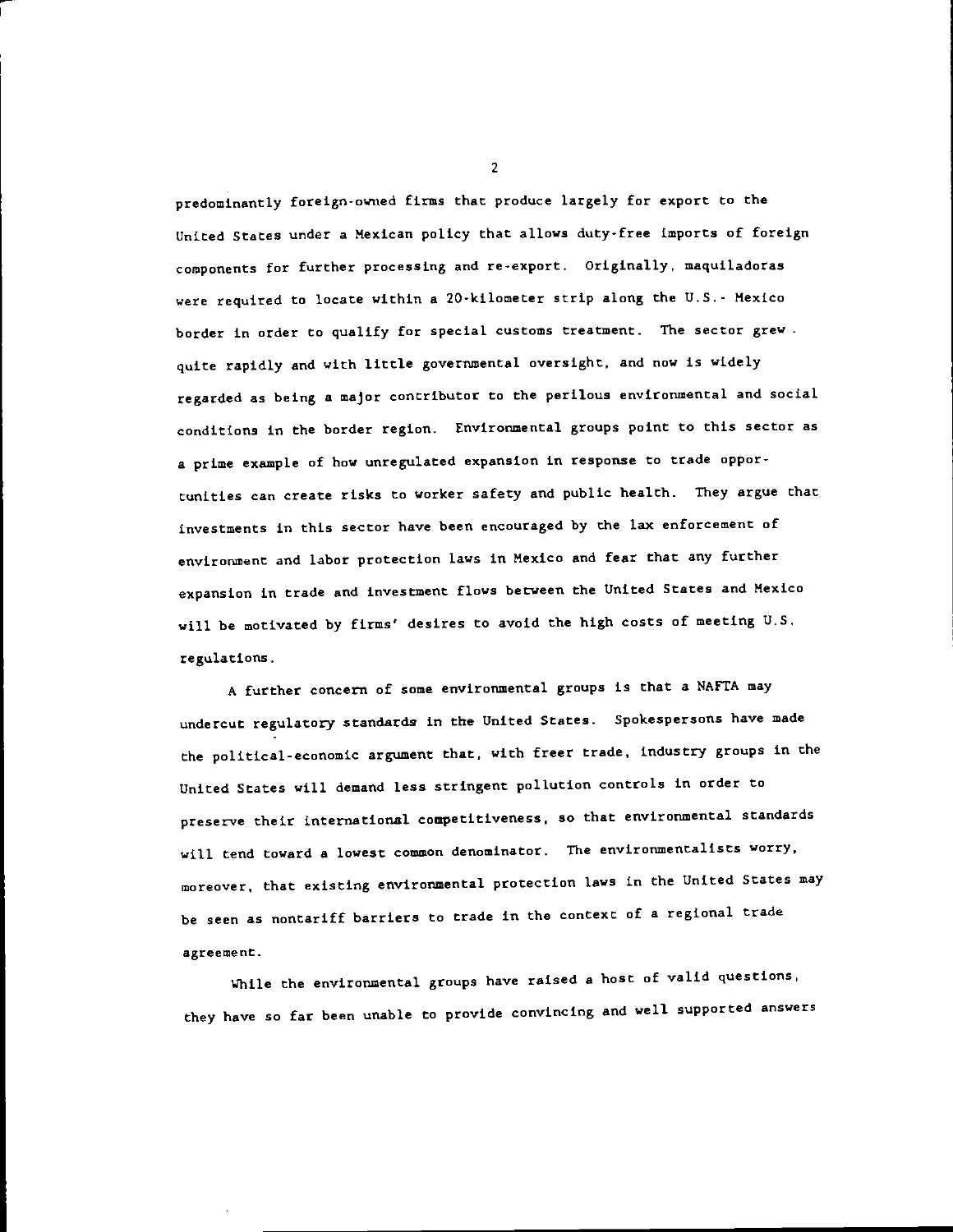to these questions. Many of their arguments fail to recognize all of the implications of trade liberalization for resource allocation and natural resource use in each of the trade partner countries. Moreover, die empirical claims that have been made rely mostly on anecdotal evidence and on extrapolation of the experience in one region or industry to the entirety of economic activity in Mexico. Indeed, relatively little is known at any level of generality about the relationship between a country's trade regime and its rate of environmental degradatton. or even about the relationship between a country's stage of economic development and its output of pollution. Theoretical investigation of these topics has been limited, and empirical studies are virtually non-existent.

It is useful to distinguish three separate mechanisms by which a change in trade and foreign investment policy can affect the level of pollution and the rate of depletion of scarce environmental resources.<sup>3</sup> First, there is a scale effect, capturing the simple intuition espoused by the environmental advocates. That is, if trade and investment liberalization causes an expansion of economic activity, and if the nature of that activity remains unchanged, then the total amount of pollution generated must increase. The environmental groups point, for example, to the deleterious environmental consequences of the combustion of fossil fuels and to the air pollution that is generated by the trucking industry. To the extent that economic growth gives rise to an increased demand for energy, which then is generated by means similar to the prevailing methods, there will be an increased output of harmful pollutants that attends an increase in economic output. Similarly, to

<sup>&</sup>lt;sup>3</sup> A similar decomposition of the effects of economic growth on the output of pollution has been proposed by the Task Force on the Environment and the Internal Market (1990).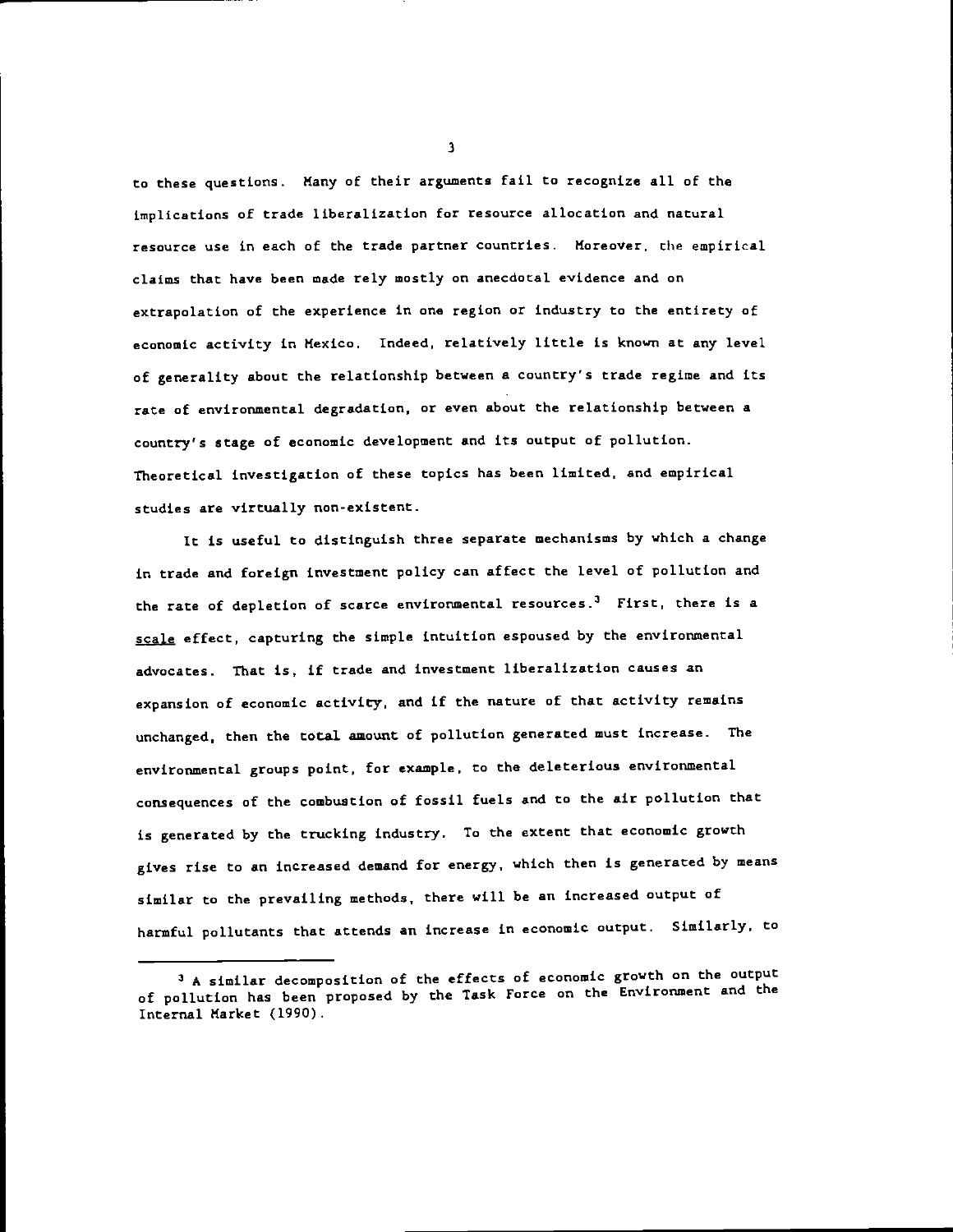the extent that expanded trade gives rise to an increased demand for crossborder transportation services without there being any change in trucking practices, increased trade will contribute to a deterioration in air quality.

Second, there is a composition effect that results from any change in trade policy. When trade is liberalized, countries specialize to a greater extent in the sectors in which they enjoy competitive advantage. If competitive advantage derives largely from differences in environmental regulation, then the composition effect of trade liberalization will be damaging to the environment. Each country then will tend to specialize more completely in the activities that its government does not regulate strictly. and will shift out of production in industries where the local costs of pollution abatement are relatively great. On the other hand, if the sources of international comparative advantage are the more traditional ones, namely cross-country differences in factor abundance and technology, then the implications of the composition effect for the state of the environment are ambiguous. Trade liberalization will lead each country to shift resources into the sectors that make intensive use of its abundant factors, The net effect of this on the level of pollution in each location will depend upon whether pollution-intensive activities expand or contract in the country that on average has the more stringent pollution controls.

Finally, there is a technique effect. That is, output need not be produced by exactly the same methods subsequent to a liberalization of trade and foreign investment as it has been prior to the change in regime. In particular, the output of pollution per unit of economic product need not remain the same. There are at least two reasons to believe that pollution per unit of output might fall, especially in a less developed country. First,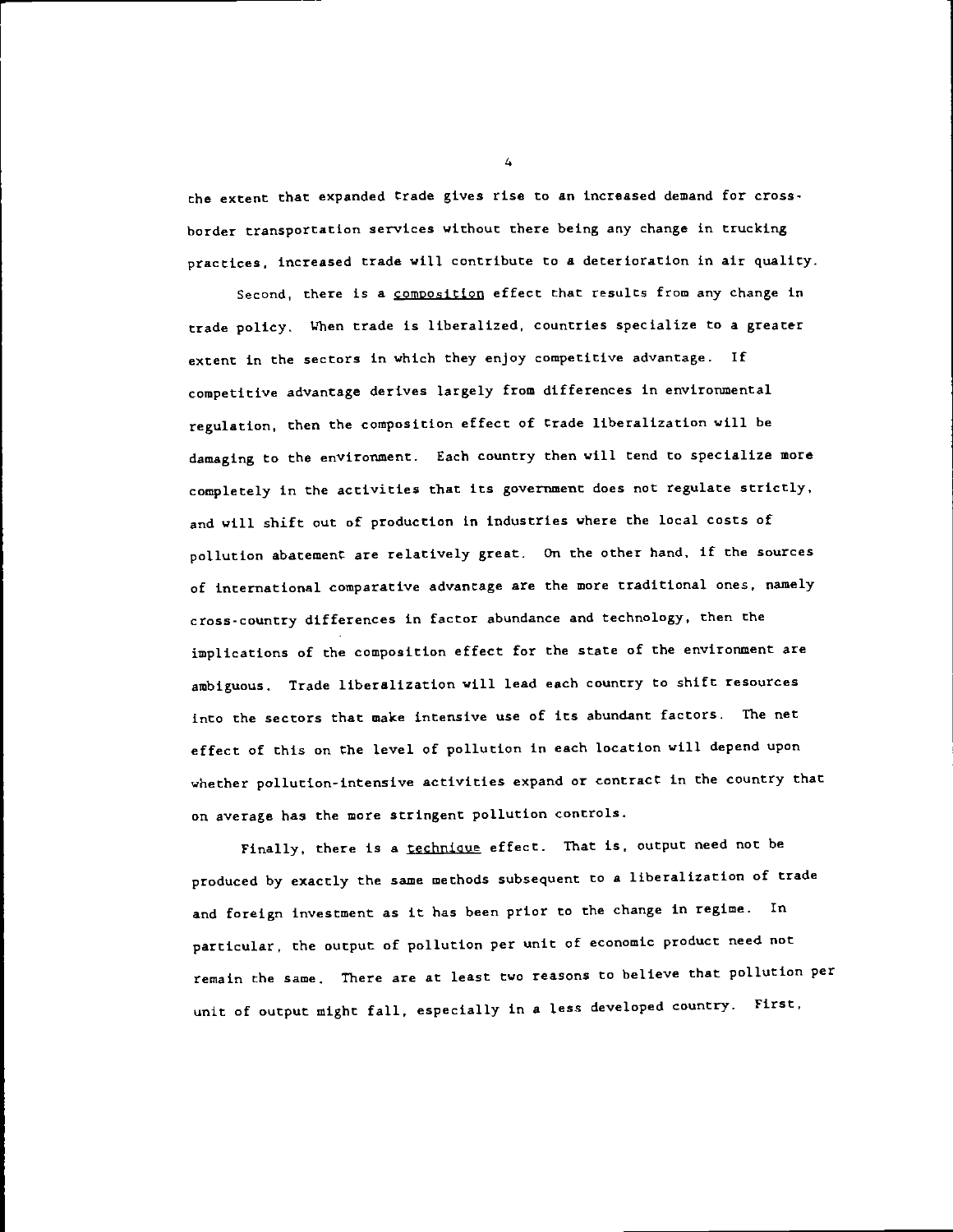foreign producers nay transfer modern technologies to the local economy when restrictions on foreign investment are relaxed. More modern technologies typically are cleaner than older technologies due to the growing global awareness of the urgency of environmental concerns. Second, and perhaps more importantly, if trade liberalization generates an increase in income levels, then the body politic may demand a cleaner environment as an expression of their increased national wealth. Thus, more stringent pollution standards and stricter enfoccement of existing laws may be a natural political response to economic growth.

In this paper we explore some of the empirical evidence that bears on the likely environmental impacts of a NAflA. In Section 1, we shed some light on the relative magnitudes of the scale and technique effects. We use a cross-country sample of comparable measures of pollution in various urban areas to explore the relationship between economic growth and air quality. After holding constant the identifiable geographic characteristics of different cities, a common global time trend in the levels of pollution, and the location and type of the pollution measurement device, we find that ambient levels of both sulphur dioxide and dark matter suspended in the air increase with per capita GD? at low levels of national income, but decrease with per capita GD? at higher levels of income. The turning point comes somewhere between \$4,000 and \$5,000, measured in 1985 U.S. dollars. For a third measure of air quality, namely the mass of suspended particles found in <sup>a</sup> given volune of air, the relationship between pollution and GD? is monotonically decreasing.

Sections 2 and 3 address different aspects of the composition effect. In section 2 we ask whether and to what extent the sectoral patterns of U.S.

S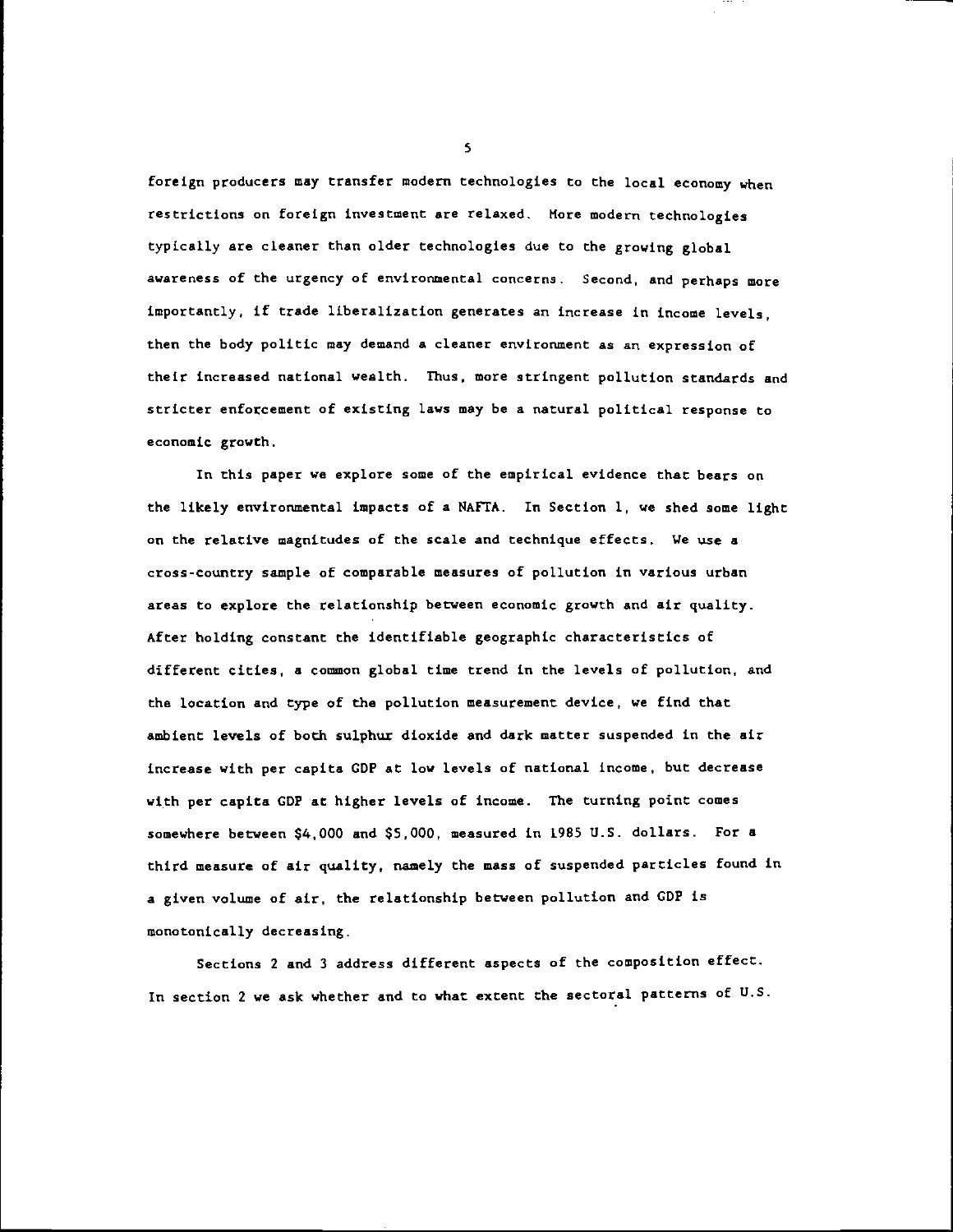foreign investment in Mexico and of Mexican exports to the United States are affected by the laxity of environmental regulations in Mexico as compared to the stricter enforcement of controls in the United States. We relate the sectoral pattern of maquiladora activity, of U.S. imports from Mexico under the offshore assembly provisions of the U.S. tariff codes, and of total U.S. imports from Mexico to industry factor intensities, U.S. tariff rates, and the size of pollution abatement costs in the U.S. industry. We find that the traditional determinants of trade and investment patterns are significant here, but that the alleged competitive advantages created by lax pollution controls in Mexico play no substantial role in motivating trade and investment flows.

Finally, in Section 3, we begin with the premise that resource allocations in the United States, Mexico, and Canada have been guided by competitive advantages generated by differences in factor endowments. We borrow from Brown, Deardorff and Stern (1991) their estimates of the change in resource allocation that might result from a NAFTA, and discuss the implications of these predicted changes in the structure of production for levels of pollution in each country.

#### 1 Economic Growth and Urban Air Pollution

As we noted in the introduction, economic growth has offsetting implications for the anthropogenic generation of air pollution. On the one hand, some pollutants are & natural byproduct of economic activities such as electricity generation and the operation of motor vehicles. As economic activity expands, emissions of these pollutants tend to grow. On the other hand, firms and households can control their pollution to some degree by their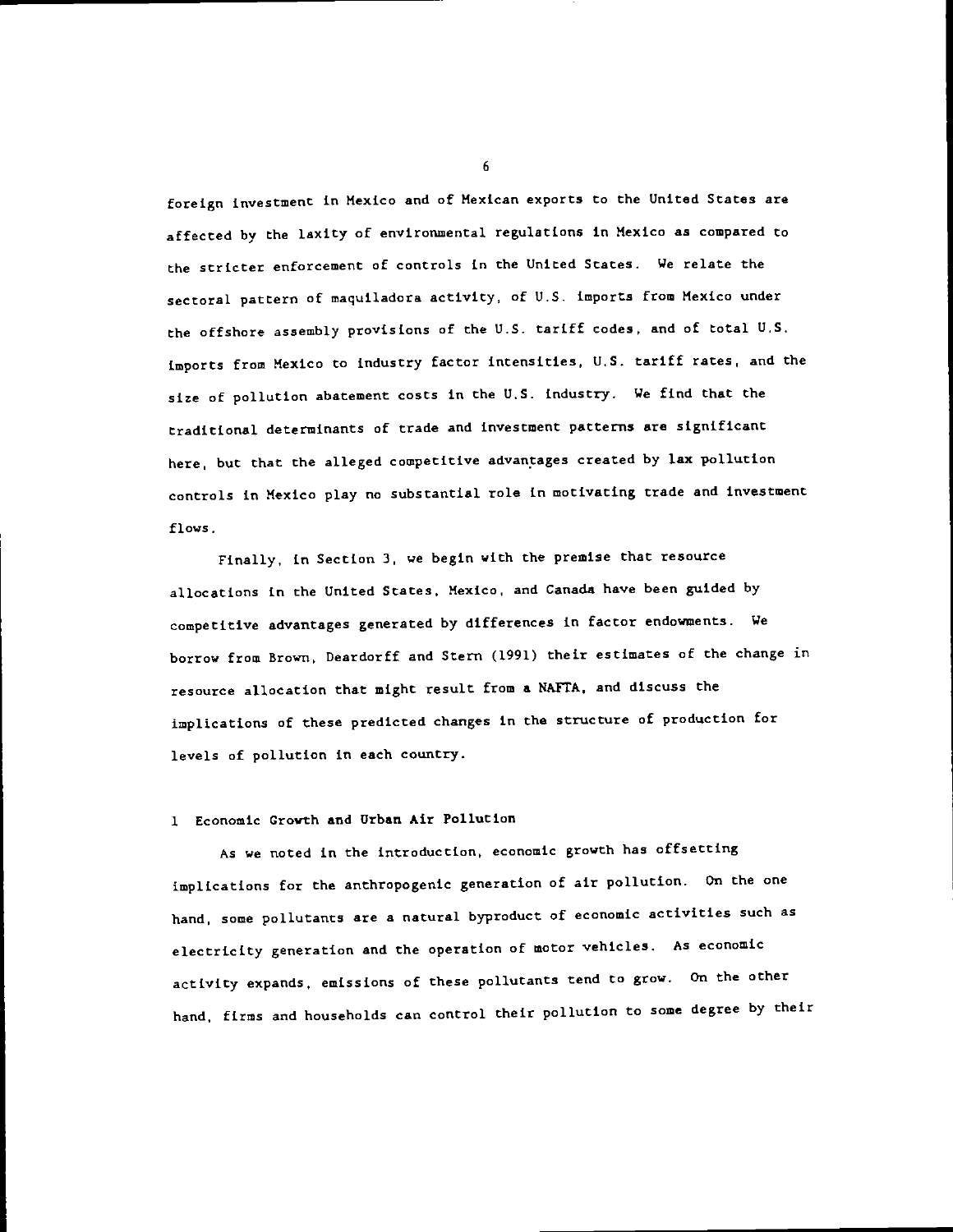choice of technology. Cleaner technologies produce less pollution per unit of output. As a society becomes richer its members may intensify their demands for a more healthy and sustainable environment, in which case the government may be called upon to impose more stringent environmental controls,

Little is known about the empirical relationship between national income and concentrations of various poLlutants. Investigation of this issue has been hampered by the paucity of data on air pollution that is available on a comparable basis for a representative sample of countries. However, since 1976 the World Health Organization (WHO) has collaborated with the United Nations Environment Programme in operating the Global Environmental Monitoring System (GEMS). The goal of this project has been to monitor closely the concentrations of several pollutants in a cross-section of urban areas using standardized methods of measurement. This data set, which to our knowledge has not previously been analyzed by economists, provides us with an opportunity to examine how air quality varies with economic growth.4

In the next subsection we describe the GEMS project, the types of pollution that it monitors, and the data that it has generated. Section 1.2 gives the details of the statistical analysis that we have performed. Our findings are presented in Section 1.3 and the implications for Mexico are discussed in Section 1,4.

<sup>\*</sup> The GEMS data have been statistically analyzed by some environmental scientists (see World Health Organization (1984]), but they have neglected to use any economic variables in their exclusively bivariate analyses.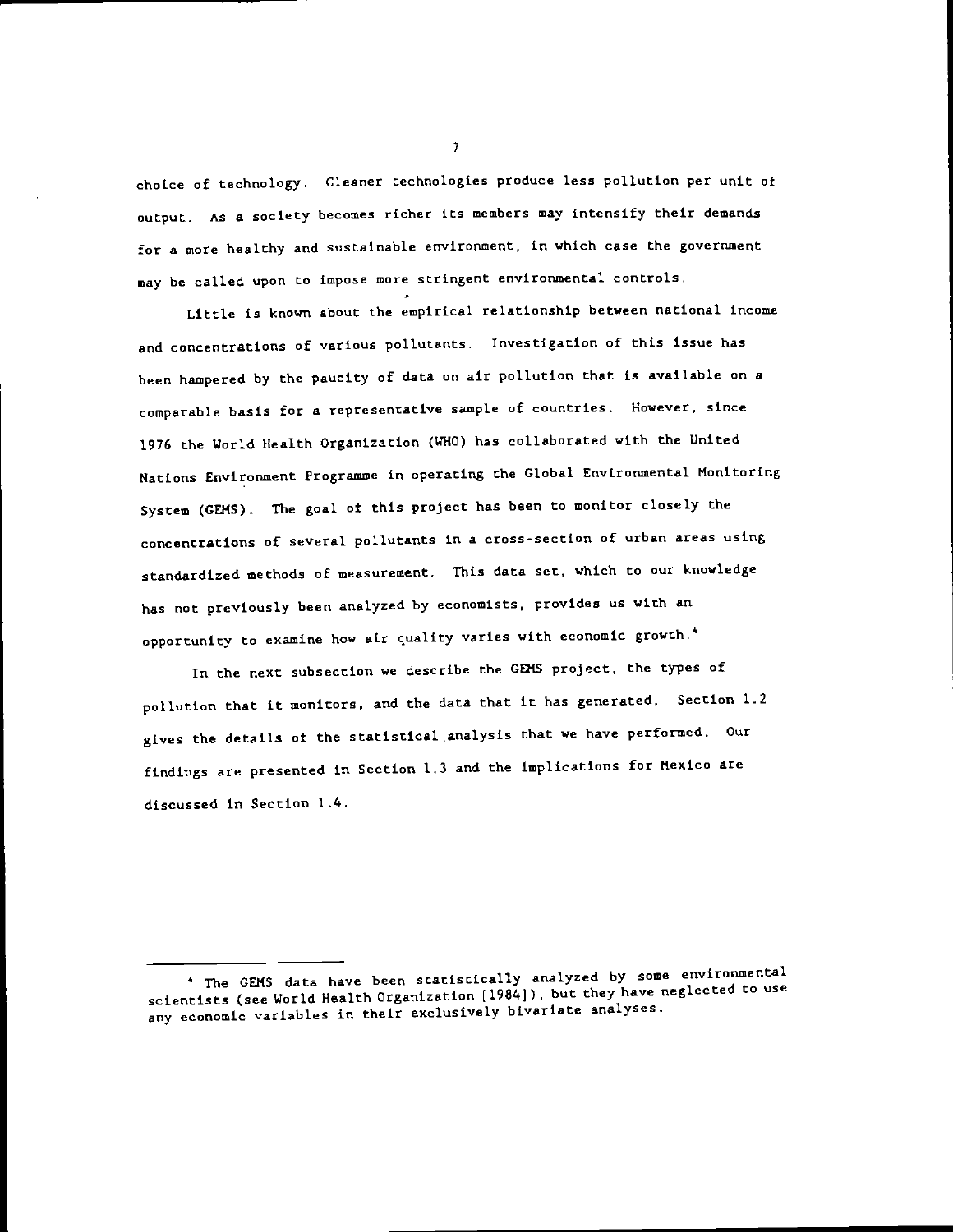#### 1.1 The GEMS Data<sup>3</sup>

The GEMS monitors air quality in urban areas throughout the world. Daily (or, in some cases, weekly or less frequent) measurements are taken of concentrations of sulphur dioxide  $(SO<sub>2</sub>)$  and suspended particulate matter. Data on particulates, which are gases and liquids suspended in the air, are collected by different methods (described further below) that alternatively measure the mass of materials in a given volume of air and the concentration of finer, darker matter, sometimes referred to as "smoke".

Sulfur dioxide is a corrosive gas that has been linked to respiratory disease and other health problems.<sup>6</sup> It is emitted naturally by volcanoes, decaying organic matter, and sea spray. The major anthropogenic sources of  $SO<sub>2</sub>$  are the burning of fossil fuels in electricity generation and domestic heating, and the smelting of non-ferrous ores (World Resource Institute, 1988). other sources in some countries include automobile exhaust and the chemicals industry (Kormondy, 1989). Sulfur dioxide emissions can be controlled by the installation of flue gas desulfurization equipment (scrubbers) on polluting facilities, and by switching electricity-generating and home-heating capacity to lower sulfur grades of coal or away from coal altogether.

Particulates arise from dust, sea spray, forest fires, and volcanoes. Most of these naturally produced particles are relatively large. Finer

The GEMS data for 1977.1984 are published by the World Health Organization in the series Air Quality in Selected Urban Areas. Unpublished data for 1985-1988 have been kindly provided to us by Gardener Evans of the U.S. EPA.

 $6$  Lave and Seskin (1970) find, for example, that variation in  $SO_2$  and population density together explain two-thirds of the variation in death from bronchitis in a sample of U.S. cities-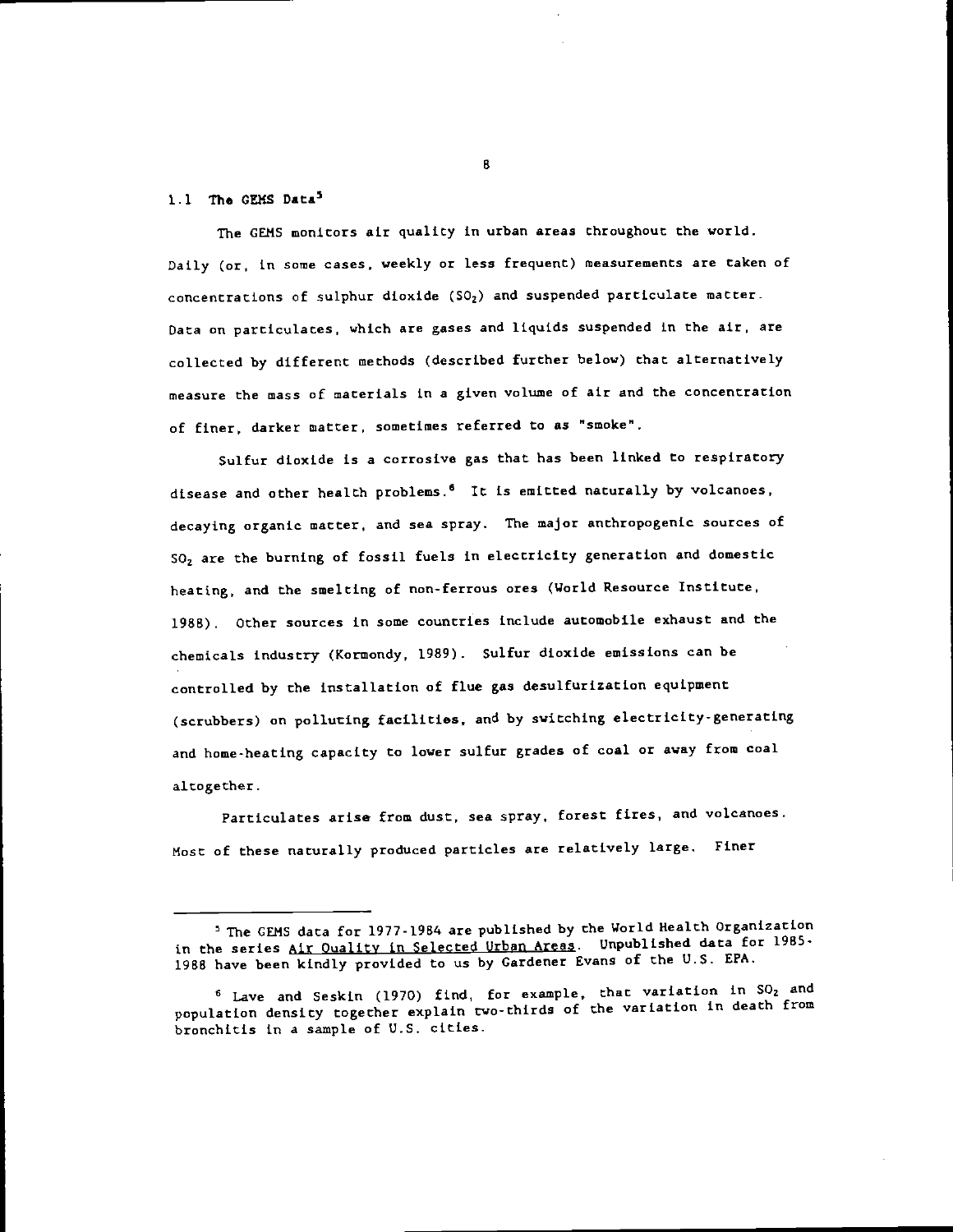particles are emitted by industry and from domestic fuel combustion (World Resources Institute, 1988). Larger particles reduce visibility but have a relatively minor health impact, whereas the finer particles can cause eye and lung damage and can aggravate existing respiratory conditions (U.S. EPA, 1982). Particulate emissions from anthropogenic processes can be reduced via the installation of control equipment and by switching to fuels that, when burned, emit fewer particles.

The GEMS sample of cities has been changing over time. Sulfur dioxide was monitored in 47 cities spread over 28 different countries in 1977, 52 cities in 32 countries in 1982, and 27 cities in 14 countries in 1988. Measurements of suspended particles were taken in 21 cities in 11 countries in 1977, 36 cities in 17 countries in 1982, and 26 cities in 13 countries in 1998, while data for darker matter (smoke) are available for 18 cities in 13 countries for 1977. 13 cities in nine countries for 1982, and seven cities in four countries for 1988. In all, there are 42 countries represented in our sample for  $SO_2$ , 19 countries in our sample for dark matter, and 29 countries in our sample for suspended particles. The participating cities are located in a variety of developing and developed countries and have been chosen to be fairly representative of the geographic conditions that exist in different regions of the world (Bennett et al., 1985). In most of the cities included in the project, air quality measurements are taken at two or three different sites, which are classified either as center city or suburban, and as commercial, industrial, or residential. Multiple sites in the same city are monitored in recognition of the fact that pollutant concentrations can vary dramatically with local conditions that depend in part upon land use. Observations at most sites are made on a daily basis and the data set includes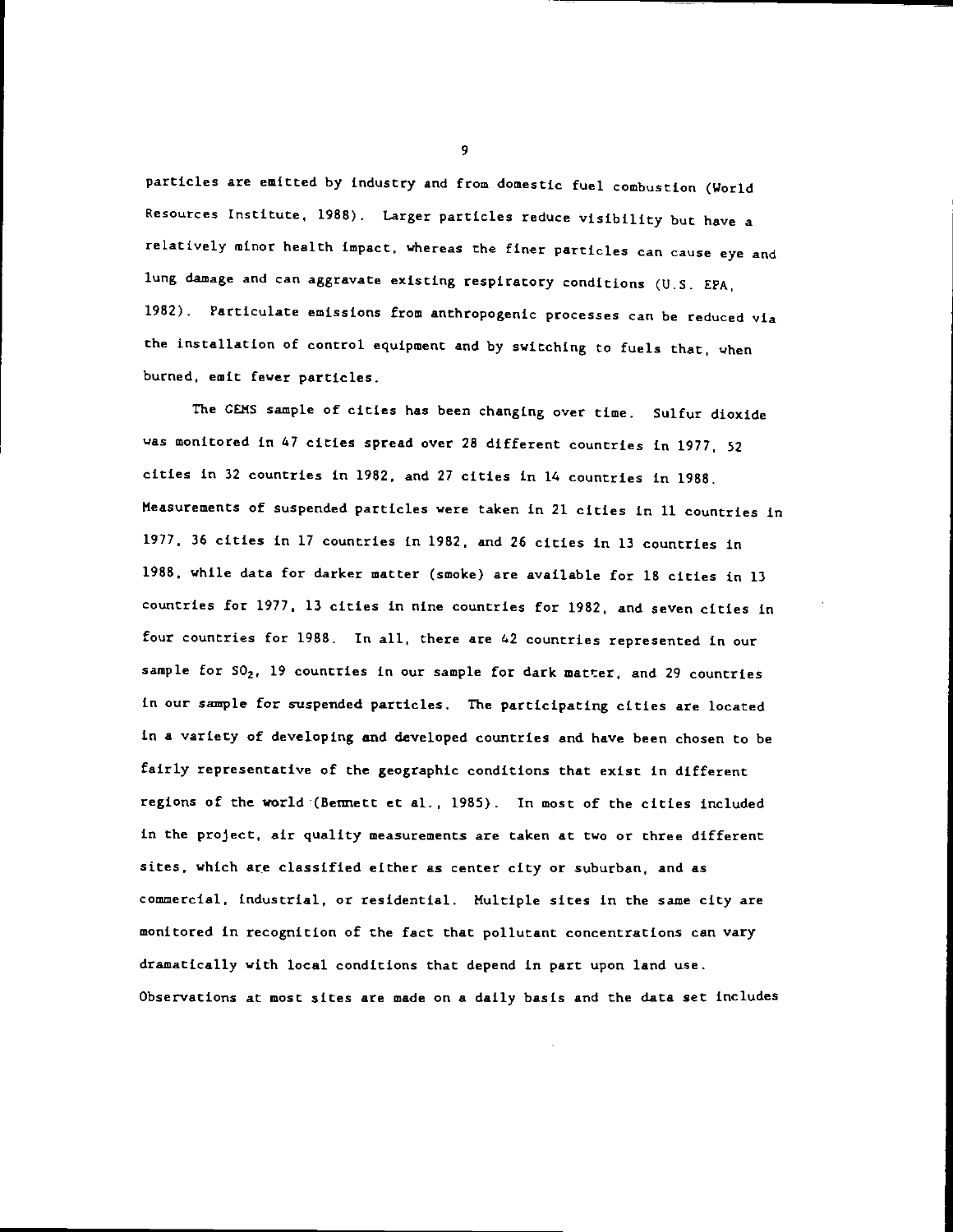measures of the mean, median, 80th, 95th, and 98th percentile of daily observations in a given site for a given year.

Sulfur dioxide concentrations have been determined by a number of well accepted methods (see WHO, 1984). The reliability of these methods has been checked in independent studies, and an intercomparison exercise was performed using one particular method as a reference point (Bennett et al., 1985). It was concluded that the measurements by alternative methods are roughly comparable, although particular meteorological conditions can affect the various methods differently. With these results in mind, we have chosen to pool our sample of observations of  $SO_2$  concentration, but to allow for a dummy variable to reflect the method of measurement at each site.

Suspended particles are measured by two main methods. High volume gravimetric sampling determines the mass of particulates in a given volume of air while the smoke-shade method assesses the reflectance of the stain left on a filter paper that ambient air has been drawn through. The former method measures the total weight of suspended particles while the latter is predominantly an indication of dark material in the air. Since the two methods yield incomparable measures that capture different aspects of particulate air pollution, we treat the data generated by gravimetric and smoke-shade methods separately in our analysis.<sup>7</sup>

Table I provides the mean, median and standard deviation for the 50th and 95th percentiles of daily observations in our sample of cities for each of

A few sites used nephelometric methods to measure suspended particles; i.e., they measured the light loss due to scattering when a light beam is passed through a sample of particle-laden air. This method gauges the mass of suspended particles, much as does the high volume gravimetric method. Since the estimates are comparable in many cases, we pooled the observations from these two types of instruments, but included a dummy variable to allow for device-specific measurement differences.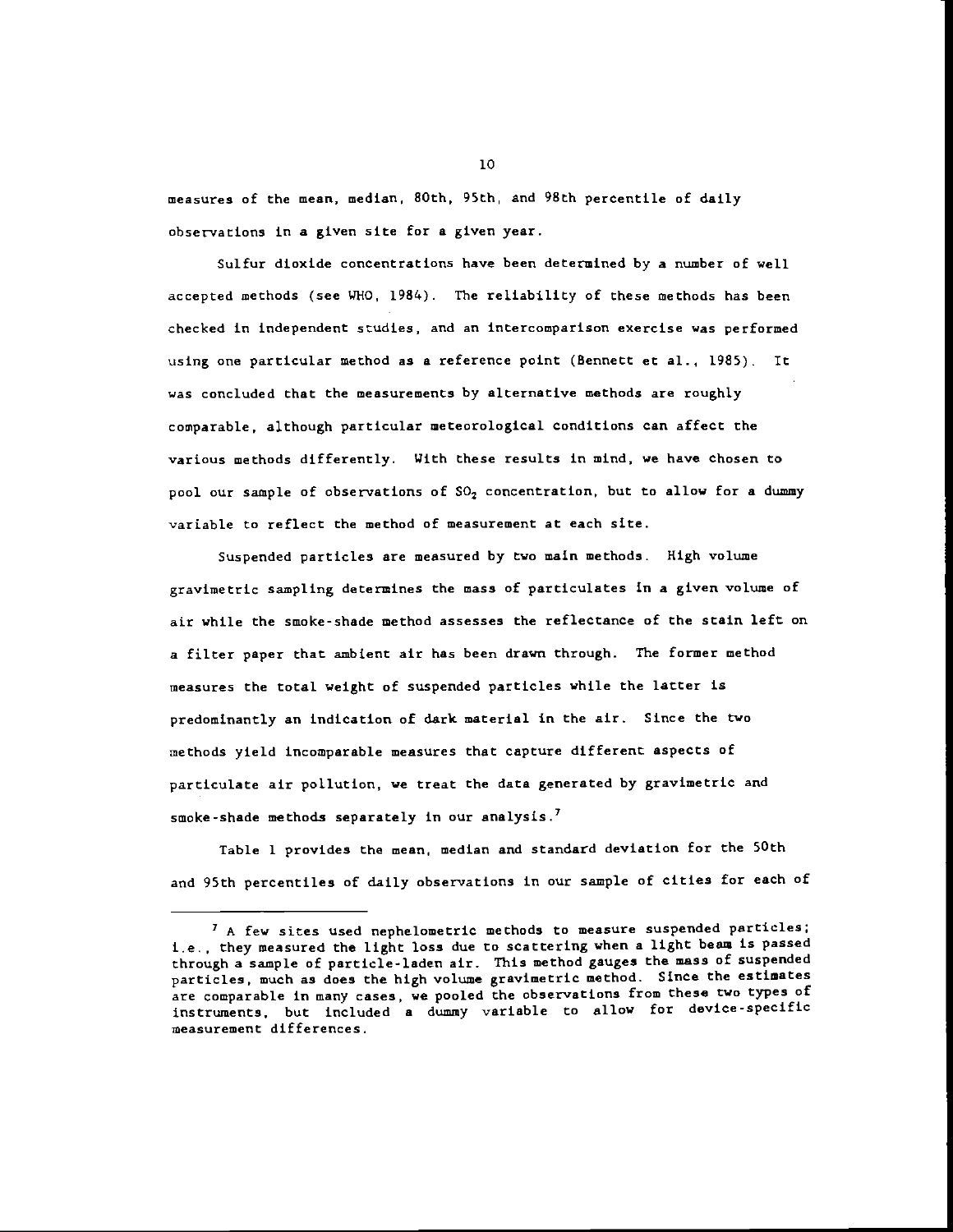the three types of pollution. Figure 1 displays the corresponding histograms. The median of daily observations on  $SO_2$  range from a minimum of zero to a maximum of 291 micrograms per cubic meter  $(\mu g \pi^{-3})$  of air, whereas the 95th percentile of daily measures range from zero to  $1022 \mu g m^{-3}$ .<sup>8</sup> These numbers can be compared with the World Health Organization recommendation that annual average SO<sub>2</sub> concentrations ought not to exceed 40-60  $\mu$ g m<sup>-3</sup> and that 98th percentile concentrations ought not to exceed 100-150  $\mu$ g m<sup>-3</sup>. The median of daily observations for suspended particles varied from zero to 715  $\mu$ g m<sup>-3</sup>, while that for the 95th percentile observation ranged from 15 to 1580  $\mu$ g m<sup>-3</sup>. The WHO guidelines for suspended particles list  $60-90 \mu g m^{-3}$  as the safe limit for the annual mean and  $150-230$   $\mu$ g m<sup>-3</sup> as the safe limit for the 98th percentile. Finally, the median of daily observations of dark matter (or smoke) in the sample of sites varied from zero to  $312 \mu g$  m<sup>-3</sup>, while the 95th percentile observation varied from two to 582  $\mu$ g m<sup>-3</sup>. The WHO recommends that dark matter not exceed 50-60  $\mu$ g m<sup>-3</sup> in annual average and 100-150  $\mu$ g m<sup>-3</sup> in the 98th percentile of daily observations.

#### 1.2 Estimation

Concentrations of pollutants in the air depend upon the amounts that are emitted by natural and anthropogenic sources and on the ability of the atmosphere to absorb and disburse the gases or particles. Thus, our analysis of the relationship between growth and air quality must allow for an influence of city and site characteristics on the observed concentrations of the various pollutants in addition to the dependence on national product.

 $^8$  Actually, SO<sub>2</sub> concentrations are never literally zero, but the machines are unable to detect very low levels of the gas.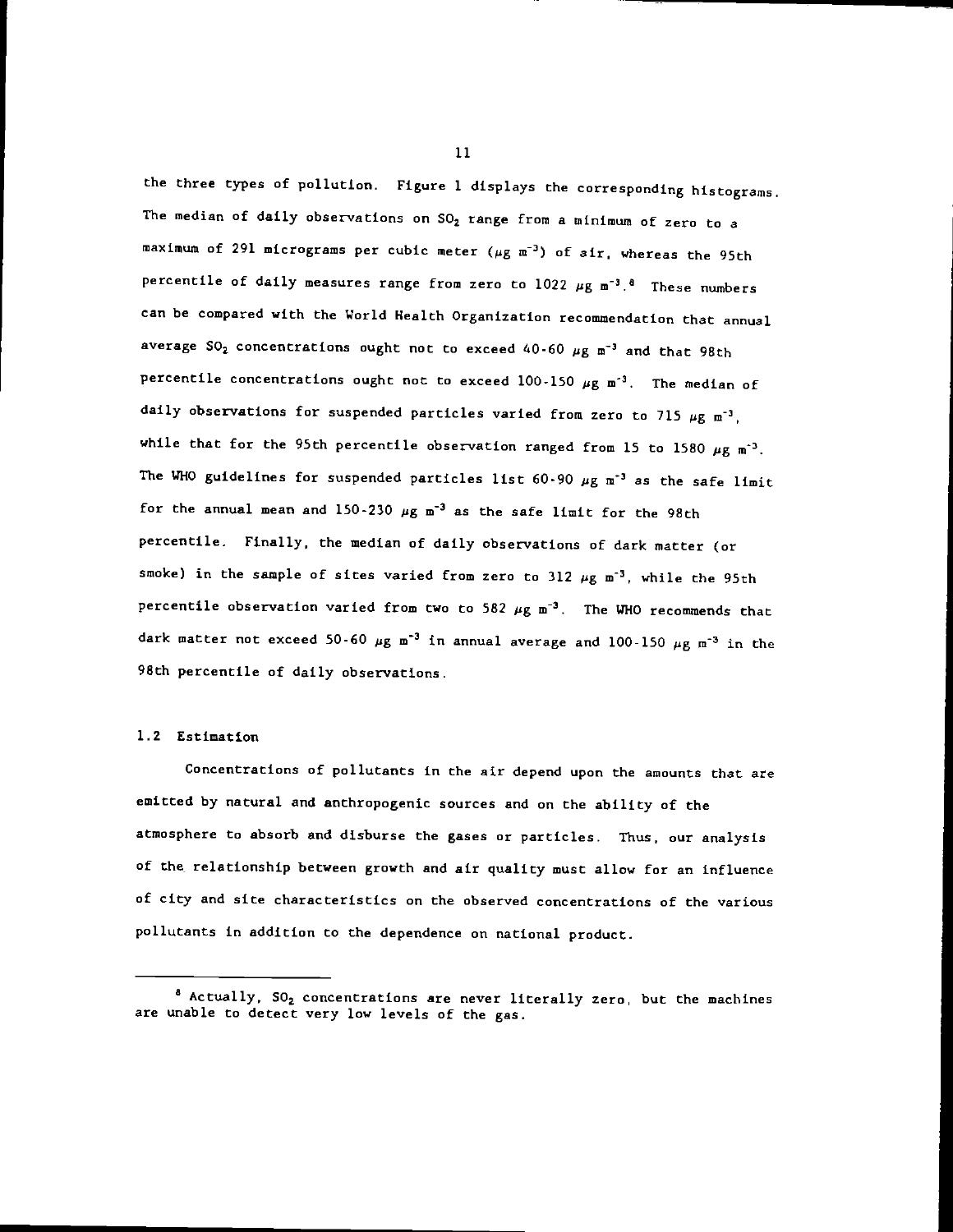We have sought to explain the median and 95th percentile of daily observations for  $SO_2$ , suspended particles (gravimetric and nephelometric methods) and dark matter (smoke-shade method). As explanatory variables, we have included functions of per capita GOP in the country where the site is located, characteristics of the site and city, and a time trend. We used the Summers and Heston (1991) data for per capita GDP, which attempt to measure output in relation to a common set of international prices. Initially, we allowed the coefficient on per capita CD? to vary across income ranges by including a dummy variable in our regressions for each \$2,000 interval of per capita GDP. These relatively unrestricted regressions suggested that a cubic function of per capita GDP would fit the data fairly well. The cubic equations are the main focus of our subsequent analysis.<sup>9</sup>

In the equation for concentrations of  $SO_2$ , we included dummy variables for the location within the city (central city or suburban) and for the land use of the area near the testing site (industrial, commercial, or residential). We also included a dummy variable for the method of measurement (gas bubbler or otherwise). Another dummy indicated whether the city was Located along a coastline or not (reflecting the disbursement properties of the local atmosphere). We included a variable for the population density of the city and a dummy variable for whether the city was located in a country ruled by a Communist government.<sup>10</sup> Finally, a linear time trend was included Co allow for the possibility that pollution has been abating (or worsening)

<sup>&</sup>lt;sup>9</sup> We also estimated equations in which we entered per capita GDP in quadratic form. In general, the quadratic equations do not fit quite as well as the cubic equations, though in many cases the shape of the estimated relationship between income and pollution is found to be roughly the same.

<sup>&</sup>lt;sup>10</sup> Population densities were collected from several different sources.<br>These sources and other details of our data set are available upon request.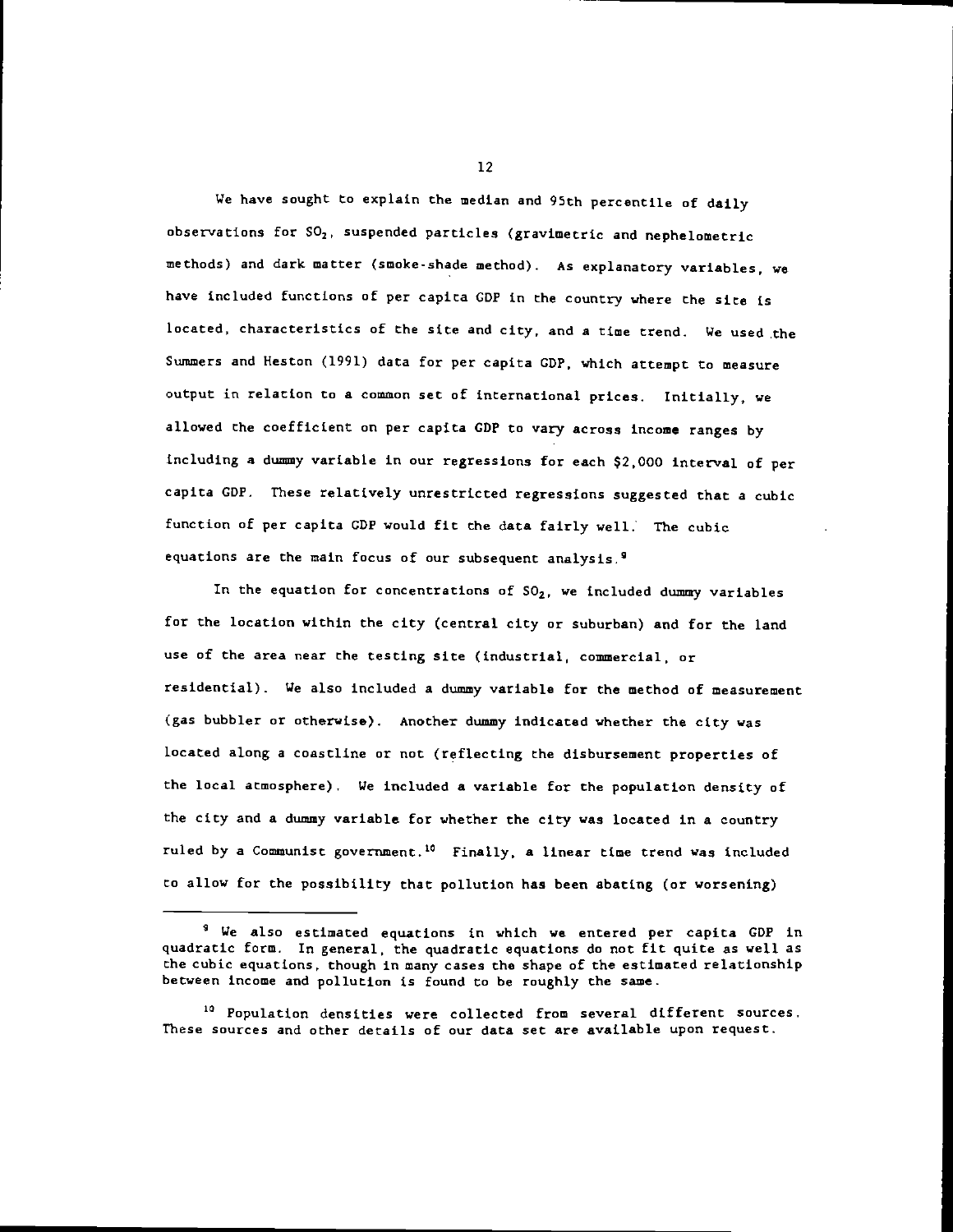worldwide, in response to increased global awareness or for other reasons.<sup>11</sup>

The regressions for suspended particles and dark matter included a similar sat of right-hand-side variables, except that we did not include a dummy variable for the method of monitoring dark matter, because all measurements were taken in the same way. Since dust is an important natural source of particulate matter, we included as an additional explanatory variable a dummy that indicates whether the measurement site is located within 100 miles of a desert.<sup>12</sup>

Some commentators have argued that a country's level of pollution might be directly related to its openness to international trade, perhaps because environmental regulations tend to a least common denominator. To test this hypothesis, we estimated one set of regressions in which we included the trade intensity of the country in which the site is located (ratio of the sum of exports and imports to CDP) as a separate determinant of the concentration of the air pollutants.<sup>13</sup>

For each pollutant, we estimated a random effects model, allowing for a component of the error term that is common to a given year's observations at different sites located in the same city.<sup>14</sup> We find that the variance of the

<sup>13</sup> The data on trade intensities were taken from the World Bank database.

<sup>14</sup> That is, if  $\mu_{ijk}$  is the total residual in the equation for some pollutant at site i in city j at time t, we assume that  $\mu_{ijt} = \alpha_{jt} + \epsilon_{ijt}$ , where  $\alpha_{jt}$  is the common-to-the-city component,  $\epsilon_{ijk}$  is the idiosyncratic component, and

<sup>&</sup>lt;sup>11</sup> We began our analysis with separate dummy variables for each year in our sample, but the estimates of this model strongly suggested a simple, linear time trend.

<sup>12</sup> However, we coded the desert dummy variable as zero for Cordoba. Argentina. in view of the fact that a mountain range lies between this city and the nearby desert. The regressions fit somewhat better with Cordoba treated this way, although none of our conclusions about the relationship of particulate pollution to CDP depends upon this designation.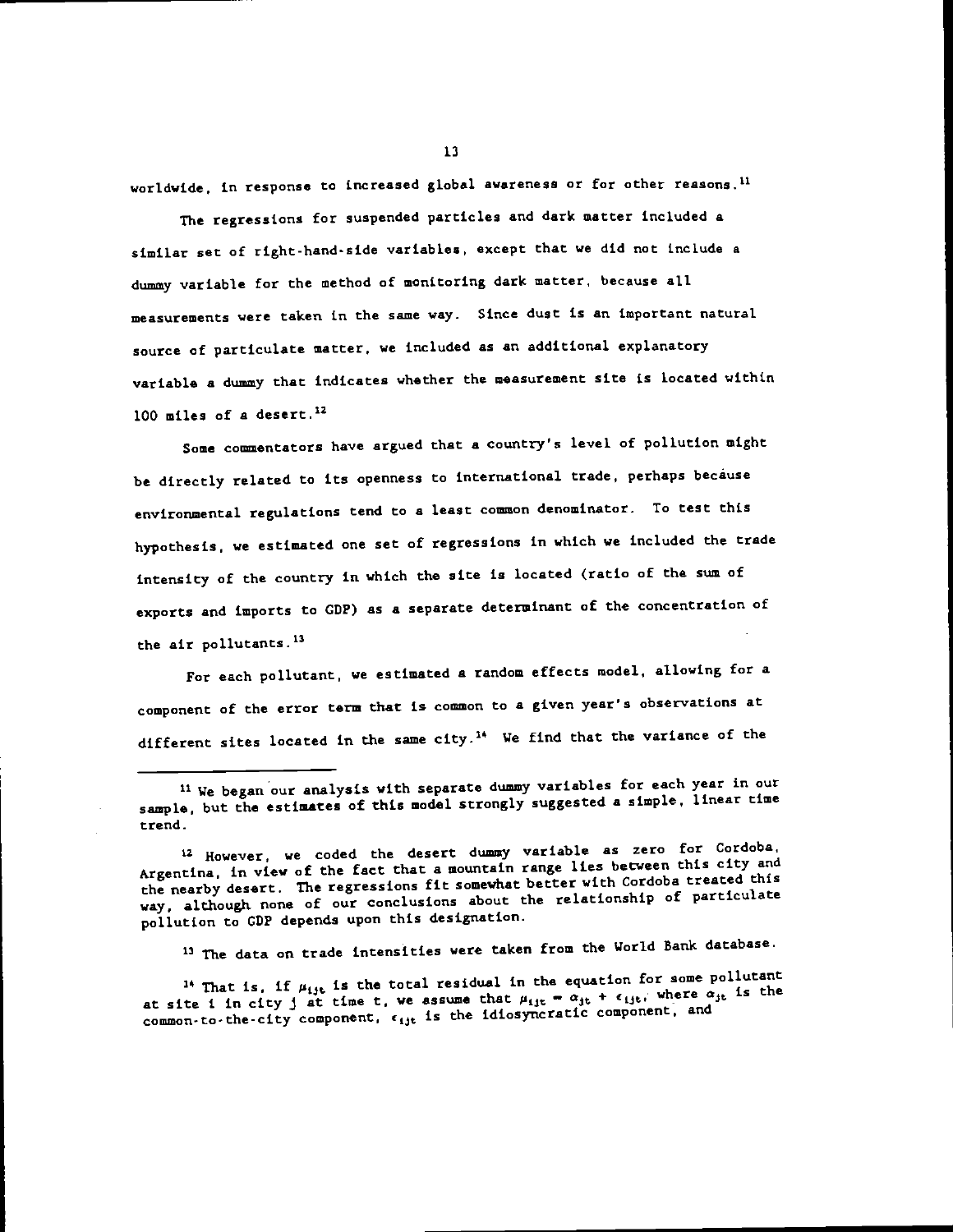common-to-the-city component of the estimated residuals is relatively large in comparison to the idiosyncratic (site-by-tine) component, so that ordinary least squares would give an inconsistent estimate of the standard errors of the regression. We also calculated one set of estimates that allowed for fixed site effects, In other words, we included a separate dummy variable for each of the different sites in our various samples. The fixed effects were intended to capture the unobservable topographical and meteorological conditions at a site that might contribute to its ability to absorb or disburse pollution. Of course, when we included the fixed site effects we dropped the dummy variables reflecting the location of the site within the city and the location of the city on a coastline or near a desert, since these influences were no longer separately identified. The model with fixed site effects provides an especially stringent test of the relationship between national income and pollution, inasmuch as it ignores all information contained in the cross-country variation in pollution levels and relies instead only on the variation in air quality that resulted at the various sites from changes in CDP during the twelve years of GEMS observations (and then only that part of the variation that cannot be explained by a common linear time trend).

#### 1.3 Findings

The results of our various estimates of the random effects models for the three pollutants are given in Tables 2-4. These regressions do not include the model with fixed site effects, which we discuss separately below.

 $E(\alpha_{jt}\epsilon_{ijt})=0$ . Our estimation takes into account the unbalanced nature of this panel data set.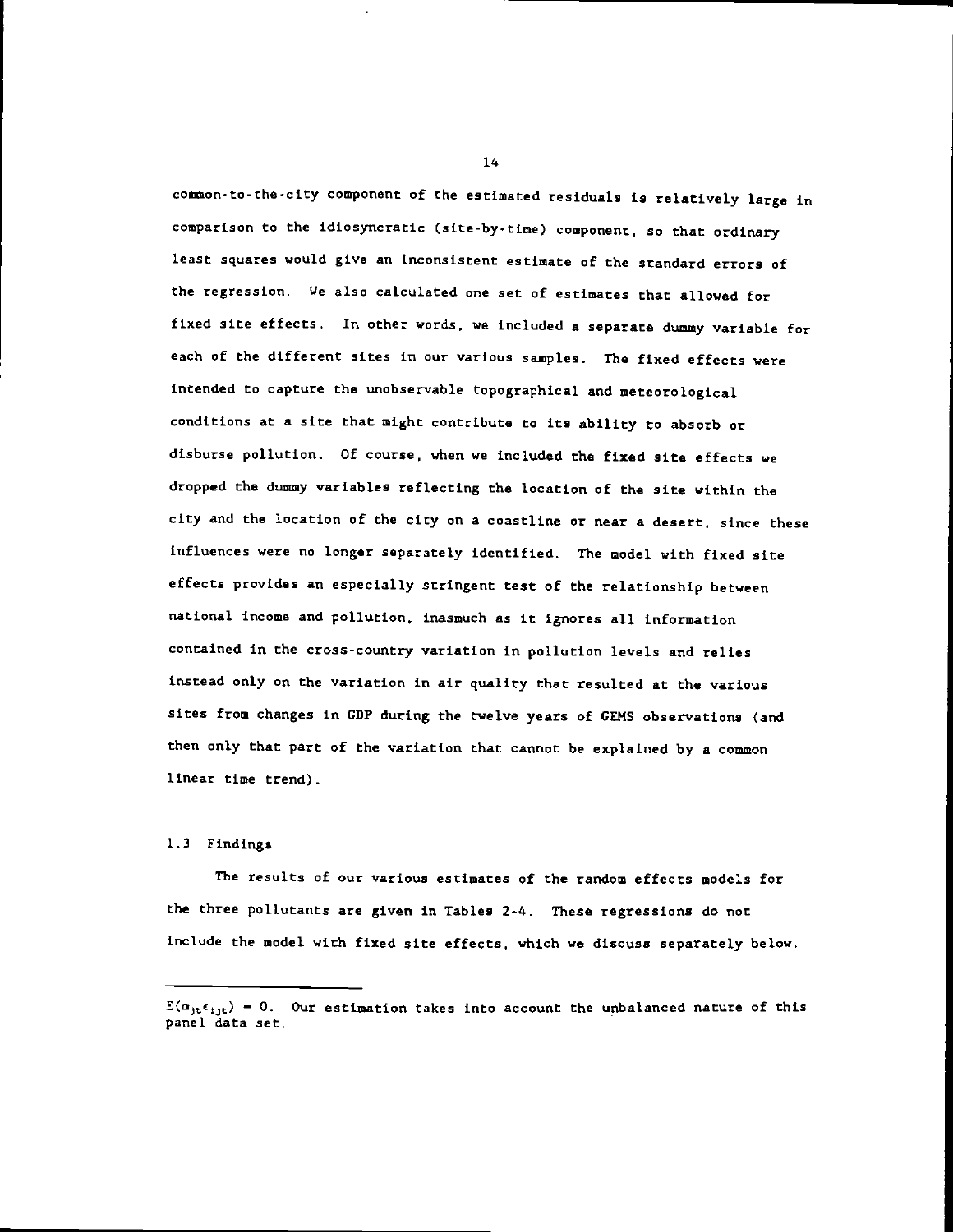Figure 2 displays, for the median of daily observations on each pollutant, the estimated coefficients on the dummy variables indicating whether a country's per capita GDP falls in the range from  $$2,000$  to  $$3,999$ . from \$4,000 to \$5,999, and so on. The coefficient estimates have been plotted above the midpoint in the range; e.g., above \$3,000 for GDP in the range from \$2,000 to \$3999. These coefficients should be interpreted as indicating the amount of extra pollution a.country with a per capita GD? in a given range is likely to have, holding constant the values of other explanatory variables (site location, city population density, etc.), relative to a country with a per capita COP in the range from zero to \$2,000. The figure also shows the estimated amount of extra pollution that is associated with a given level of per capita COP (relative to a country with a per capita GDP of \$1,000) that comes from regressing the pollution concentrations on per capita GD?, per capita COP-squared, per capita COP-cubed, and the remaining explanatory variables. The figure shows that, in each case, the cubic functional form approximates well the shape of the relationship between pollution and GOP that is indicated by the less restrictive regressions,

Figure <sup>3</sup> depicts the estimated relationship between per capita GD? and  $SO<sub>2</sub>$ , derived form the cubic equations, for both the 50th and 95th percentile of daily observations. For both measures, the concentration of  $SO_2$  rises with per capita CDP at low levels of national income, falls with per capita CDP in the broad range between \$5,000 and \$14,000 (1985 U.S. dollars), and then levels off or perhaps begins to rise again.<sup>15</sup> The turning point in the

<sup>&</sup>lt;sup>15</sup> There are only two countries in our sample (the United States and Canada) with per capita incomes in excess of \$16,000, so the fact that the estimated curves turn upward in this range probably should not be viewed as strong evidence for a renewed positive relationship between national product and  $SO_2$  pollution at high income levels.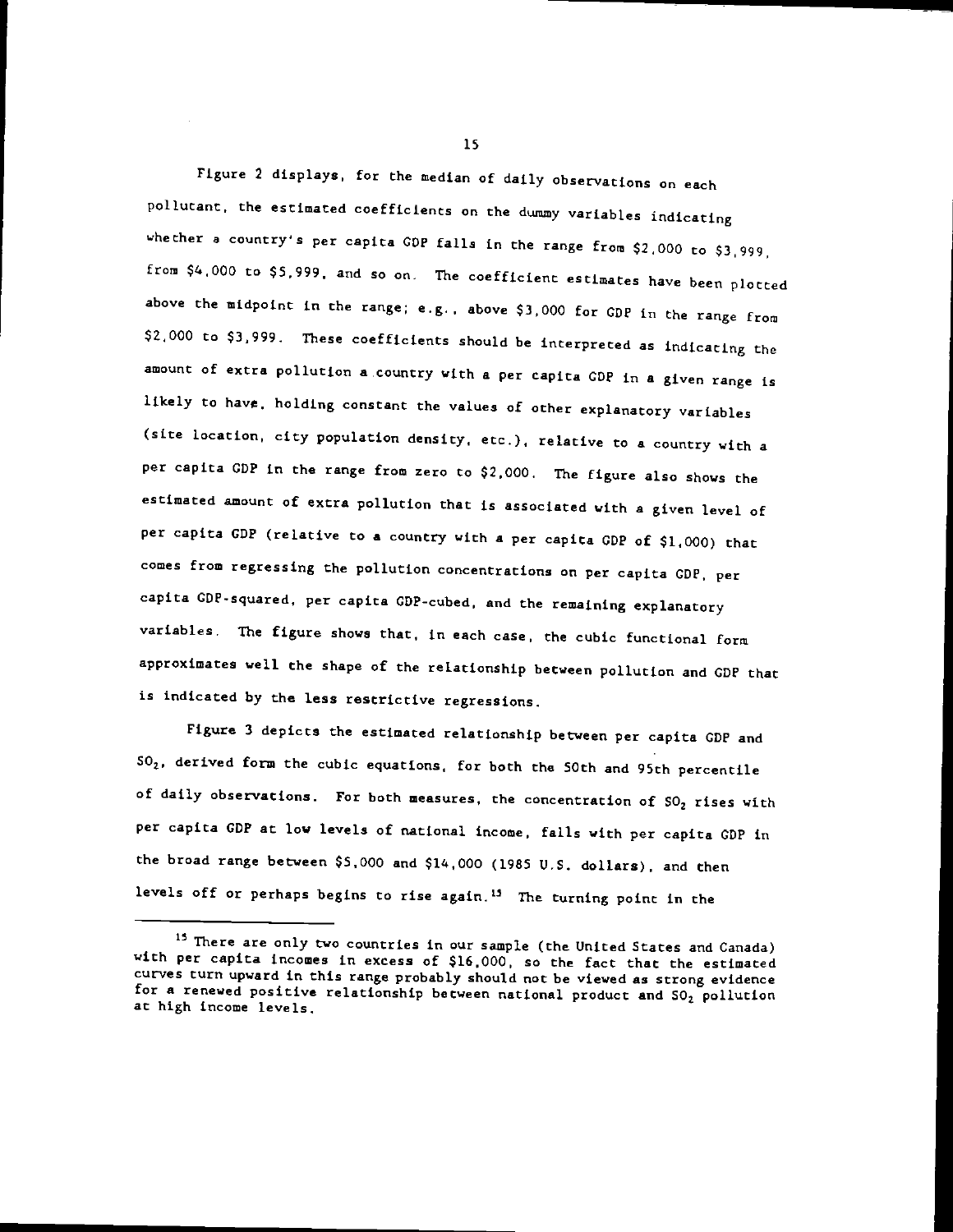predicted relationship for the median of daily observations comes at \$4,119, while that for the 95th percentile observation occurs at \$4,630. We estimate that a country with per capita GDP of \$5,000 will have a 20  $\mu$ g m<sup>-3</sup> greater concentration of  $SO_2$  for the 95th percentile of its daily observations, as compared to a country with a per capita CD? of \$1,000, all else equal. Table 2 indicates that the hypothesis that  $SO_2$  pollution is unrelated to the level of CD? can be rejected at the 1/100th of one percent significance level in the regression for the median observation and at the seven percent level in the regression for the 95th percentile observation (see columns 2 and 5).

Table 2 reveals that several other variables contribute significantly to the cross-city variation in concentrations of  $S0<sub>2</sub>$ . For example, cities located on a coastline are estimated to have lesser concentrations of  ${\rm SO}_2\colon$ 6.68  $\mu$ g m<sup>-3</sup> lower for the median of daily observations and 46.79  $\mu$ g m<sup>-3</sup> lower for the 95th percentile observation. Concentrations of  ${SO}_2$  are higher in the center city than in the suburbs, lower in residential areas than in commercial areas, and higher in industrial areas than in commercial areas (although this effect is not statistically significant at conventional significance levels). More densely populated cities suffer greater concentrations of  $\text{SO}_2$ , all else equal. We also find that  $SO_2$  pollution has been significantly greater in cities located in Communist-ruled countries. Finally, we note that  ${\tt SO_2}$  levels have been trending downward in our sample of cities even after controlling for the effects of income and other variables. The downward trend may reflect an increasing global awareness of the health problems associated with  $SO_2$ , and the expanding efforts that are being made worldwide to limit sulfur emissions.

Columns 3 and 6 of Table 2 present estimates of a model for  $SO_2$ determination that includes trade intensity as an additional explanatory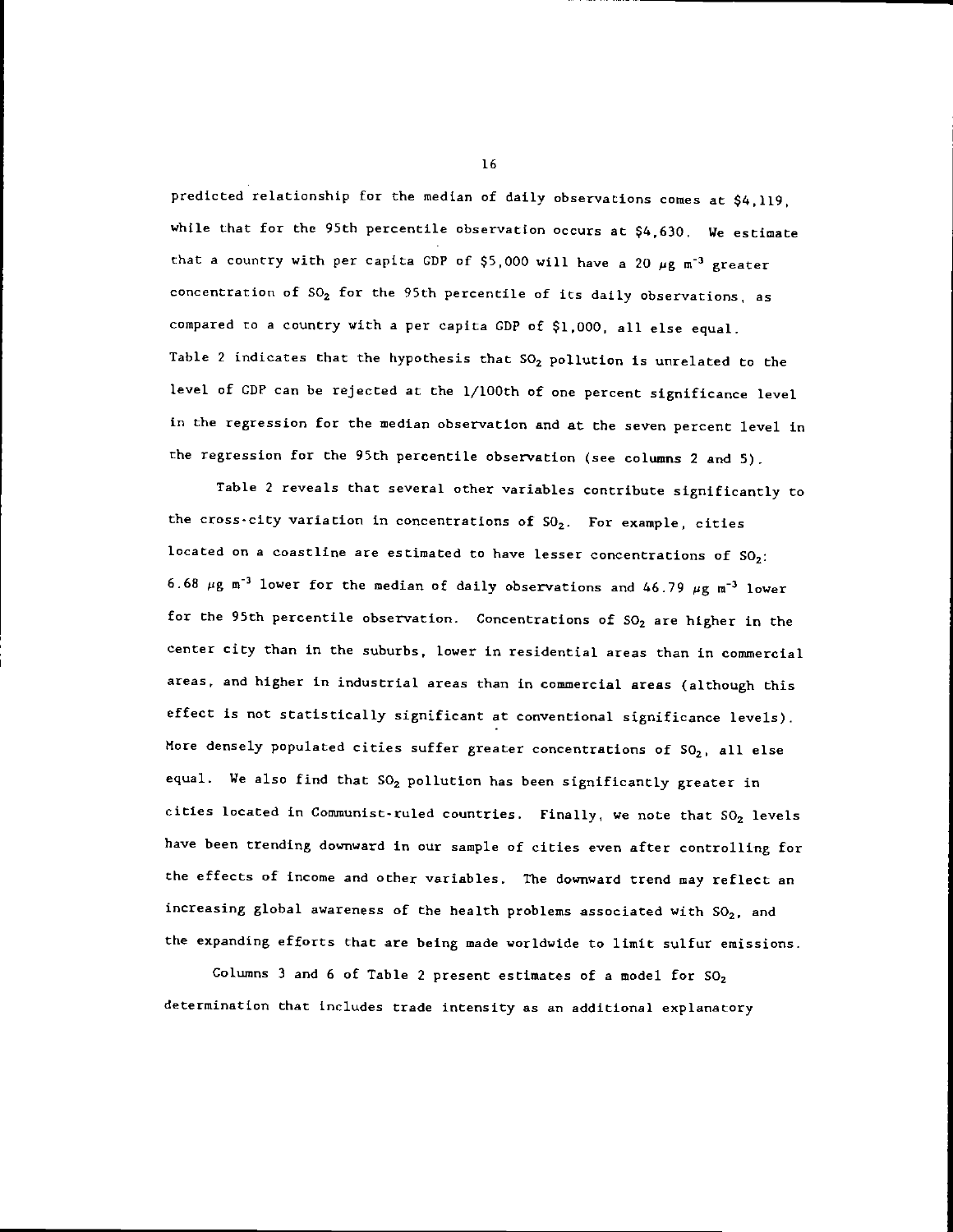variable. Contrary to the fears of some environmentalists, we find that  $SO_2$ levels are significantly lower in cities located in countries that conduct a great deaL of trade (relative to their GOP). We have no good economic explanation for this finding.

Figure 4 depicts the estimated (cubic) relationship between dark matter and per capita CDP for the median and 95th percentile of daily observations. Apparently, the nature of the relationship is much the same as for  $50<sub>2</sub>$ . The concentration of smoke in the air rises with per capita GOP at low levels of income, peaks at around \$5,000 (1985 U.S. dollars). and faLls with GOP at higher income levels until it eventually levels off. We see in columns 2 and 5 of Table 3 that the three CD? variables are jointly significant in the determination of dark matter pollution at the 1/100th of one percent significance level. Moreover, the size of the estimated effects are quite large. We estimate that a country with a per capita GDP of \$5,000 will have a higher concentration of smoke by about 90  $\mu$ g m<sup>-3</sup> in its median of daily observations and 220  $\mu$ g m<sup>-3</sup> in its 95th percentile observation, compared to one with a per capita COP of \$1,000. Recall that the WHO recommends that concentrations of smoke not exceed 50-60  $\mu$ g m<sup>-3</sup> for the mean observation and 100-150  $\mu$ g m<sup>-3</sup> for the 98th percentile observation.

Not surprisingly, the dummy variable indicating proximity to a desert has a positive and significant coefficient in the regressions explaining concentrations of dark matter. A location on a coast reduces a city's concentration of this type of pollution, and again the effect is statistically significant. We find that smoke pollution levels are greater in center cities than in suburbs, and smaller in residential areas than in commercial areas. Also, dark matter, like  $SO_2$ , rises with population density, although this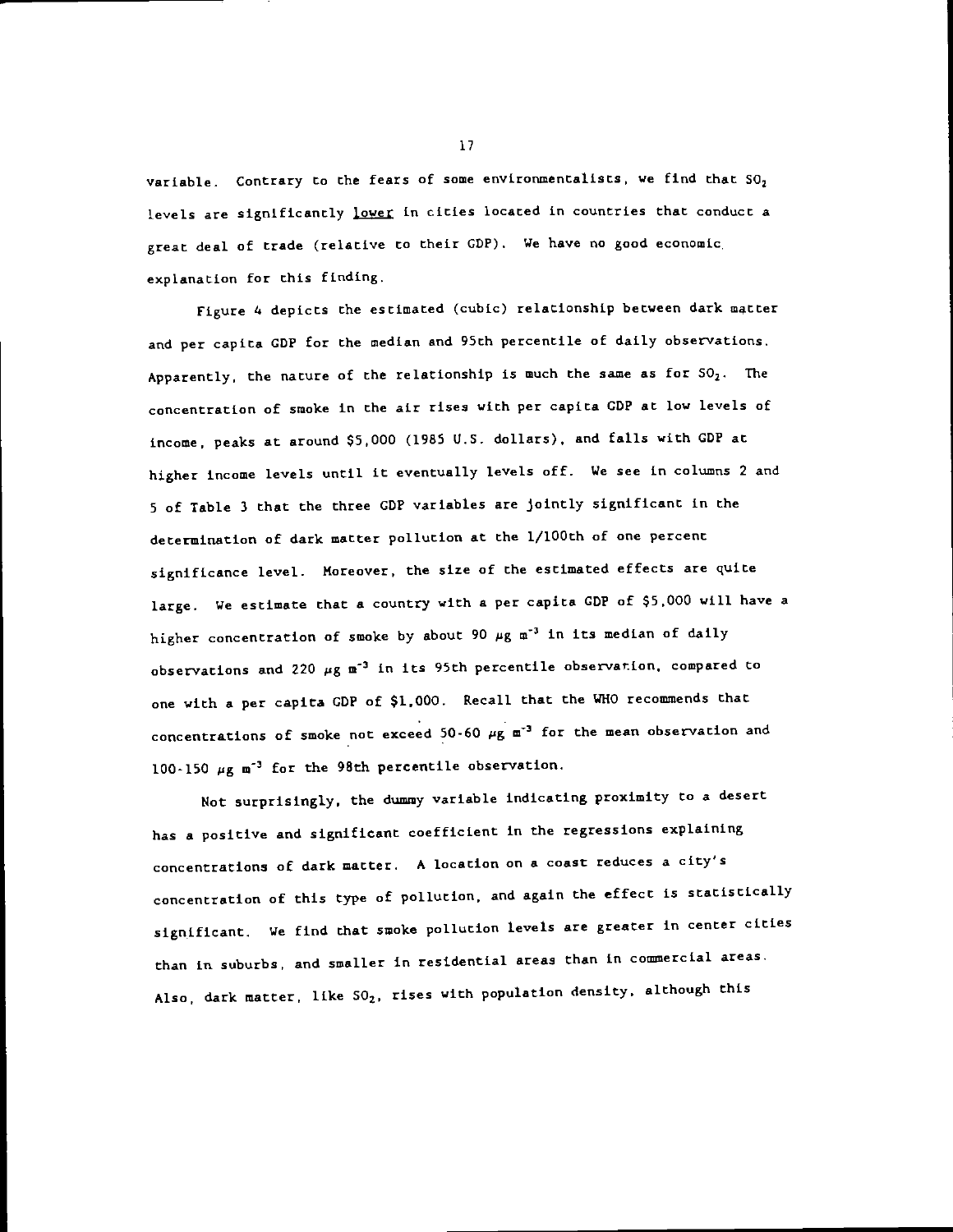effect is significant only in the regression for the median of daily observations. Finally, there appears to be neither a global trend in this type of pollution (once the upward movement in world incomes has been accounted for) nor a significant association with trade intensity.

Unlike the other two pollutants, the mass of suspended particles in the air appears to fall in response to increases in per capita GDP at low levels of economic deveLopment (see Figure 5). This relationship continues until per capita GOP reaches about \$9,000, whereupon economic growth has no further effect on the concentration of suspended particles. Again, the estimated effects are large in comparison to the WHO guidelines, and again the three CD? variables are jointly significant in the determination of this measure of air quality.

As with dark matter, cities situated near to a desert are likely to experience higher concentrations of suspended particles than cities located elsewhere. This effect is both quantitatively large and highly significant. The coefficients on the Communist dummy, the center-city dummy and the industrial area dummy all are positive and statistically significant in the regressions for both the median and 95th percentile of daily observations. The global trend in suspended particle pollution apparently has been downward, although the coefficient on the year variable is statistically significant only in the regressions for the median of daily observations. Finally, a country's trade intensity has a small and statistically insignificant effect on this form of pollution.

Table 5 reports the estimated coefficients from a random effects model for each type of pollutant that also allows for fixed site effects. The numbers of site dummy variables that were included in the various regressions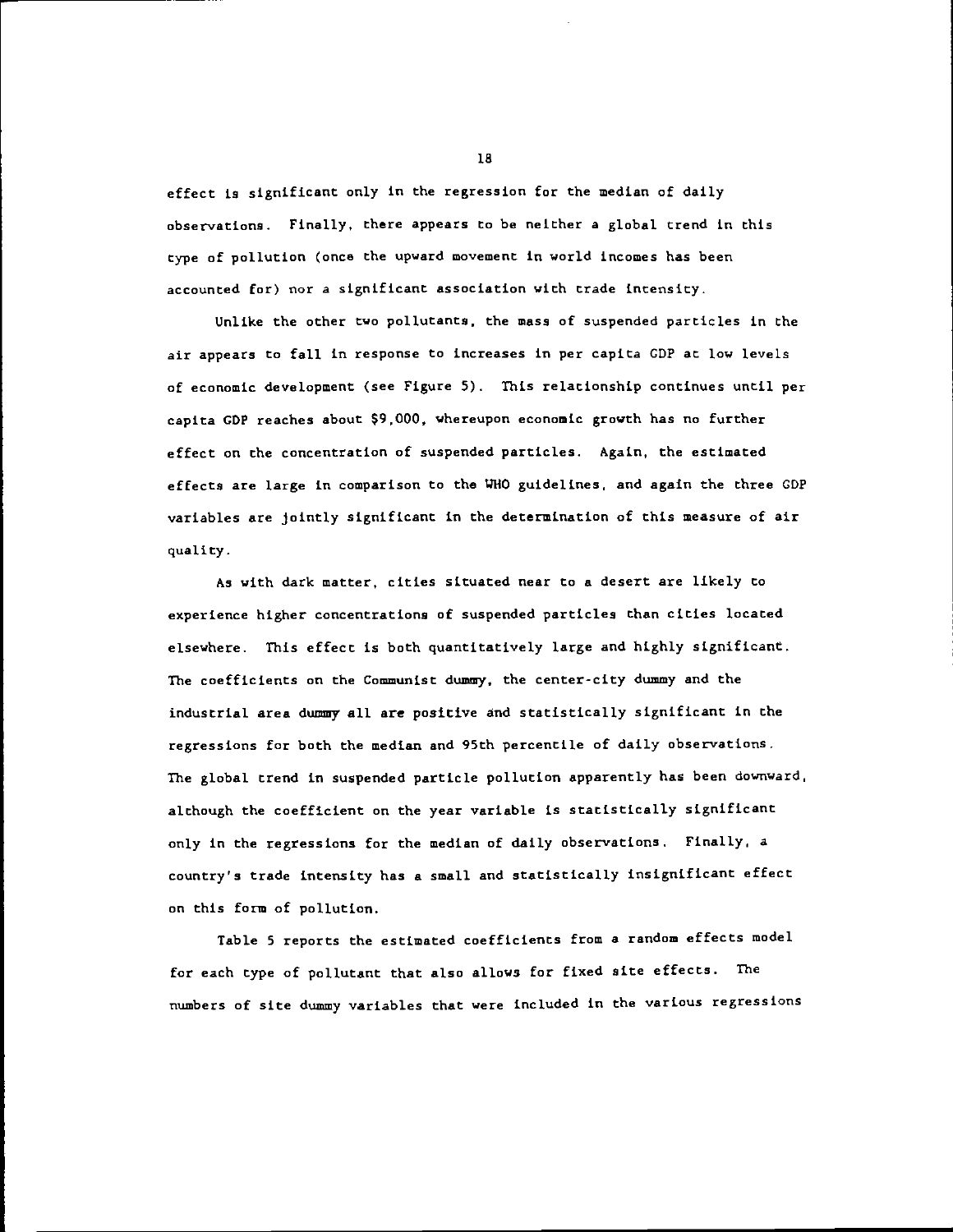are shown in the table. These estimates of the relationship between per capita GD? and the various measures of air quality rely only on the covariation between GD? and concentrations of the pollutants over time within the individual sites, and not on the cross-country variation in pollution and GD? at a given moment in time. The estimated relationships for the median of daily observations of  $SO_2$  and dark matter hold up remarkably well (see Figure 6). In each case, the data continue to indicate an inverted-U shaped relationship between pollution and national income, with peak levels of pollution occurring for per capita incomes in the range from \$4,000 to \$5,000. Only the estimated coefficients from the fixed site effects model for suspended particles suggest a different relationship between per capita GD? and concentrations of the pollutant than is found in the regressions without site effects. In this case, the estimation indicates a monotonically increasing relationship between particulate pollution and national output in the sample range of output levels.

#### 1.4 Implications for Mexico

Unfortunately, Mexico has not participated in the GEXS project and reliable measures of its air pollution are not available (US GAO, 199lb). Thus, predictions for Mexico must be inferred from relationships that hoLd in other countries at similar stages of development. Surely the available evidence suggests that air quality has deteriorated with economic growth in Mexico (US GAO, l99lb). Our estimates indicate that this experience is common in poor countries, but that the positive association between two pollutants and economic output ceases when the typical country reaches a per capita income level of about \$5,000 (1985 U.S. dollars). We note that Summers and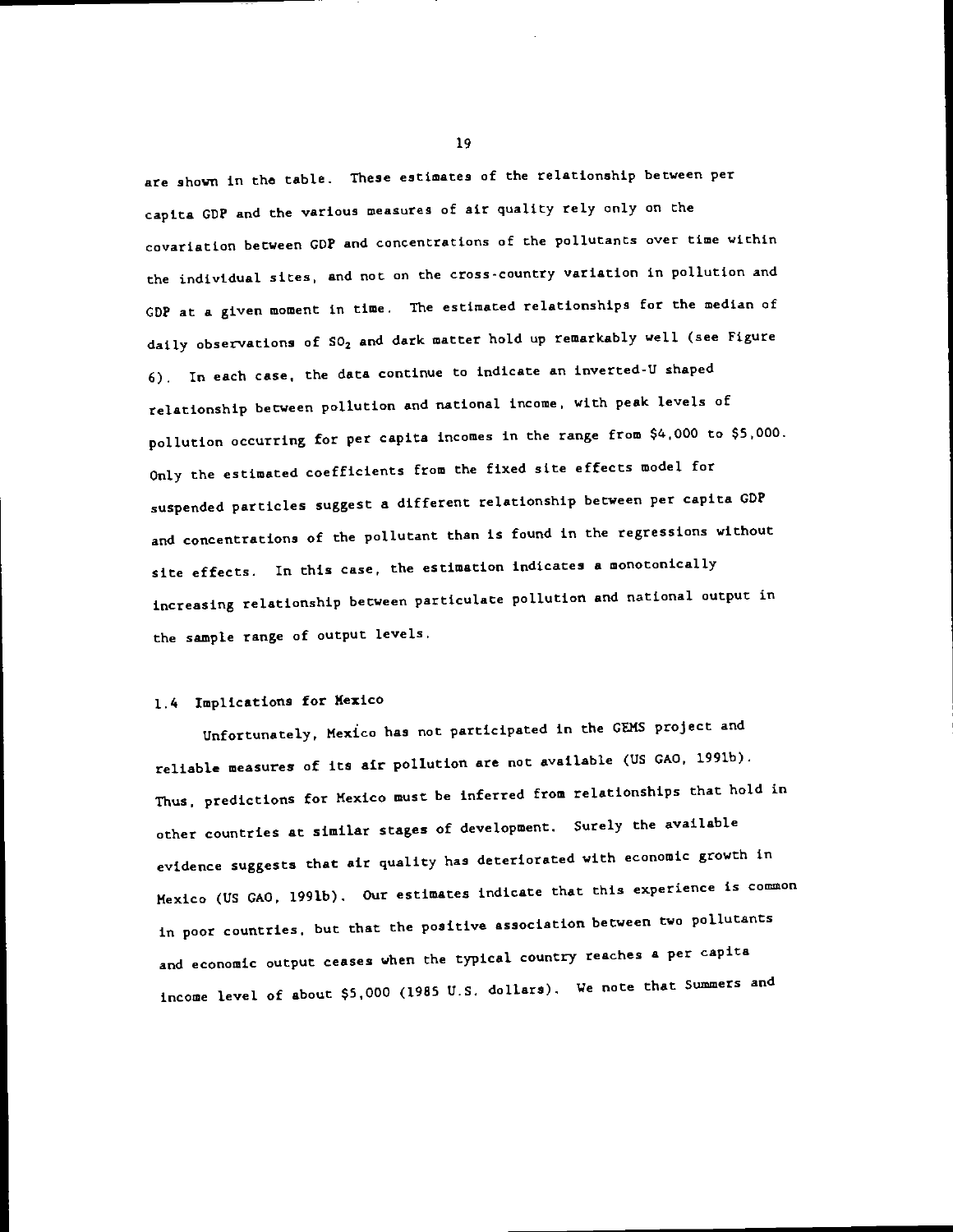Heston (1991) put Mexico's per capita GDP in 1988 at \$4,996. Thus, we might expect that further growth in Mexico, as may result from a free trade agreement with the United States and Canada, wild lead the country to intensify its efforts to alleviate its environmental problems.

Recent measures taken by the government of Mexico suggest that the country already may have reached the turning point in terms of air pollution. In the last year, the Salinas government has reduced the lead content of petrol, ordered several power stations to burn natural gas instead of sulfurgenerating fuel oil, and shut down oil refineries and private firms that were found to be major sources of air pollution (The Economist. May 18, 1991). Also, new cars are being fitted with catalytic convertors, a new fleet of cleaner buses has been introduced, and drivers have been banned from using their cars in Mexico City one day each week. To beef up enforcement, the budget of the environmental protection ministry has been increased sevenfold (New York Times, Sept. 22, 1991). Further growth may enable the government to implement fully its planned \$2.5 billion, four-year program to clean up Mexico City.

#### 2 Pollution Abatement Costs and the Pattern of U.S. - Mexico Investment and Trade

A main source of concern about a NAFTA is that it will enable firms to circumvent U.S. environmental protection laws. If the costs of meeting pollution controls are high in the United States and low or negligible in Mexico, then the asymmetry in standards or enforcement efforts can create a competitive advantage for Mexican producers and can motivate U.S. firms to relocate their production facilities south of the border. In these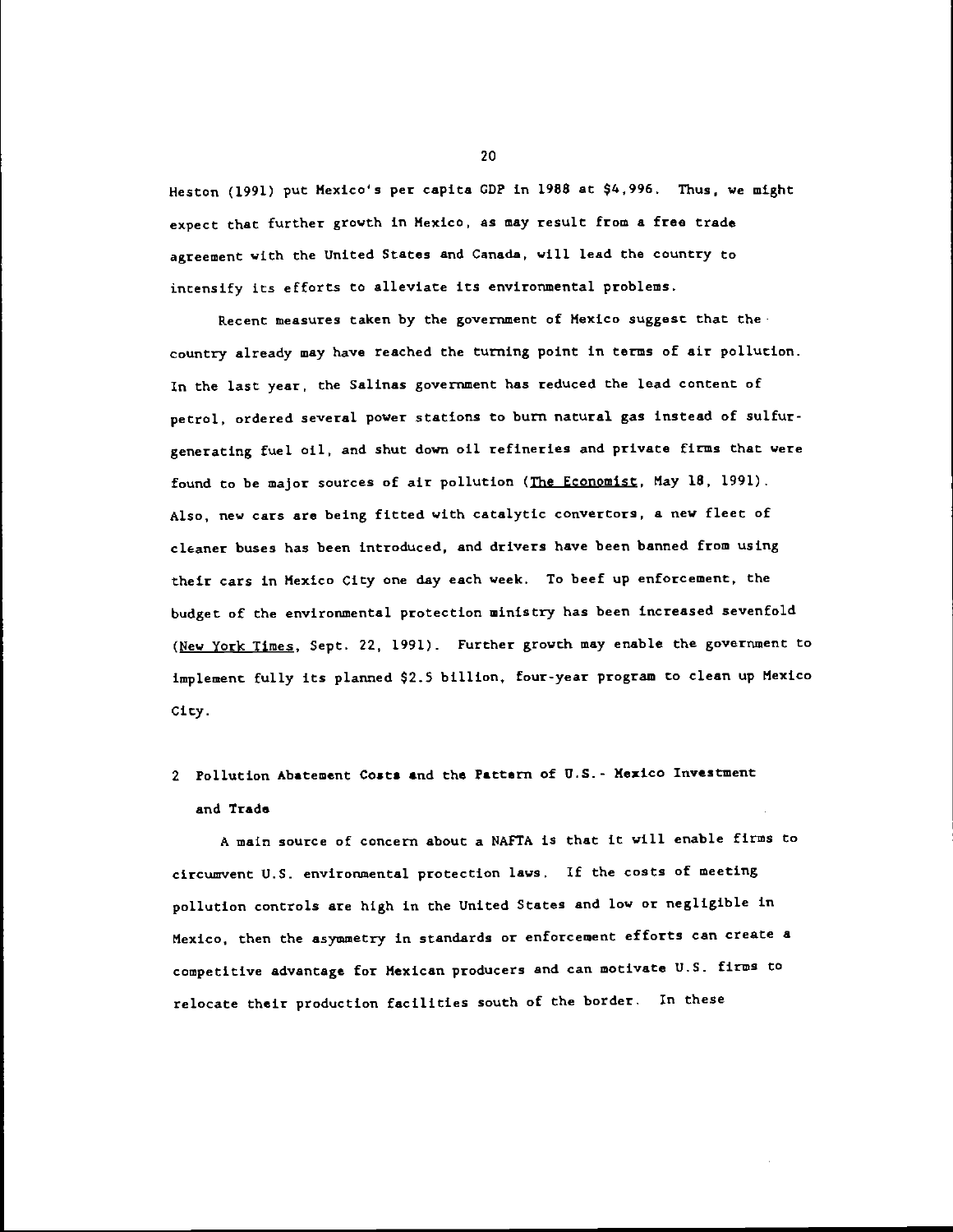circumstances liberalization of trade and investment flows can strengthen the incentives for "environmental dumping

A number of authors, including for example Pethig (1976), Siebert (1977). Yohe (1979) and McGuire (1982), have studied the theoretical relationship between environmental regulations and the pattern of trade. They find that strict environmental standards or costly controls weaken a country's competitive position in pollution-intensive industries and diminish its exports (or increase its imports) of the product of such sectors. Countries that fail to regulate industrial pollutioo increase their specialization in activities that damage the environment. Kccuire has extended these results to include direct foreign investment: controls cause firms active in the pollution-intensive industry to relocate their activities to the less regulated countries.

While these theoretical predictions are plausible and intuitive, they have found little support in previous empirical studies of trade and investment patterns. For example, Tobey (1990) has tested the hypothesis that environmental regulations have altered the pattern of trade in goods produced by "dirty" industries. lie finds that a qualitative variable describing the stringency of environmental controls in 23 countries fails to contribute to the determination of their net exports of the five most pollution-intensive commodities. Similarly. Walter (1982) and Leonard (1988) conclude that there is little evidence that pollution abatement costs have influenced the location decisions of multinational firms. Apparently, the cross-country variation in the costs of meeting environmental controls is not so large as to be a major factor in the determination of nations' comparative advantages.

Our purpose in this section is to address this issue in connection with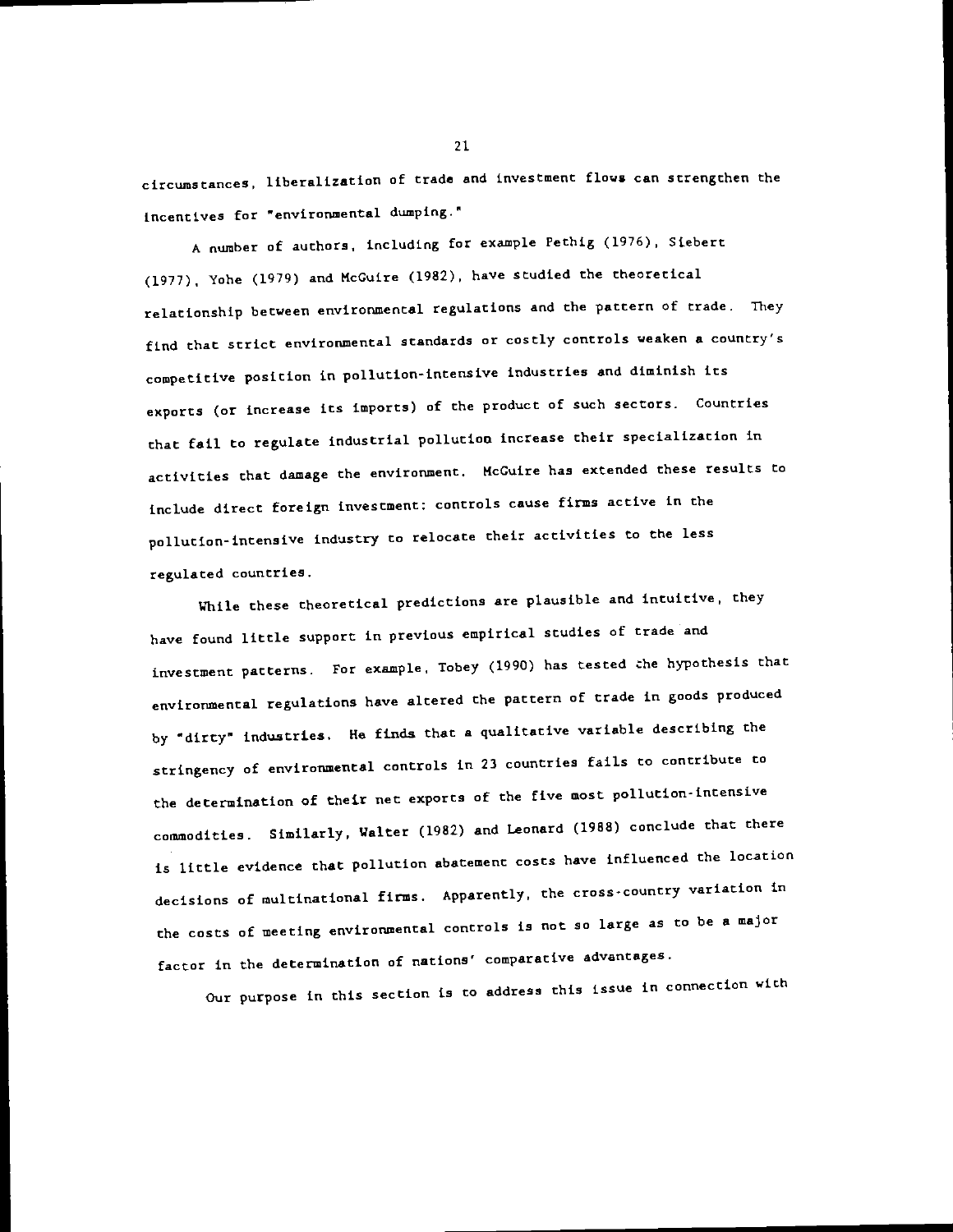the pattern of U.S. imports from Mexico and the pattern of U.S. foreign investments in Mexico- There is some evidence from a GAO survey suggesting that a few American furniture manufacturers may have moved their operations to Mexico in response to the State of California's tightening of air pollution control standards for paint coatings and solvents (US CAO, l991c). But the question remains open as to whether the overall sectoral pattern of U.S. economic relations with Mexico has been meaningfully affected by the higher costs of pollution abatement in the United States. If the pattern of specialization has been so influenced, then the composition effect of a further liberalization of trade and investment may be damaging to the environment.

Using data from the Bureau of Census' 1988 survey of pollution abatement costs in American industries (U.S. DOC, 1988). we have conducted three sets of tests. We have studied the 1987 pattern of U.S. imports from Mexico in 3 digit SIC manufacturing industries, the pattern of 1987 U.S. imports from Mexico that have entered the country under the offshore assembly provisions (again at the 3-digit SIC level), and the sectoral pattern of value added by maquiladora plants in (approximately) 2-digit industry categories. In each case we have investigated whether pollution abatement costs in the United States help to explain the pattern of Mexican specialization and trade.

Our estimates of the determinants of the pattern of manufactured imports from Mexico are recorded in the first two columns of Table 6. We use the ratio of 1987 U.S. imports from Mexico to total U.S. shipments in the same industry as the dependent variable. The explanatory variables include factor shares (reflecting the intensity of use of the various factors by the different industries; see Harkness [1978]), the U.S. effective tariff rate on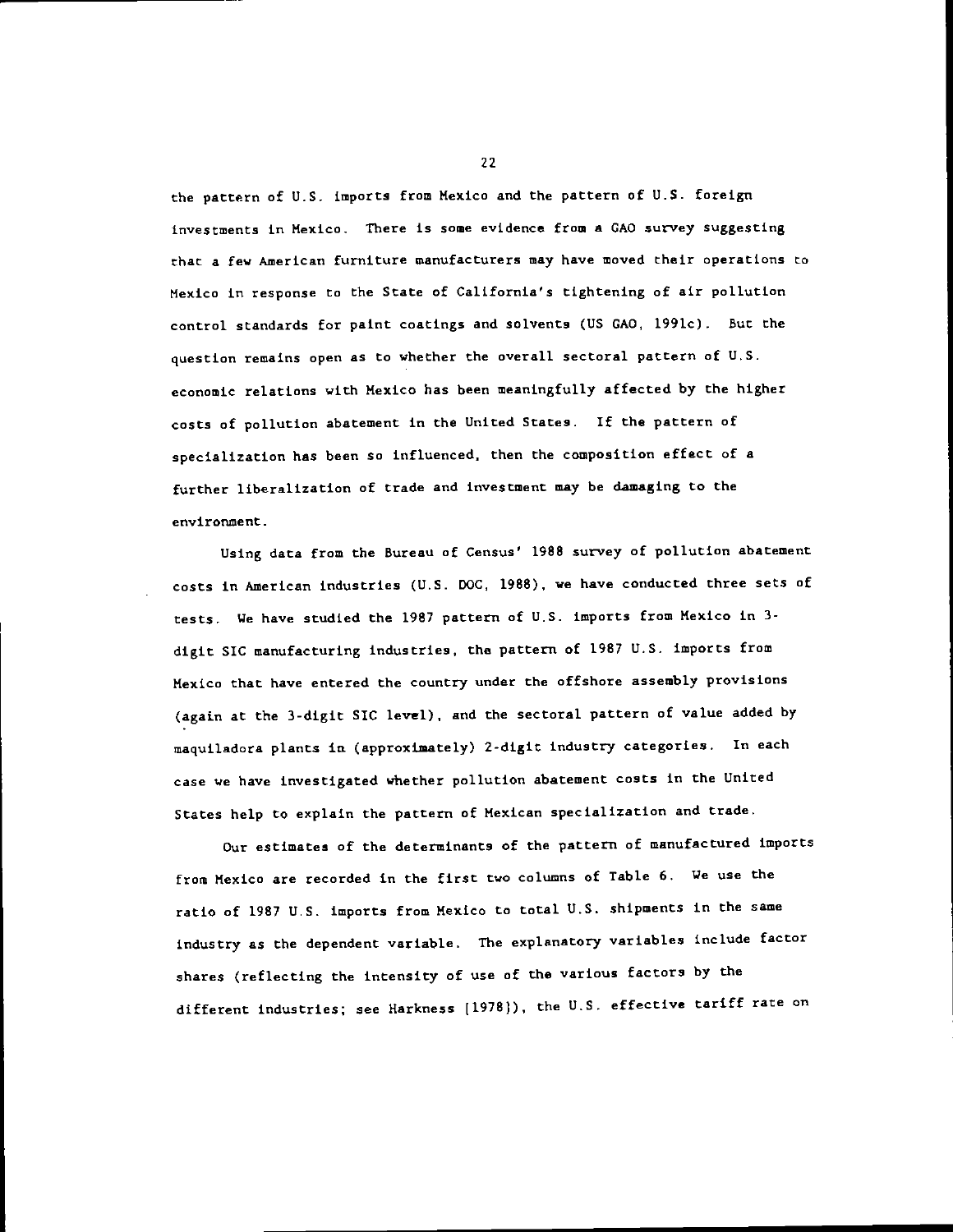imports of goods in the industry, and the ratio of pollution abatement costs (operating expenses) to total value added in the U.S. industry.<sup>16</sup> We also report another regression that includes the average injury rate in the industry as an additional independent variable. Since firm outlays for worker compensation insurance are roughly proportional to injury rates (Krueger and Burton, 1990). the injury variable proxies for one (large) component of the cost to American manufacturing firms of U.S. labor protection laws.

We computed the factor shares as follows. We took the payroll expenses in an industry to represent a combined compensation for unskilled or "raw" Labor and human capital. Payments to unskilled labor were defined as the product of the number of workers in the industry and the economy-wide average yearly income of workers in manufacturing with less than a high school education. We formed a share by dividing this amount by value added, and considered the remaining part of the total labor share to represent the payment to human capital.<sup>17</sup> Finally, we calculated the share of capital in value added as the difference between one and the total payroll share.<sup>16,19</sup>

<sup>18</sup> The import figures and the effective tariff rates were provided to us by Greg Schoepfle of the U.S. Department of Labor. The tariff rates were estimated by dividing the total duties collected on imports from Mexico in a two digit SIC industry by the total value of imports in the industry. Data On shipments, value added, employment, and payroll were taken from the N.B.E.R. trade and immigration data set (see Abowd, 1987). Since the trade data are classified

 $16$  The Census survey did not include the apparel industry (SIC category 23). For these observations and four others with missing data, we inserted the average ratio of pollution abatement costs to value added for all manufacturing sectors included in the survey.

For tvelve industries, this method gives a negative number as the estimate of the share of human capital. To ensure that our results were not sensitive to the choice of income for an unskilled worker, we also computed factor shares using the income level for unskilled workers (\$10,819) that wade the minimum share of human capital our sample of industries equal to zero. The estimated import equations with these measures of factor shares look much the same as for our original measures.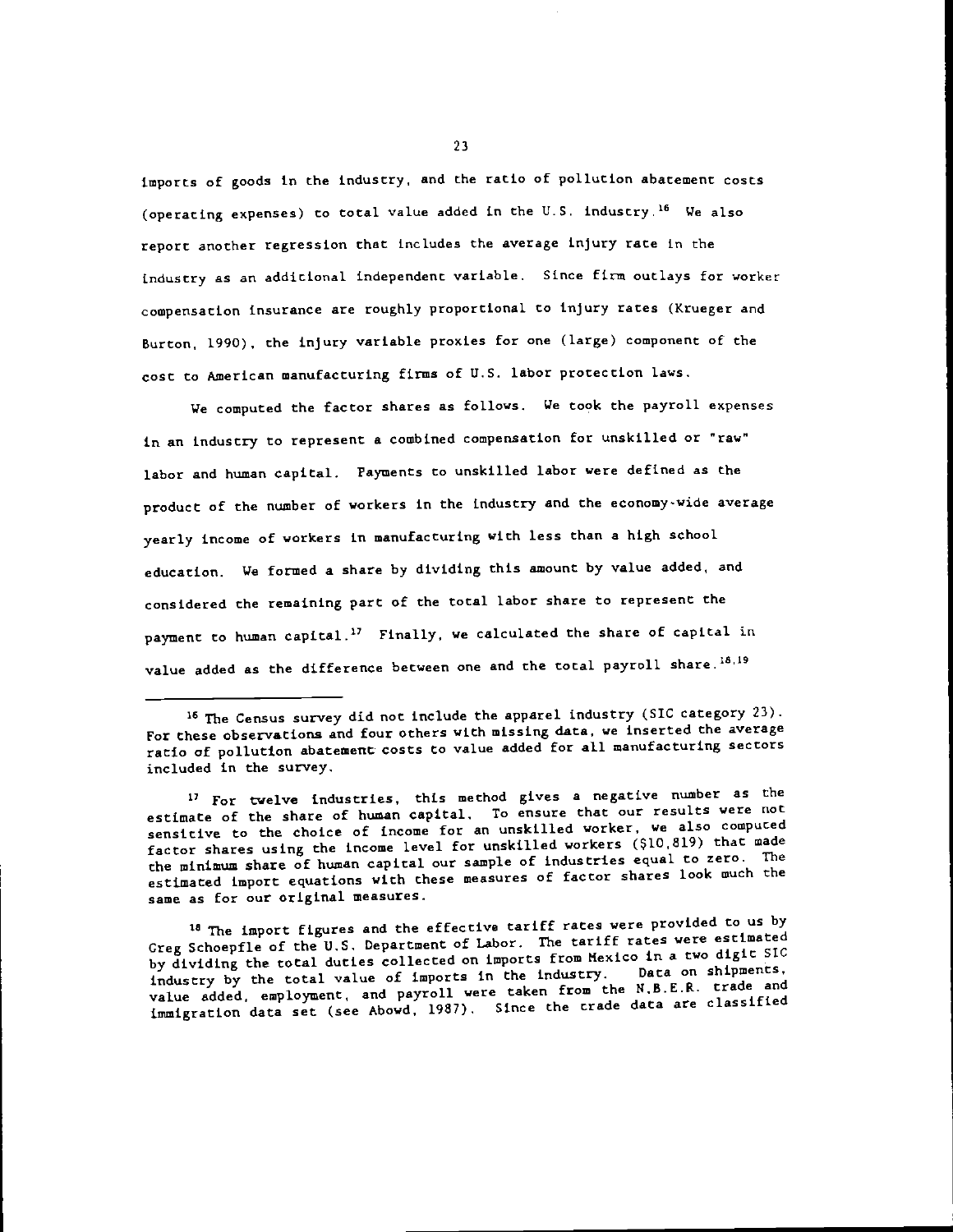Factor intensities figure prominently in the determination of the pattern of U.S. imports from Mexico. The ratio of imports to total U.S. shipments is smaller in industries that are highly intensive in their use of human or physicat capital. This means, of course, that Mexico exports to the United States goods that have a relatively high share of unskilled Labor in total factor cost. The coefficients on the physical. and human capital variables both are statistically significant at the five percent level, but the latter coefficient is quantitatively much larger. We estimate that a ten percentage point increase in the share of human capital reduces the ratio of imports to shipments by 0.52 percentage points, while a ten percentage point increase in the share of physical capital lowers the import ratio by only 0.24 percentage points. Note that the mean ratio of imports to shipments across all manufacturing industries is 0.69 percent.

We estimate that the import ratio rises with the share of pollution abatement costs in U.S. industry value added, as would be predicted by a model of environmental dumping. However, the impact of these regulatory costs is

according to the old (1972) SIC categories, we used manufacturing census data that were bridged to this classification scheme. The average income for a worker in the manufacturing sector with less than a high school education was calculated from the 1987 Current Population Survey by the authors. Injury rates by industry were taken from the Bureau of Labor Statistics publication. Occupational Injuries and Illness in the United States by Industry. In the few cases where an injury rate was not available for a three digit industry, we used instead the average injury rate for the applicable 2-digit industry.

<sup>&</sup>lt;sup>9</sup> We are also experimenting with a second procedure for dividing the labor share into component parts representing the shares of unskilled labor and human capital. In this, we form factor share for different skill groups (workers with a high school education, workers with some college education, and workers with a college degree) by taking the product of the industry labor force, the fraction of the industry's workers in the skill group in question, and the economy-wide average income of workers in that skill group, and then dividing by value added. If this procedure yields substantially different conclusions, we will report on the results in a future draft of this paper.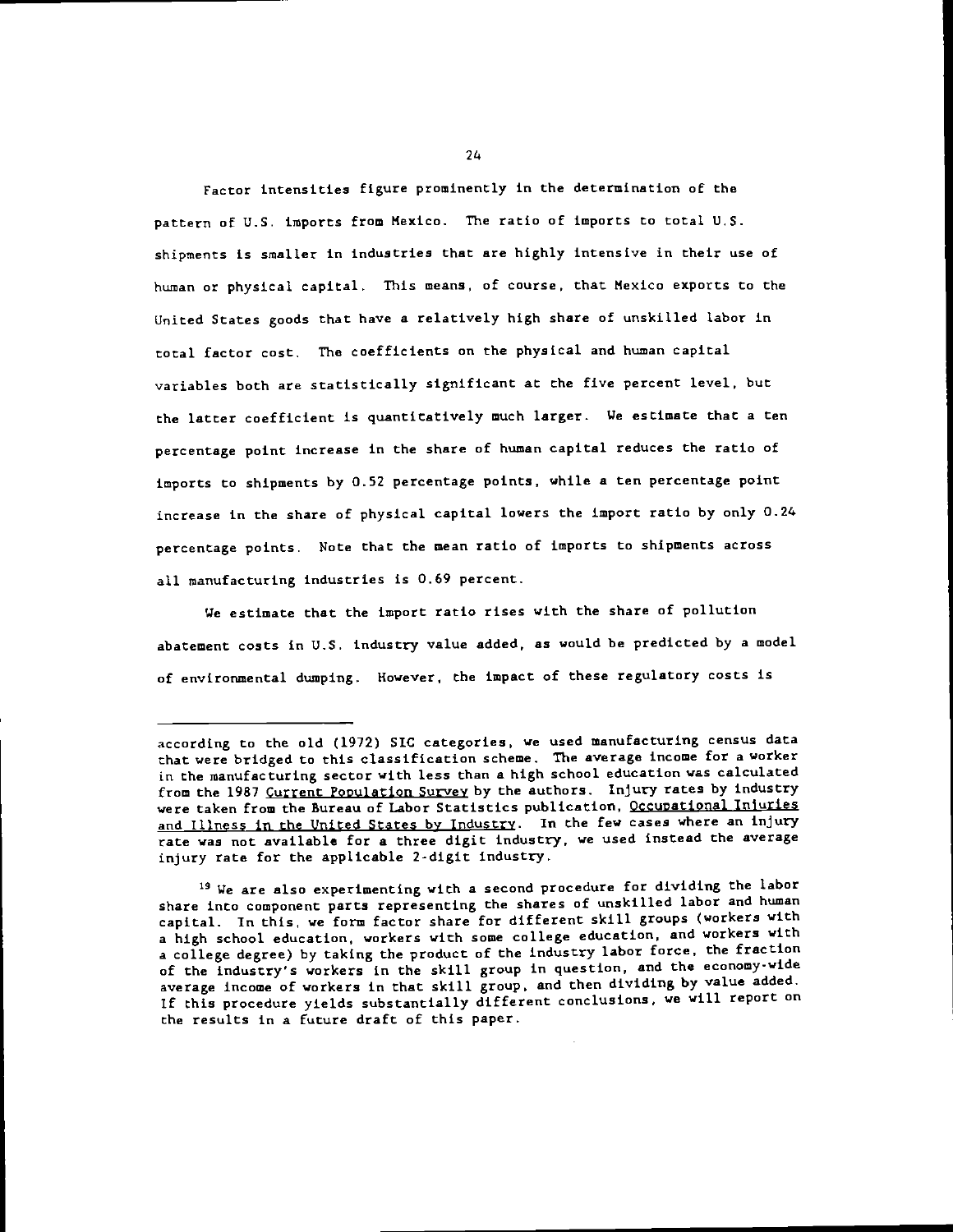both quantitatively small and statistically insignificant. Consider for example an industry that has the mean ratio of pollution abatement costs to industry value added and another that has a ratio that is two standard deviations higher. We estimate that the latter industry will have a greater ratio of imports to U.S. shipments by about 0.05 percent, which is less than 1/20th of a standard deviation in the import variable. This finding can be understood from the fact that pollution abatement costs average only 1.38 percent of value added across all manufacturing industries and rise to only 4.85 percent in an industry that is two standard deviations above the mean. The implied variation in competitiveness is small in comparison with that which arises from cross industry variations in Labor costs, for example.

We note that the injury rate has a positive coefficient when it is included in the import equation, but this variable too has a very small and statistically insignificant effect. Finally, the coefficient on the tariff variable has the theoretically predicted negative sign (imports are smaller in industries with high effective tariff rates), but also is not significant.2°

We turn next to the determinants of the pattern of U.S. imports from Mexico under the offshore assembly provision (i.e., import category 207.00 in the old TSUSA tariff schedule). U.S. trade law provides for duty free reentry of American-made components embodied in imported final goods. In cases where intermediate products are exported for further processing or assembly abroad, the applicable tariff rate applies only to the foreign value added. Nearly 44 percent of the value of Kexican exports to the United States qualified for this customs treatment in 1987 (Schoepfle, 1991). We study

<sup>20</sup> A simultaneity bias may exist here, insofar as many political-economic theories of tariff formation predict that high tariff rates will endogenously emerge in industries in which import penetration is great.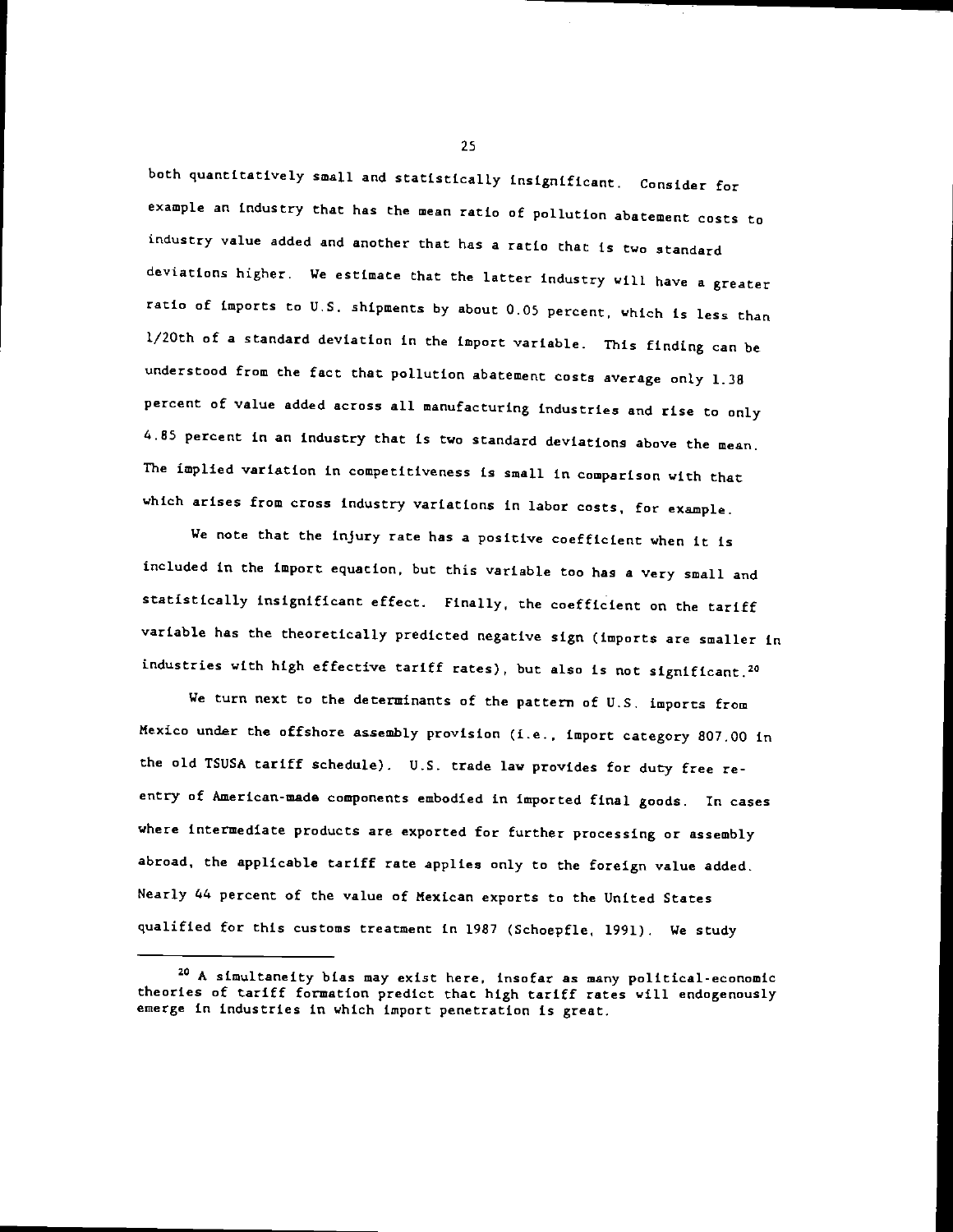these imports separately, because much of the output by maquiladora plants enters the United States in this manner, and maquiladoras are the source of most of the item 807.00 U.S. imports from Mexico (Schoepfle. 1991). Thus, the sectoral pattern of item 807.00 imports gives us an idea as to the pattern of maquiladora activity.

The middle two columns of Table 6 reports estimates of an equation for the ratio of the Mexican value added in imports entering under the 807.00 code in 1987 to the total value added by the U.S. industry. We would expect this variable to be high in industries where maquiladoras are especially active; i.e., those in which Mexico enjoys a competitive advantage. The independent variables in these equations are the same as before, namely the factor shares, the share of pollution abatement-costs in U.S. industry value added, and in one set of estimates, the industry injury rate. The tariff variable was omitted from these regressions because our effective tariff rate applies to all imports from Mexico, and does not reflect the average tariff paid on imports that entered under the offshore assembly provision. We use a tobit model to estimate these equations in view of the fact that item 807.00 imports are zero in 58 of the 136 industry categories. Since the import share cannot be negative, a censored regression model is appropriate.

The foreign content of U.S. item 807.00 imports from Mexico is highest in relation to total value added in the corresponding U.S. industry in sectors that make relatively intensive use of unskilled labor. This is not surprising, since many U.S. manufacturers attempt to outsource to maquiladora operations the most unskilled labor intensive phases of the production process. We find a negative association between the Mexican content of item 807.00 Imports as a fraction of total U.S. industry value added and both the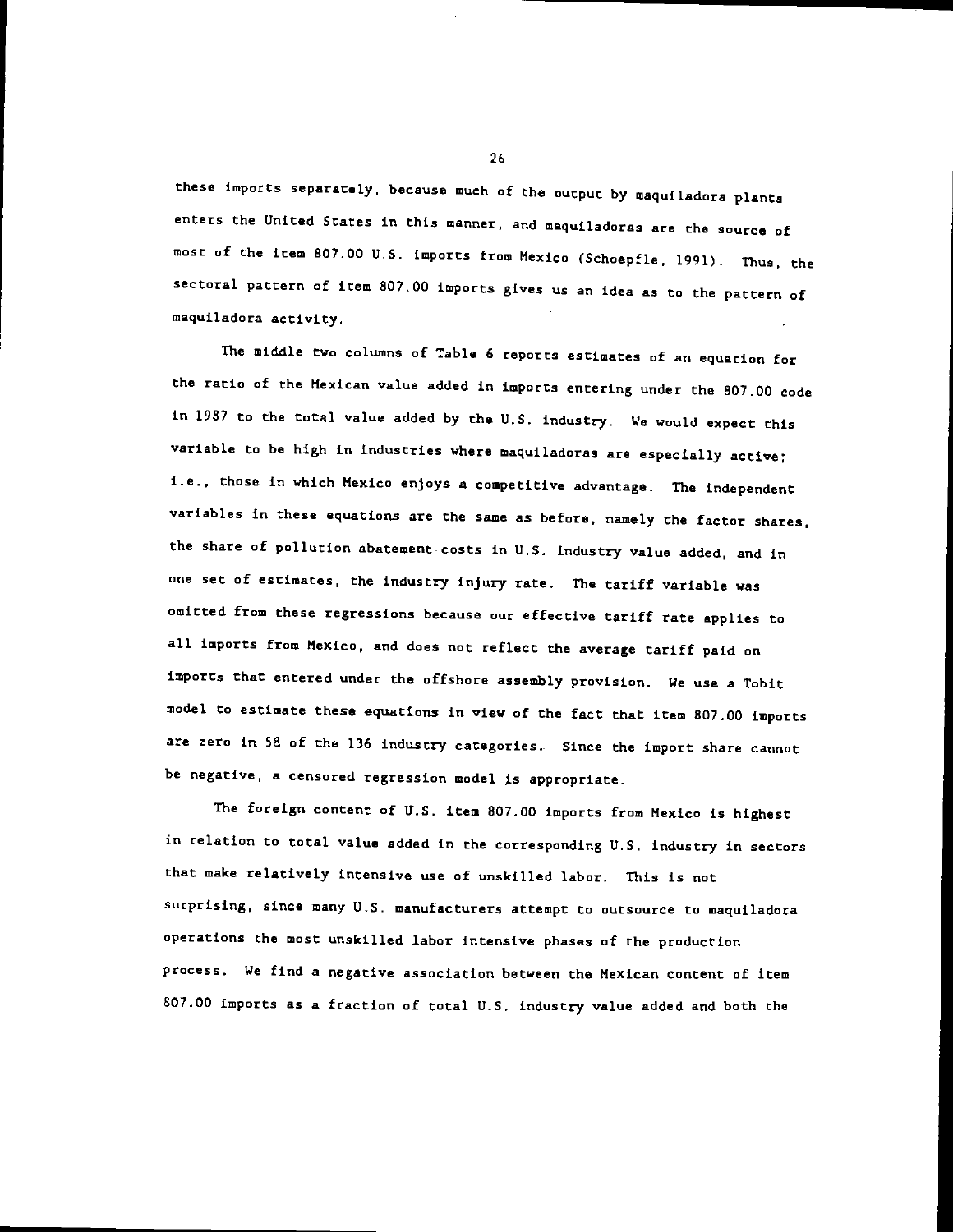human capital share and the physical capital share in U.S. industry costs. The coefficient on the physical capital variable is estimated to be nearly twice as large in absolute value as that on the human capital variable (reversing the ordering found for total imports from Mexico), and the former coefficient is statistically significant at the five percent level whereas the latter is statistically significant at only the ten percent level.

Again, we fail to find a significant positive relationship between the size of pollution abatement costs (as a fraction of value added) in the U.S. manufacturing industry and the scale of sectoral activity in Mexico. In fact, the foreign content of item 807.00 imports from Mexico appears to be lower in relation to the size of the U.S. industry in sectors where U.S. pollution abatement costs are relatively high. The negative coefficient on the abatement cost variable is found to be statistically significant at the five percent level, although this may of course reflect a spurious correlation between these costs and some omitted variable. When the U.S. injury rate is included in the equation for item 807.00 imports, the estimated coefficient on this variable is also negative. This would imply that relatively little Mexican assembly activity takes place in those industries where the cost to US. employers of workers' compensation insurance and other accident-related costs are especially high. However, in this case, the estimated coefficient is not significantly different from zero, so we cannot reject the hypothesis that the association between injury rates and the pattern of Mexican assembly operations is nil.

The final set of estimates recorded in Table 6 relate to the activity of Mexican maquiladoras. The Instituto Nacional de Estadistica Geografia E Informatica (INECA), a private Mexican research institute, has surveyed all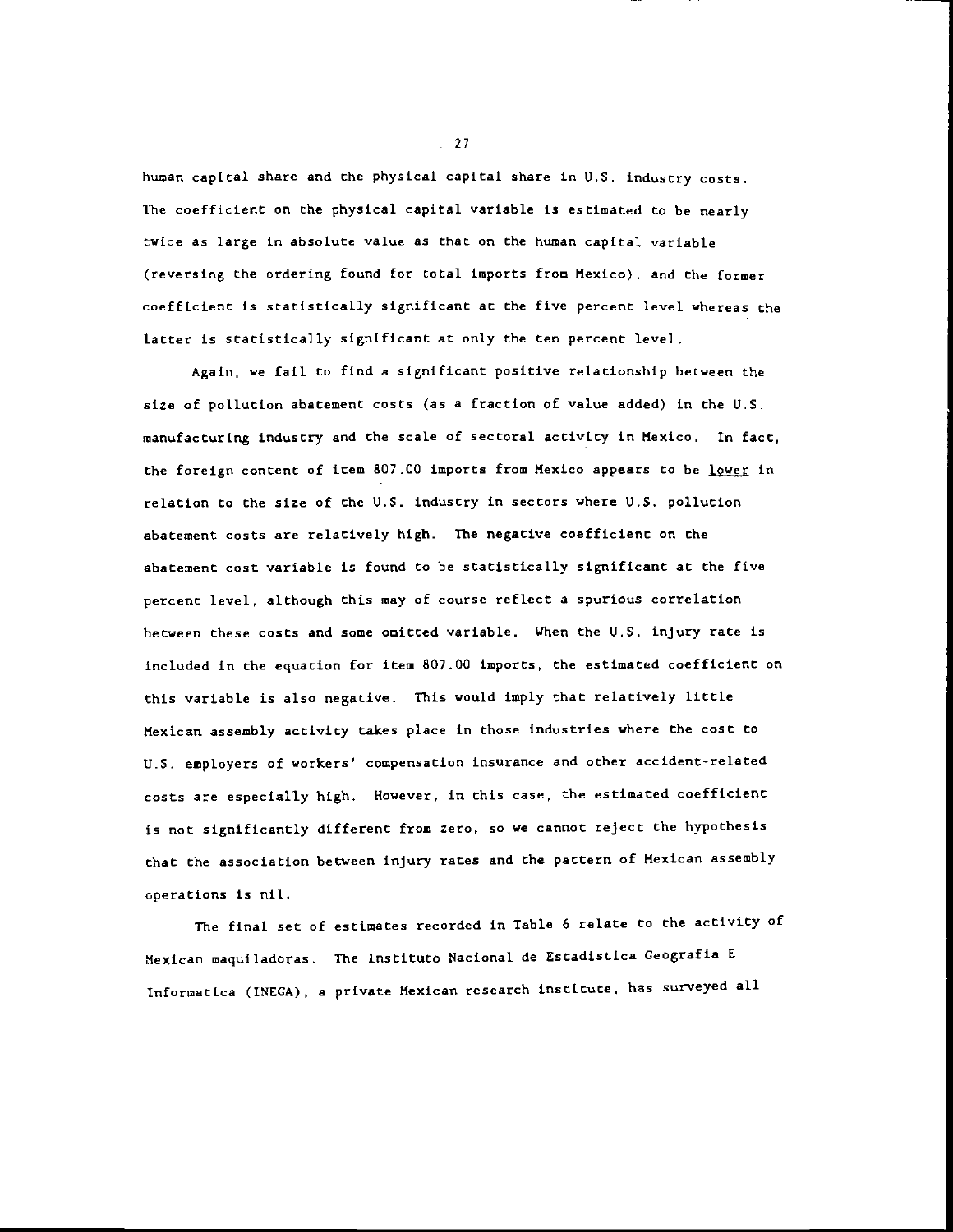maquiladoras on the government's List of in-bond producers. Their publication, Estadistica de la Industria Maquiladora de Exportacion. 1978-1988. provides data on value added by maquiladoras in eleven different manufacturing industries. We developed a concordance of the available data to a 2-digit SIC basis and sought to explain the ratio in 1987 of value added by maquiladoras to value added in the corresponding U.S. industry.2' The explanatory variables are defined as before, except that now we calculate factor shares and pollution abatement costs as a fraction of value added at the 2-digit SIC level.

The estimated coefficients from the models of maquiladora activity confirm our findings for total U.S. imports from Mexico and for imports under tariff item 807.00. Again we find that Mexican competitive advantage derives from an abundance of unskilled labor, and that value added by maquiladoras declines in relation to value added in the United States the greater are the shares of human and physical capital in industry cost. Although neither coefficient has been estimated precisely enough to allow for a clear rejection of the hypothesis that the associations are zero, the magnitudes of the coefficients are very much in line with what we have found before. Also, we find no evidence in support of the hypothesis that U.S. regulatory costs contribute to the explanation of the pattern of maquiladora activity. Neither the coefficient on the abatement cost variable nor that on the injury rate variable has the (positive) sign that one would expect if American firms are investing in maquiladora plants primarily to avoid the high costs of

 $21$  We note that INEGA withheld industry-level data for industries with sixteen or fewer maquiladora establishments. Thus, our analysis treats as zero the maquiladora activity in sectors where some small amount of production may have taken place.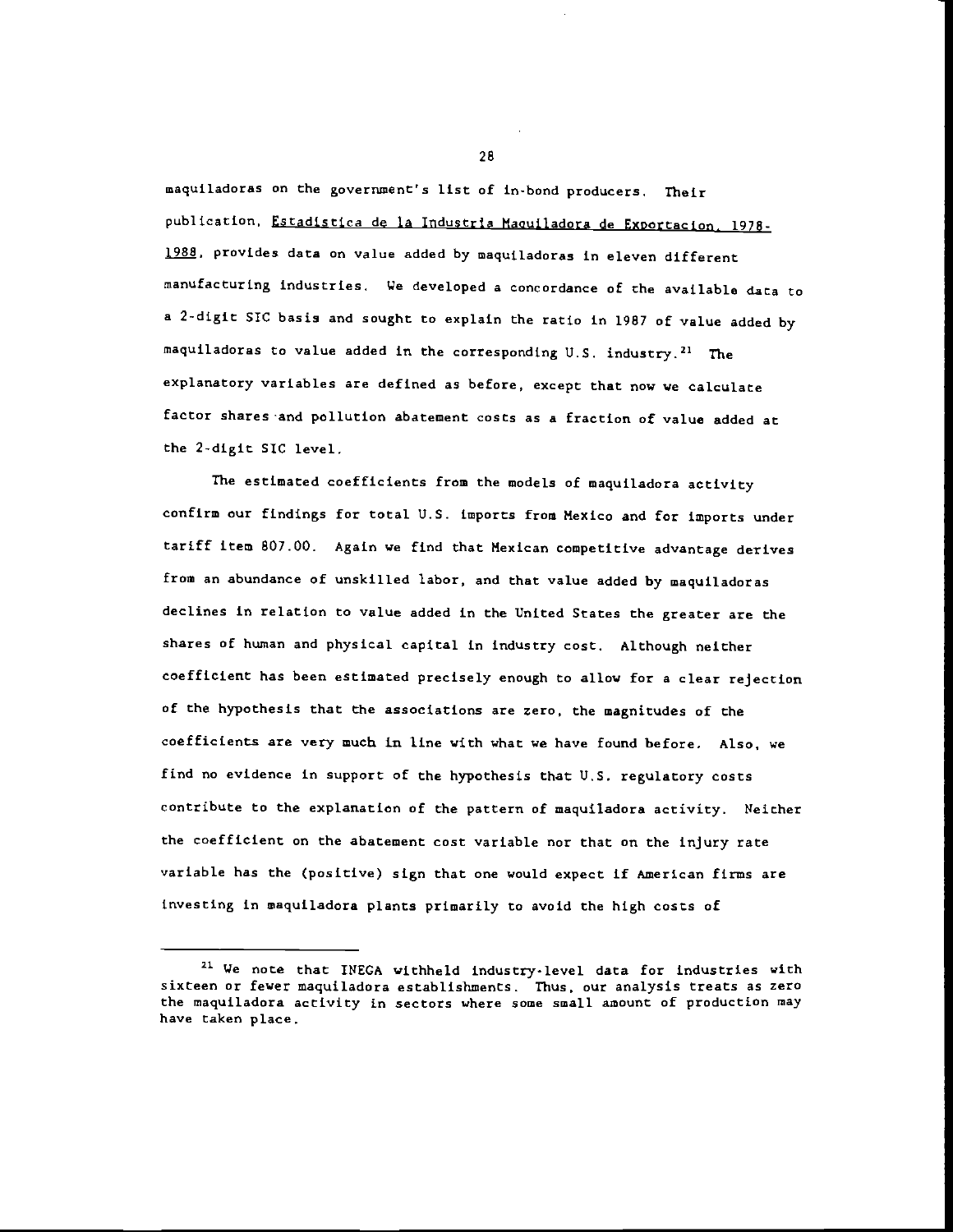environmental and labor protection laws at home. Evidently, the costs involved in complying with these laws are small in relation to the other components of total cost that determine whether it is profitable to operate in the United States or Mexico.

#### 3 Resource Reallocation: Implications for Pollution

Our findings in Section 2 suggest that relative factor supplies govern the pattern of trade between Mexico and its neighbors to the North. We might expect, therefore, that trade liberalization will stimulate Mexican production in unskilled labor-intensive industries, while the United States and Canada will shift resources into sectors that make relatively heavy use of capital and skilled labor. The removal by Mexico of barriers to direct foreign investment can have the opposite effect on international patterns of specialization, if foreign firms bring with them the factors that are scarce in Mexico. Then local production may expand in (moderately) capital and skilled-labor intensive sectors. The question that arises is, what are the environmental implications of these potential resource reallocations?

To answer this question fully, we need several pieces of information. First, we need to know which sectors will expand in each country, and to what extent. Second, we need to know the pollution-intensities of the various industries. Finally, we must know how NAFrA will affect the production technologies used in each location, so as to gauge any changes in pollution generated per unit of output. Estimates of NAflA impacts on the production structure in each country are available from computational modeling exercises. Brown, Deardorff, and Stern (1991), for example, have predicted resource movements for several different scenarios of policy change under a NAFTA.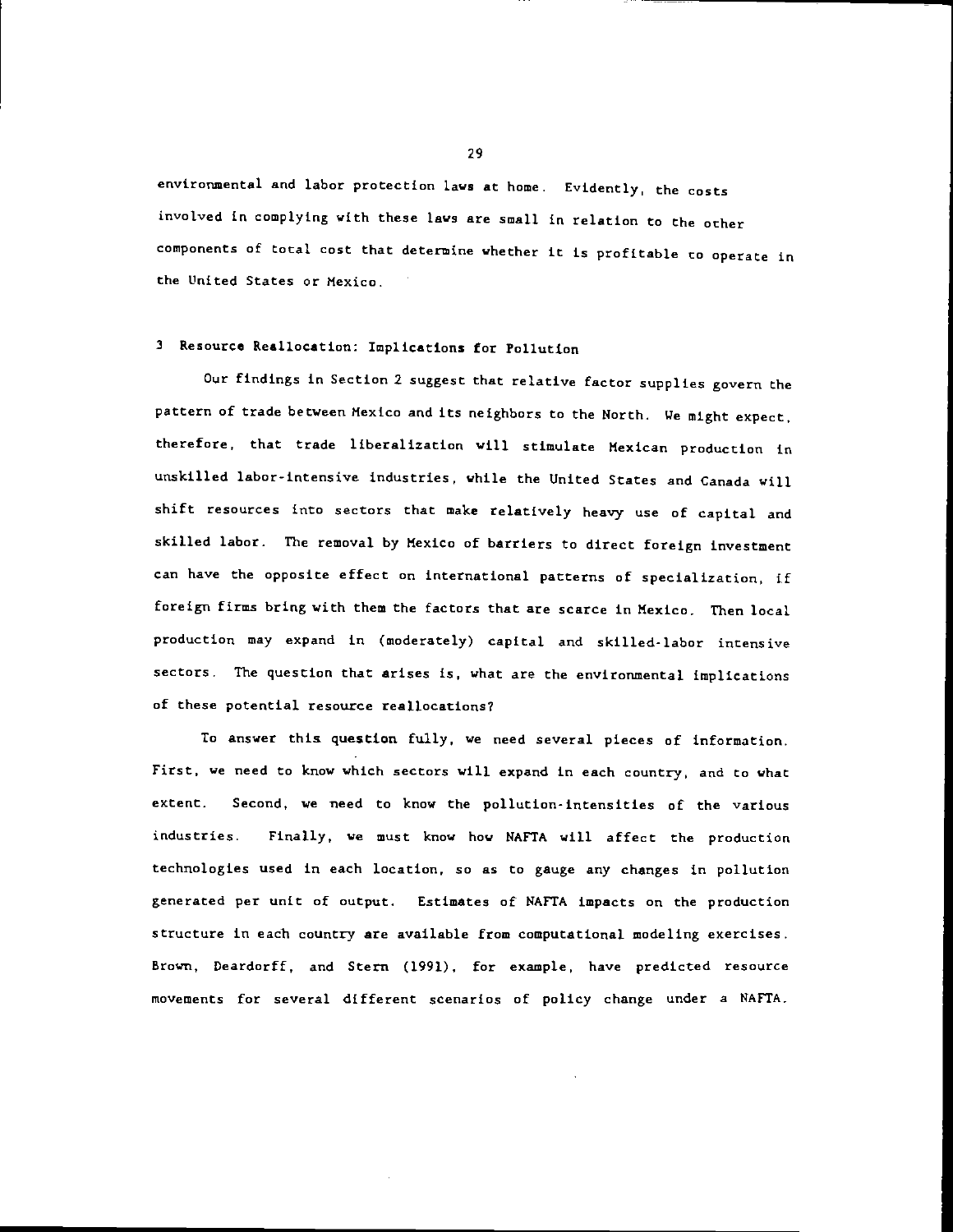Unfortunately, the remaining informational requirements pose more serious difficulties. Concerning the pollution generated by different industries, the United States collects data only on releases of toxic waste (and that of questionable quality), while Mexico collects no such data whatsoever. And although our findings in Section 1 suggest that production techniques might well. change in response to a trade agreement that generates economic growth in Mexico, it is difficult to assess how these changes will be distributed across industries.

In this section we draw upon the detailed estimates of Brown, Deardorff, and Stern (BBS) to derive some possible environmental implications of the resource reallocations that would result from a NAFTA. After describing the SOS modeling exercise, we turn to two issues. First, we discuss the model's predictions about each country's demand for the services of utilities. Second, we use the information available in the U.S. EPA's Toxic Resources Inventory to analyze how a NAFTA might affect releases of hazardous waste by the manufacturing sectors in the three partner countries.

The BbS estimates are based on a computable general equilibrium model of the economic interactions between the United States, Canada, Mexico, a group of 31 other major trading nations, and an abbreviated fifth region comprising the rest of the world. The model aggregates production into 23 categories of tradable goods and six categories of non-tradable goods and services. The industries are treated either as perfectLy competitive or monopolistically competitive, with the latter set exhibiting economies of scale. Output in each sector is produced from intermediate inputs and an aggregate of capital and Labor. The authors allow for varying degrees of substitution between capital and labor in the different sectors, but treat labor as a homogeneous input. The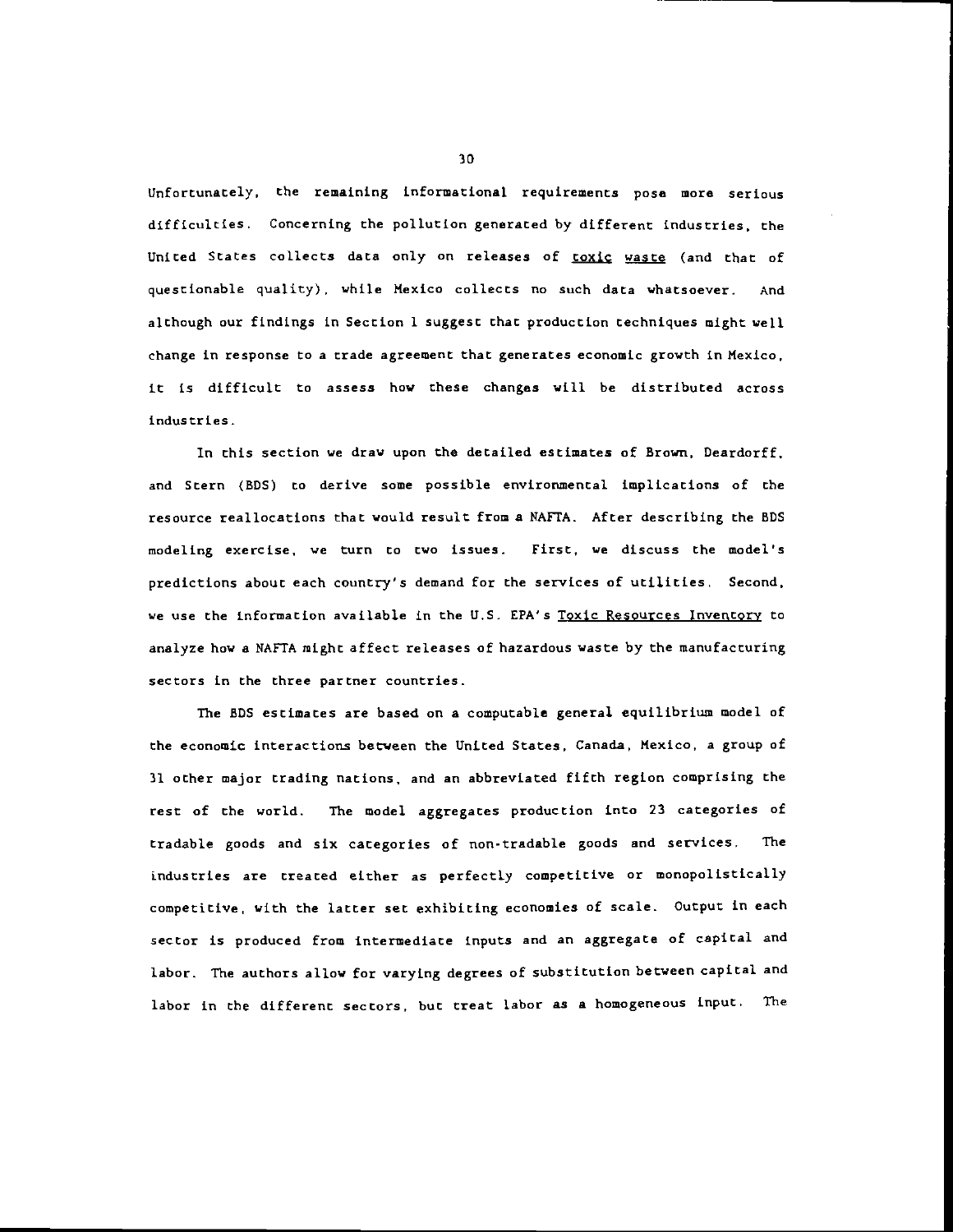latter assumption is unfortunate in view of our finding in Section 2 that human capital endowments play a central role in determining the bilateral trade pattern between the United States and Mexico.

Since it is not clear what policy measures will be included in a NAFTA, BDS explore a number of alternatives. In one scenario they assume the removal of all bilateral tariffs between the United States, Canada and Mexico, and an easing of U.S. quantitative restrictions that generates a twenty five percent increase in U.S. imports of agricultural products, food, textiles, and apparel from Mexico. In a second scenario they allow for these same forms of trade liberalization and also a relaxation of restrictions on direct foreign investment in hexico. The liberalization of investment is assumed to result in an (exogenous) ten percent increase in Mexico's capital stock. It should be noted that in both of these cases, the estimated impacts include not only the removal of existing barriers between Mexico and its trade partners, but also the ultimate implementation of the policy changes that comprise the already concluded Canada-U.S. free trade agreement.

It is well known that many pollutants, such as sulfur dioxide, nitric oxide, nitrogen dioxide, and carbon dioxide, are byproducts of electricity generation, especially when fossil fuels are burned in the process. Thus, an important determinant of the net effect of trade liberalization on air pollution will be the induced change in the demand for electricity. Unfortunately, the disaggregation in the EDS model does not allow us to identify the likely impacts of a NAFTA on electricity use, inasmuch as the model treats electricity as a component of the broader category of utilities. It is interesting to note, nonetheless, that BDS predict a decline of 0.56 percent in output by the Mexican utilities sector in response to a hypothetical agreement involving an elimination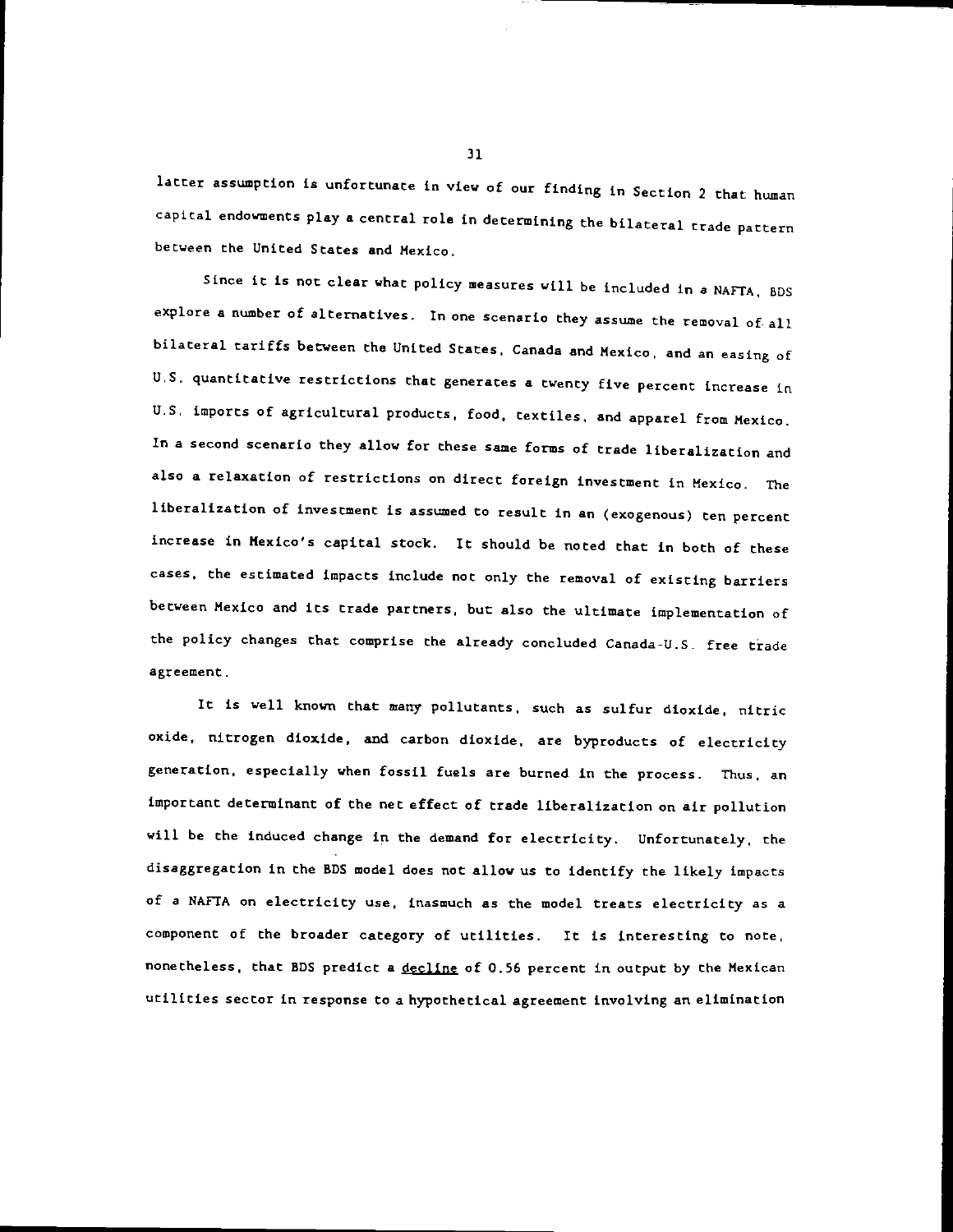of tariffs and an increase in U.S. import quotas. This prediction can be understood from the fact that the scenario generates output contractions in ten of twenty one Mexican manufacturing sectors, and expansions are anticipated primarily in labor-intensive industries such as food, textiles, apparel, leather products, and footwear, which presumably are not the sectors that use energy most intensively. But just as Mexico will shift resources into activities that require relatively little energy input, the United States and Canada may be expected to do the opposite. The model predicts modest increases of 0.07 percent and 0.09 percent, respectively, in production by utilities in the United States and Canada.

Quite different conclusions emerge from the scenario that attempts to capture the effects of a potential liberalization of investment flows. The exogenous ten percent increase in the Mexican capital stock that is taken to be the outgrowth of an easing of restrictions on foreign investment effects an expansion of every manufacturing industry there, with the implication that demand for utilities must rise. The experiment generates an increase in utilities output in Mexico of 9.31. percent. Presumably, air quality would deteriorate in this case, unless the associated thcome growth gave rise to political demands for more stringent standards and tougher enforcement.

We turn next to toxic waste. Our focus on this form of pollution is primarily a reflection of data availability. As far as we know, this is the only type of pollution for which data on releases are collected at the firm level. U.S. law requires all manufacturing firms with ten or more employees that use at Least 10,000 pounds of one or more of over 300 chemicals to report their annual chemical releases to the EPA. Lines of business are recorded along with information on releases, enabling aggregation of the data to the industry level.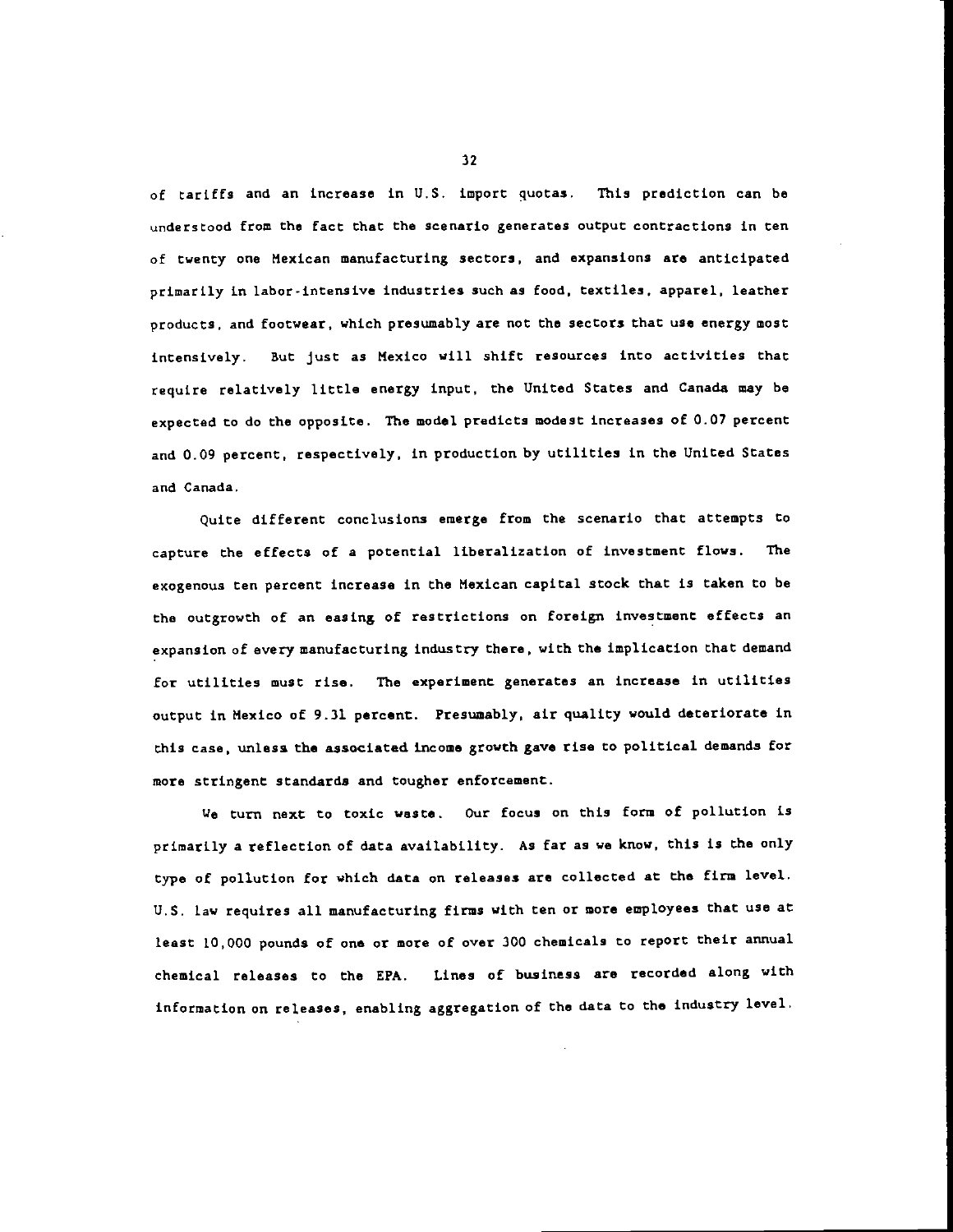Several pitfalls in the use of the data contained in the Toxic Release Inventory (TRI) should be noted.<sup>22</sup> First, since the report reflects releases rather than exposures, it cannot reflect the great differences that exist in the rates at which different chemicals are dispersed or transformed. Second, releases are measured only in terms of weight, and no effort is made to account for the fact that some high volume releases are relatively benign, while other lower volume releases may create great health risks. Third, many toxic chemicals are omitted entirely from the inventory. Fourth, the inventory does not reflect emissions by firms outside the manufacturing sector or by federal facilities. Fifth, the EPA conducts relatively little verification of the information it receives and makes relatively little effort to ensure compliance with the reporting requirements. Finally, there is no way to know whether the relationships between toxic waste and industry outputs in Canada and Mexico mirror those in the United States, or whether there are great differences across countries in the industry-specific relationships between hazardous waste and quantities of output.

We have used the predictions of the BDS model and the data on the industry breakdown of toxic releases by U.S. manufacturing firms contained in the TRI to generate Table 7. The table contains estimated impacts on total toxic releases by the manufacturing industries of Mexico, United States, and Canada in response to two scenarios for a NAFTA. As before, the scenarios distinguish a NAFTA that effects only trade liberalization and one that also includes investment liberalization measures in Mexico. In constructing the table we have assumed that an industry-specific fixed coefficient characterizes the relationship between the amount of toxic release and the quantity of output produced. We have

<sup>22</sup>The following discussion is based on U.S. GAO (199la).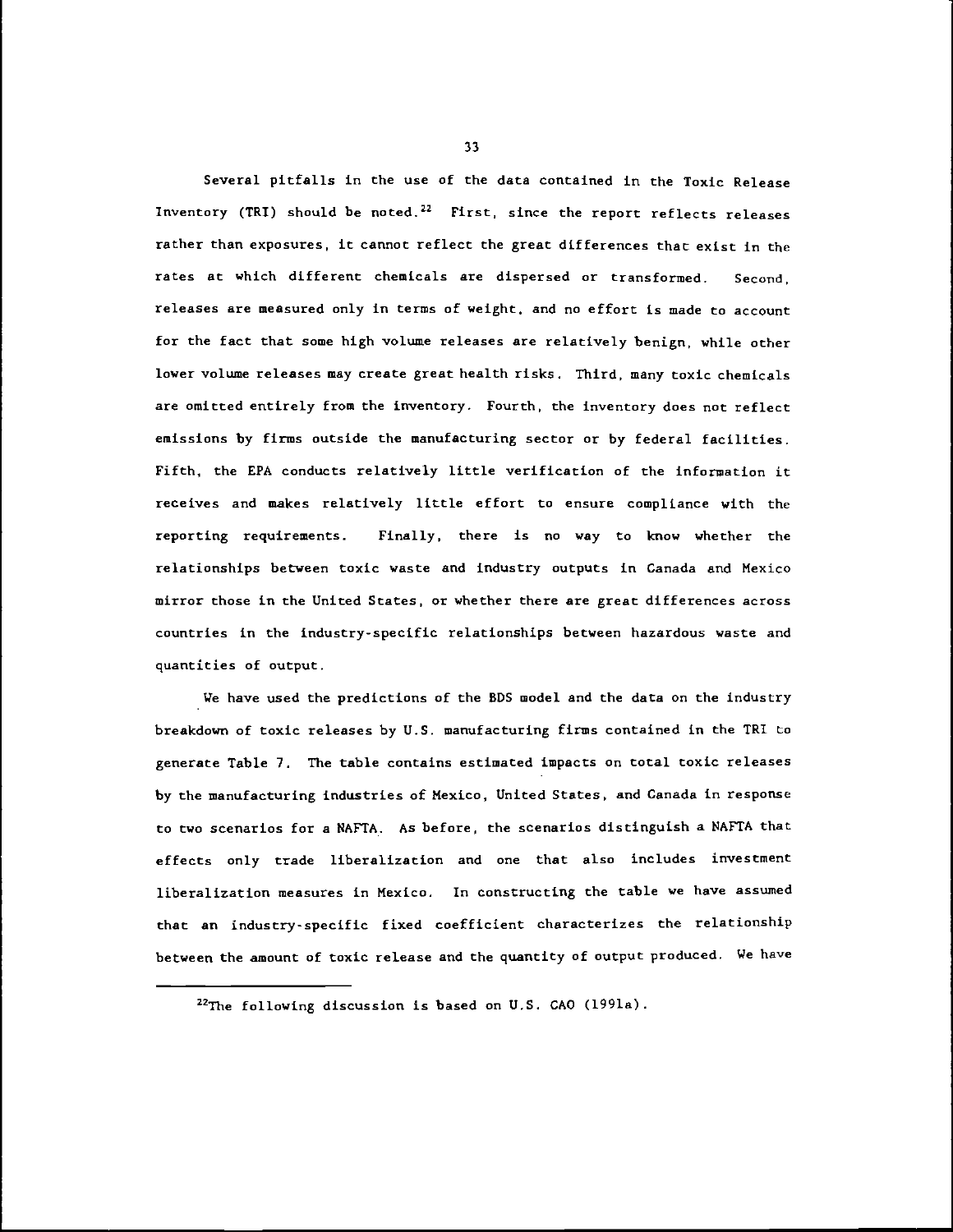calculated this coefficient using output and total release data for the United States in  $1989.$ <sup>23</sup> To the extent that releases per unit of output are uniformly higher or lower in Mexico or Canada than they are in the United States, the estimates in Table 7 for these countries can be adjusted upward or downward to reflect these percentage differences. But lacking data for Canada and Mexico, we cannot address the possibility that these countries have higher or lower pollution coefficients than the United States in some industries but not in others.

The table tells a similar story to the one told by the utilities sector. A liberalization of trade in the absence of increased capital flows causes Mexico to shift resources toward industries that, on average, generate less pollution than its current producers. In particular, the EDS model predicts contraction by the industries producing chemical products and rubber and plastics products, both of which generate great quantities of waste per unit of output. The beneficial environmental effects of these resource flows are largely offset by an expansion of the electrical equipment industry, but a small positive net impact remains. The reallocation of resources in the United States and Canada differ from those in Mexico, as. these countries enjoy comparative advantage in a complementary set of activities. The model predicts an expansion of the chemical products industry in the United States, and of the primary metals industry in Mexico, with the implication that aggregate chemical releases by manufacturing enterprises will rise in both of these countries.

Again, the scenario that assumes a ten percent increase in Mexico's capital

 $23$ The output data, which were provided to us by Drusilla Brown, are those that were used in the calibration of the BDS model. Since these data are reported on an ISIC basis, we were forced to reclassify some industries in order to make them compatible with the SIC-based TRI data.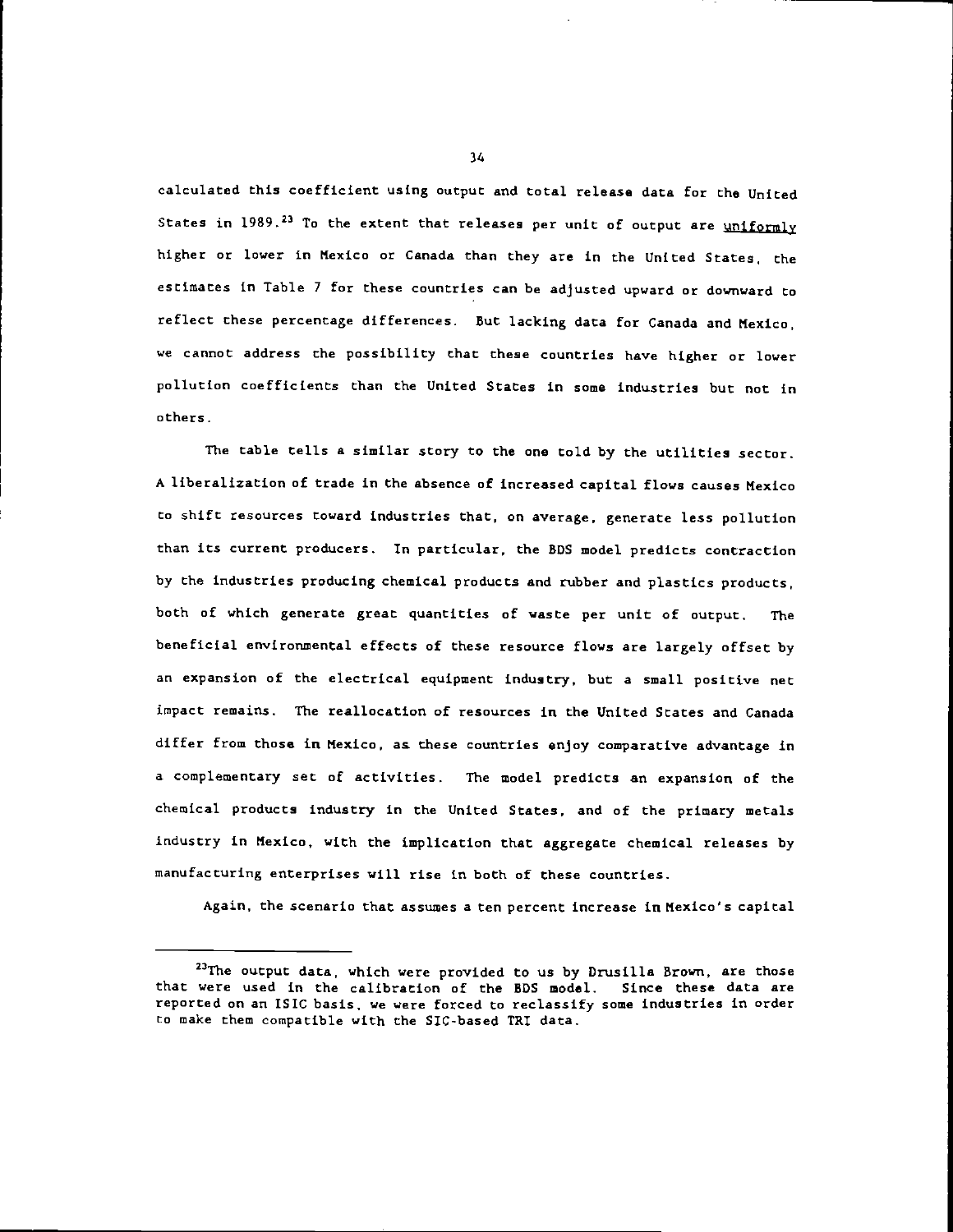stock has quite different implications for Mexico. As noted before, such growth in the capital stock causes output to expand in every Mexican manufacturing industry. If the relationship between waste and output remains unchanged, then total chemical releases must rise.

While our estimates in this section must be taken with a large grain of salt, they suggest conclusions that accord well with intuition. Since Mexico enjoys comparative advantage in a set of activities (agriculture and labor intensive manufactures) that on the whole are "cleaner" than the average, the composition effect of trade liberalization way well reduce pollution there. On the other hand, a NAFTA will cause the United States and Canada to specialize more in physical and human capital-intensive activities, to the possible (slight) detriment of their local environments. On the global level, a net benefit may derive from the movement of the dirtier economic activities to the more highly regulated production environments.

#### 4 Conclusions

Environmental advocacy groups have pointed to several risks that might be associated with further liberalization of trade between the United States and Mexico. While they raise a number of valid concerns, our findings suggest that some potential benefits, especially for Mexico, may have been overlooked. First, a more liberal trade regime and greater access to the large U.S. market is likely to generate income growth in Mexico. Brown, Deardorff and Stern (1991). for example, estimate potential short run welfare gains to Mexico of between 0.6 and 1.9 percent of CDP. We have found, through an examination of air quality measures in a cross-section of countries, that economic growth tends to alleviate pollution problems once a country's per capita income reaches about \$4,000 to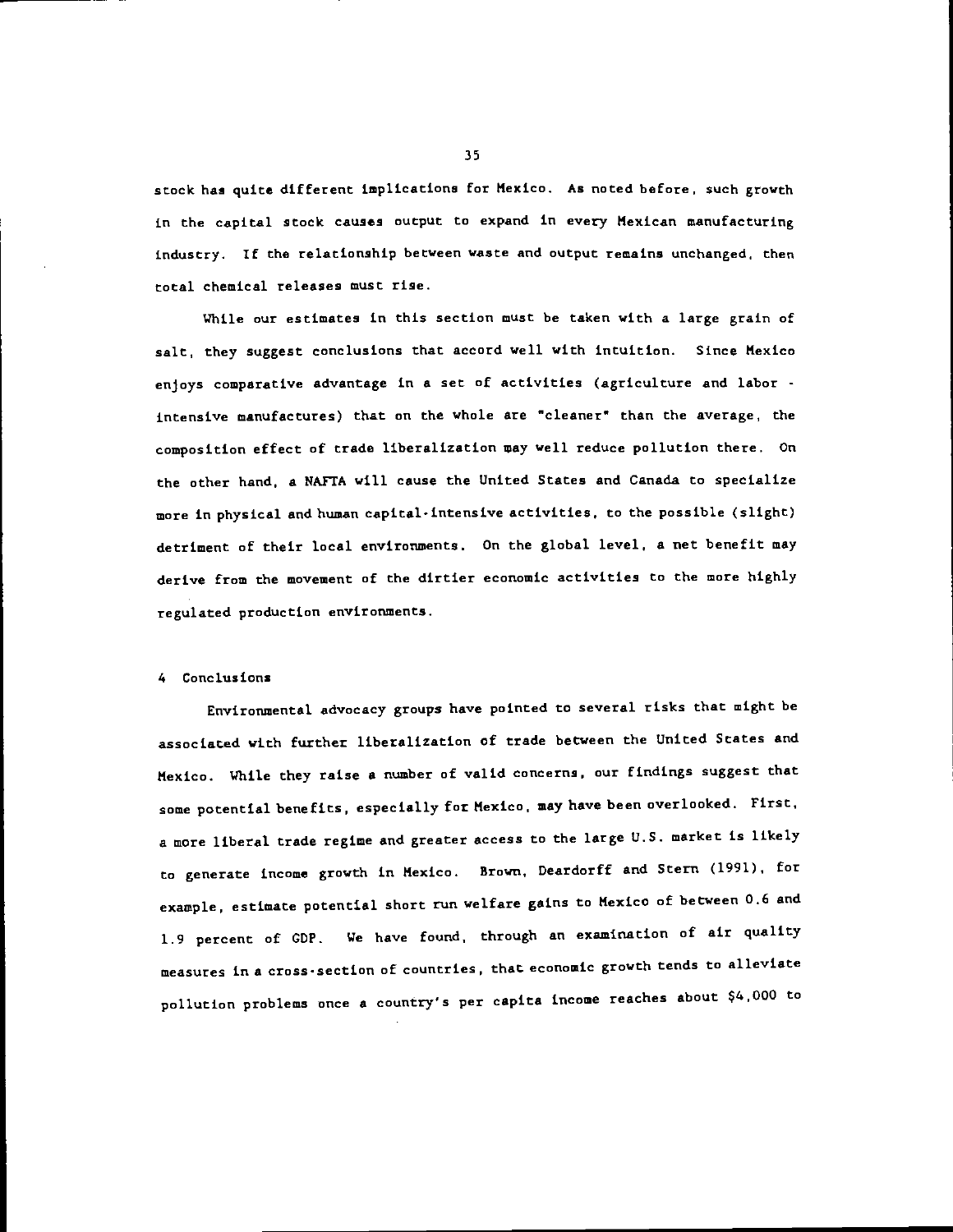\$5,000 U.S. dollars. Mexico, with a per capita GDP of \$5,000, now is at the critical juncture in its development process where further growth should generate increased political pressures for environmental protection and perhaps a change in private consumption behavior. Second, trade liberalization may well increase Mexican specialization in sectors that cause less than average amounts of environmental damage. Our investigation of the determinants of Mexico's trade pattern strongly suggests that the country draws comparative advantage from its large number of relatively unskilled workers and that it imports goods whose production requires intensive use of physical and human capital. The asymmetries in environmental regulations and enforcement between the United States and Mexico play at most a minor role in guiding intersectoral resource allocations. But since it would appear that labor-intensive and agricultural activities require less energy input and generate less hazardous waste per unit of output than more capitaL and human capital-intensive sectors, a reduction in pollution may well be a side-benefit of increased Mexican specialization and trade.

Our findings must remain tentative until better data become available. Ve have been unable to use any information about the pollution situation as it currently stands in Mexico, since environmental monitoring there has been unsystematic at best. Furthermore, the kinds of pollutants that we can examine are limited by data availability (e.g., there are no reliable data on emissions of carbon dioxide in different countries). Still, one lesson from our study seems quite general and important. The environmental impacts of trade liberalization in any country will depend not only upon the effect of policy change on the overall scale of economic activity, but also upon the induced changes in the intersectoral composition of economic activity and in the technologies that are used to produce goods and services.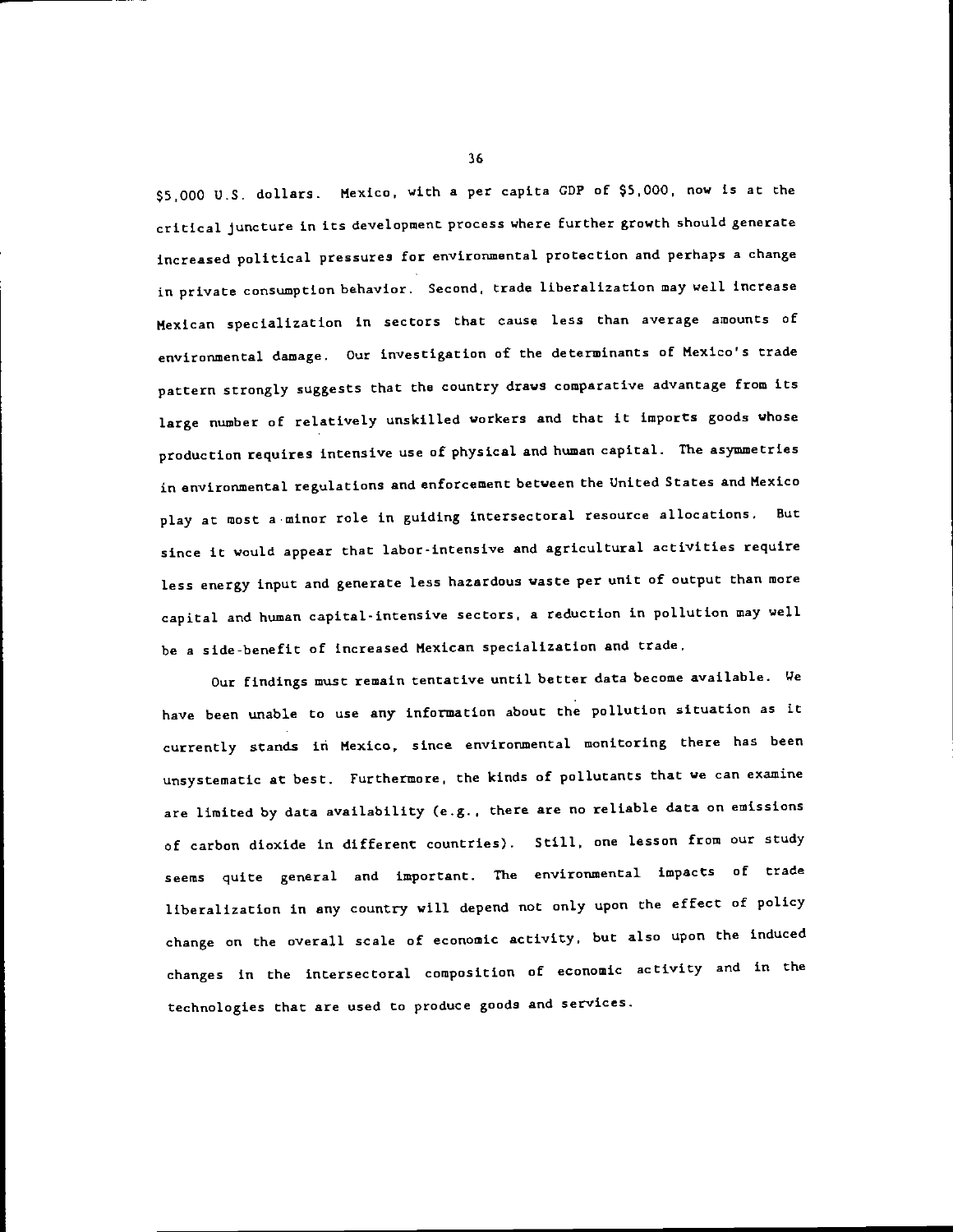#### References

Abowd, John M. 1990. "The NBER Immigration, Trade, and Labor Markets Data Files. National Bureau of Economic Research, Working Paper No. 3351, May.

Bennett, Burton G., Kretzschmar, Jan G., Akland, Gerald G., and de Koning, Henk W. 1985. "Urban Air Pollution Worldwide." Environmental Science and Technology 19: 298-304.

Brown, Drusilla K., Deardorff, Alan V., and Stern, Robert K. 1991, "A North American Free Trade Agreement: Analytical Issues and a Computational Assessment." Mimeo. Institute of Public Policy Studies, University of Michigan.

Gregory, Michael. 1991. "Sustainable Development vs. Economic Growth; Environmental Protection as an Investment in the Future." Statement on Behalf of Arizona Toxics Information before the International Trade Commission, Hearing on Probably Economic Effect on U.S. Industries and Consumers of a Free Trade Agreement Between the United States and Mexico.

Harkness, Jon. 1978. "Factor Abundance and Comparative Advantage." American Economic Review 68: 784-800.

Kelly. Mary E. and Kamp, Dick. 1991. "Mexico-U.S. Free Trade Negotiations and the Environment: Exploring the Issues." Mimeo. Texas Center for Policy Studies, Austin TX, and Border Ecology Project, Naco AZ.

Kormondy, Edward J., ed. 1989. International Handbook of Pollution Control. New York and Westport. CT: Greenwood Press.

Krueger, Alan B. and Burton, John F., Jr. 1990. "The Employers' Costs of Workers' Compensation Insurance: Magnitudes. Determinants, and Public Policy." Review of Economics and Statistics 72: 228-260.

Lave, Lester B. and Seskin, E. P. 1970. "Air Pollution and Human Health." Science 169: 723-733.

Leonard, H. Jeffrey. 1988. Pollution and the Struggle for World Product. Cambridge: Cambridge University Press.

Leonard, Rodney E. and Christensen, Eric. 1991. "Economic Effects of a Free Trade Agreement between Mexico and the United States.' Testimony on Behalf of Community Nutrition Institute before the International Trade Commission Hearing on Docket No. 332-307.

Low, Patrick and Safedi, Raed. 1991. "Trade Policy and Pollution." Mimeo. International Trade Division, World Bank.

KcGuire, Martin C. 1982. "Regulation. Factor Rewards, and International Trade." Journal of Public Economics 17: 335-354.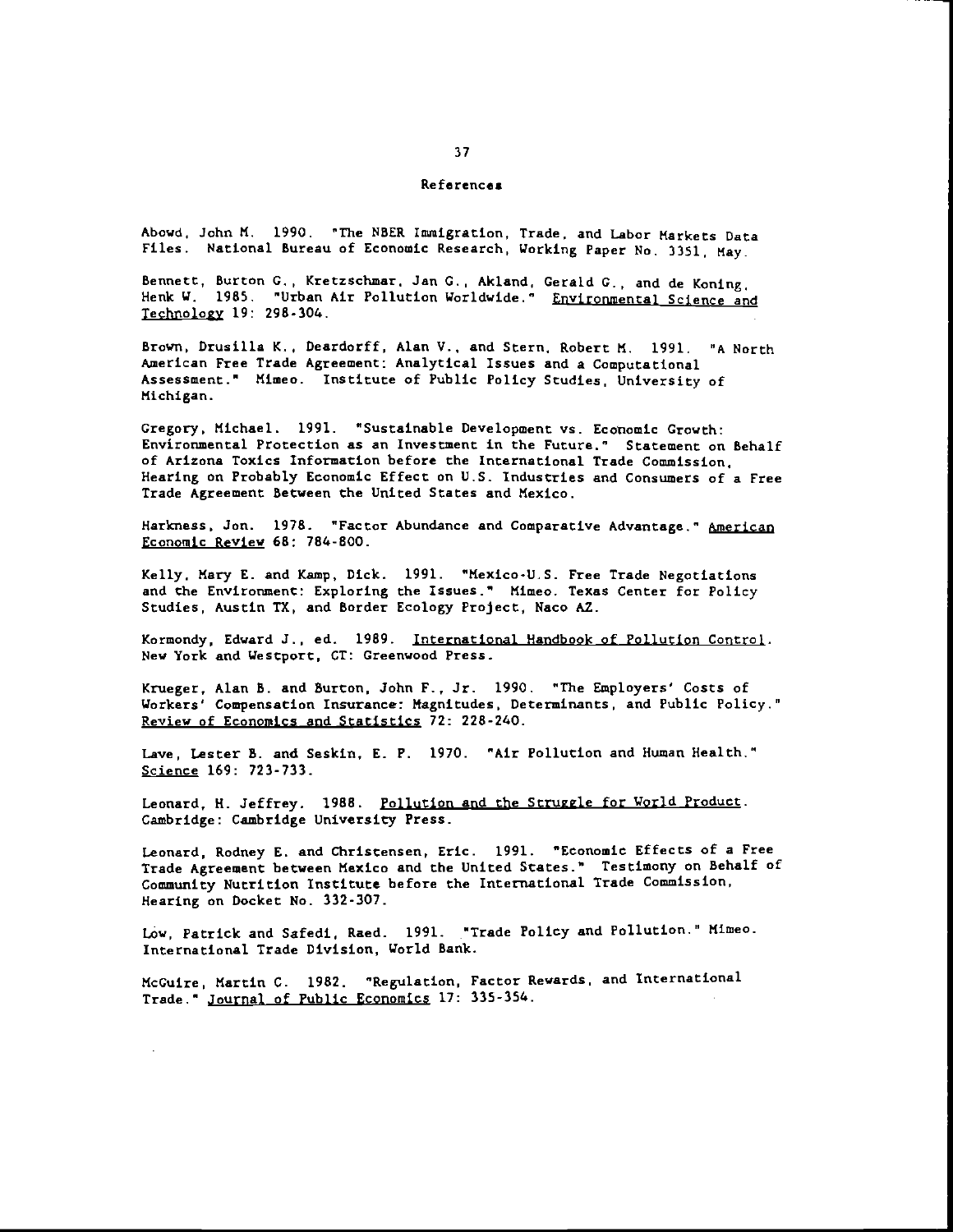National Wildlife Federation. 1990. "Environmenta]. Concerns Related to <sup>a</sup> United States-Mexico-Canada Free Trade Agreement. Mimeo. National Wildlife Federation, Washington DC.

New York Tines. 1991, "Facing Environmental Issues." Sept. 22. Sec. 3: 5,

Ortman, David E, 1991. "On a Comprehensive North American Trade Agreement." Testimony on Behalf of Friends of the Earth, National Wildlife Federation, and the Texas Center for Policy Studies before the Subcommittee on Trade, Committee on Ways and Means, U.S. House of Representatives.

Pethig, Rudiger. 1976. "Pollution, Welfare, and Environmental Policy in the Theory of Comparative Advantage." Journal of Environmental Economics and Management 2: 160-169.

Schoepfle, Gregory K. 1991. "Implications for U.S. Employment of the Recent Growth in Mexican Maquiladoras." Frontera Norte 3: 25-54.

Slebert, Horst. 1977. "Environmental Quality and the Gains from Trade." Kyklos 30: 657-673.

Summers, Robert and Heston, Alan. 1991. "The Penn World Table (Mark 5): An Expanded Set of International Comparisons, 1950-1988," Ouarterly Journal of Economics 106: 327-368.

Task Force on the Environment and the Internal Market. 1990. 1992: The Environmental Dimension. Bonn: Economica Verlag.

The Economist. 1991. "Smog City." May 18: 51.

Tobey, James A. 1990. "The Effects of Domestic Environmental Policies on Patterns of World Trade: An Empirical Test." Kykios 43: 191-209.

United States Department of Commerce. 1988. Manufacturers' Pollution Abatement Capital Expenditures and Operating Costs. Washington DC: Bureau of the Census.

United States Environmental Protection Agency. 1982. Air Quality Criteria for Particulate Matter and Sulfur Oxides. Research Triangle Park, NC: U.S. EPA.

United States General Accounting Office. 1991a. "Toxic Chemicals: EPA's Toxic Release Inventory is Useful but Can be Improved." Report No. GAO/RCED-91-121, Washington DC.

United States General Accounting Office. 1991b. "U.S. - Mexico Trade: Information on Environmental Regulations and Enforcement," Report No, GAO/NSIAD.91-227, Washington DC.

United States General Accounting Office. 199lc. "U.S. - Mexico Trade: Some U.S. Wood Furniture Firms Relocated from Los Angeles Area to Mexico," Report No. CAO/NSIAD-91.19l, Washington DC.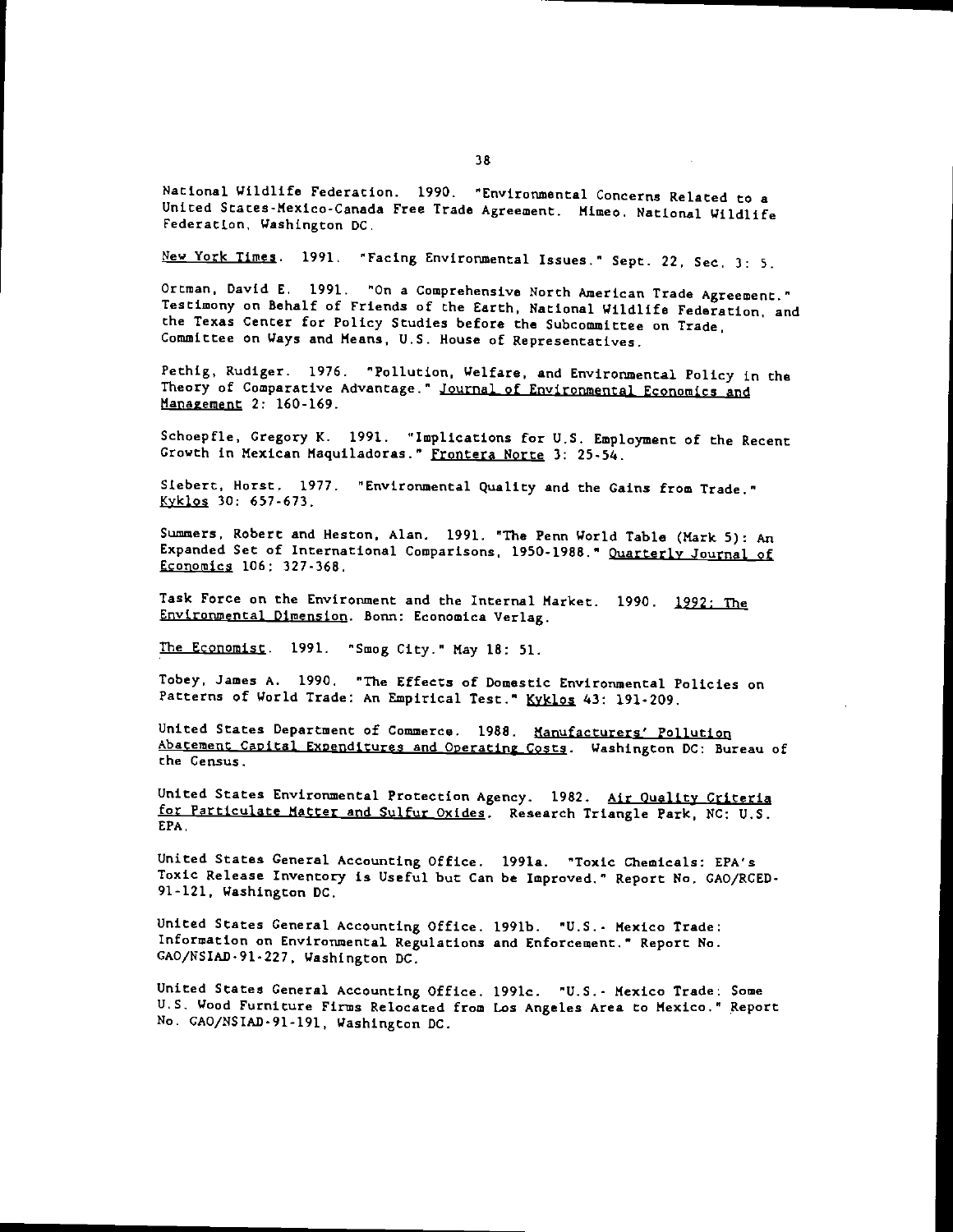Walter, Ingo. 1982. "Environmentally Induced Industrial Relocation to Developing Countries." In S.J. Rubin and T.R. Graham, eds., <u>Environment and</u> Trade. New Jersey: Allanheld, Osmun, and Co.

World Health Organization. 1984. Urban Air Pollution. 1973-1980. Geneva: WHO-

World Resources Institute. 1988. World Resources: 1988-89. New York: Basic Books.

Yohe, Gary W. 1979. "The Backward Incidence of Pollution Control - Some Comparative Statics in General Equilibrium." Journal of Environmental and Economic Management 6: 187-198.

 $\bar{z}$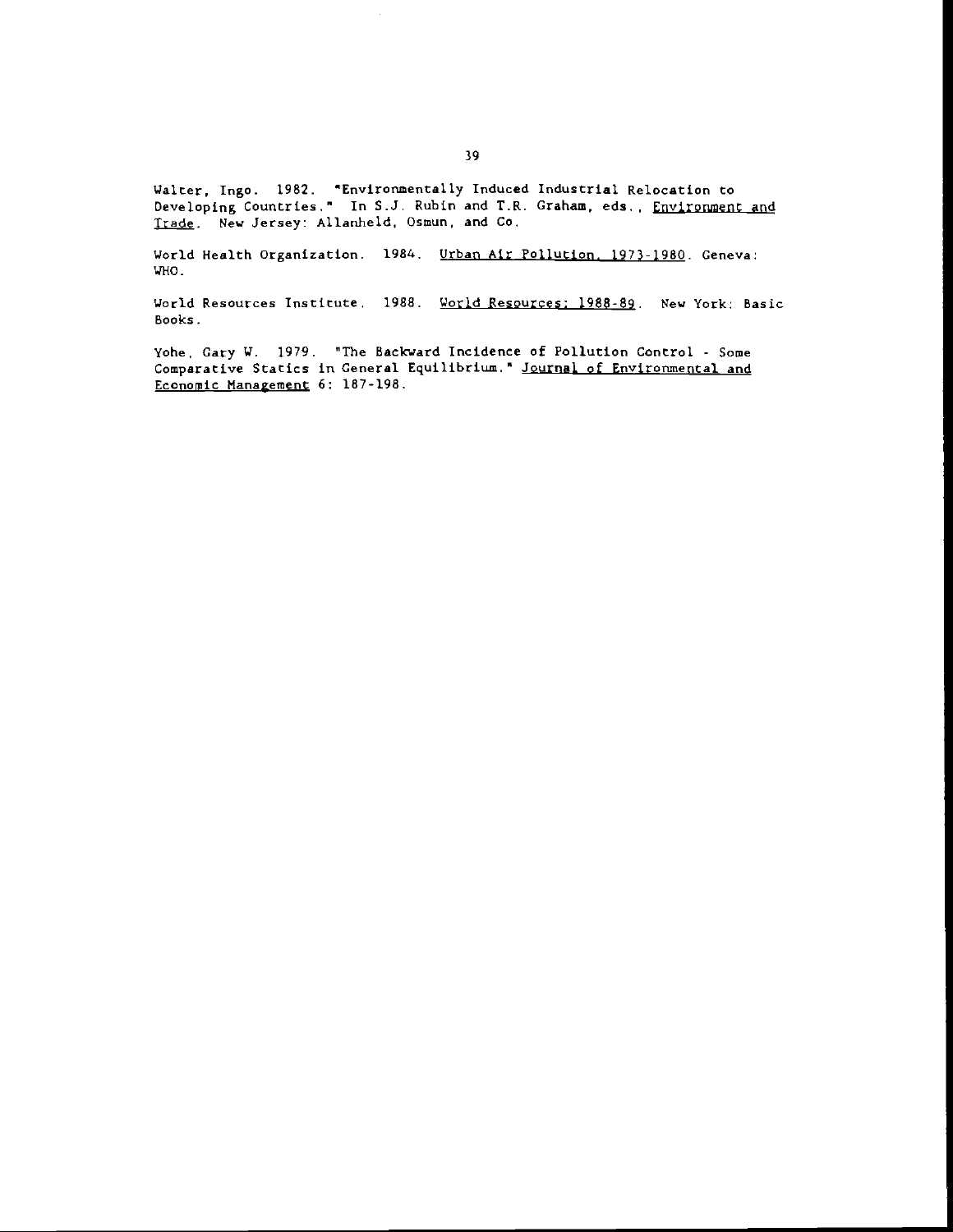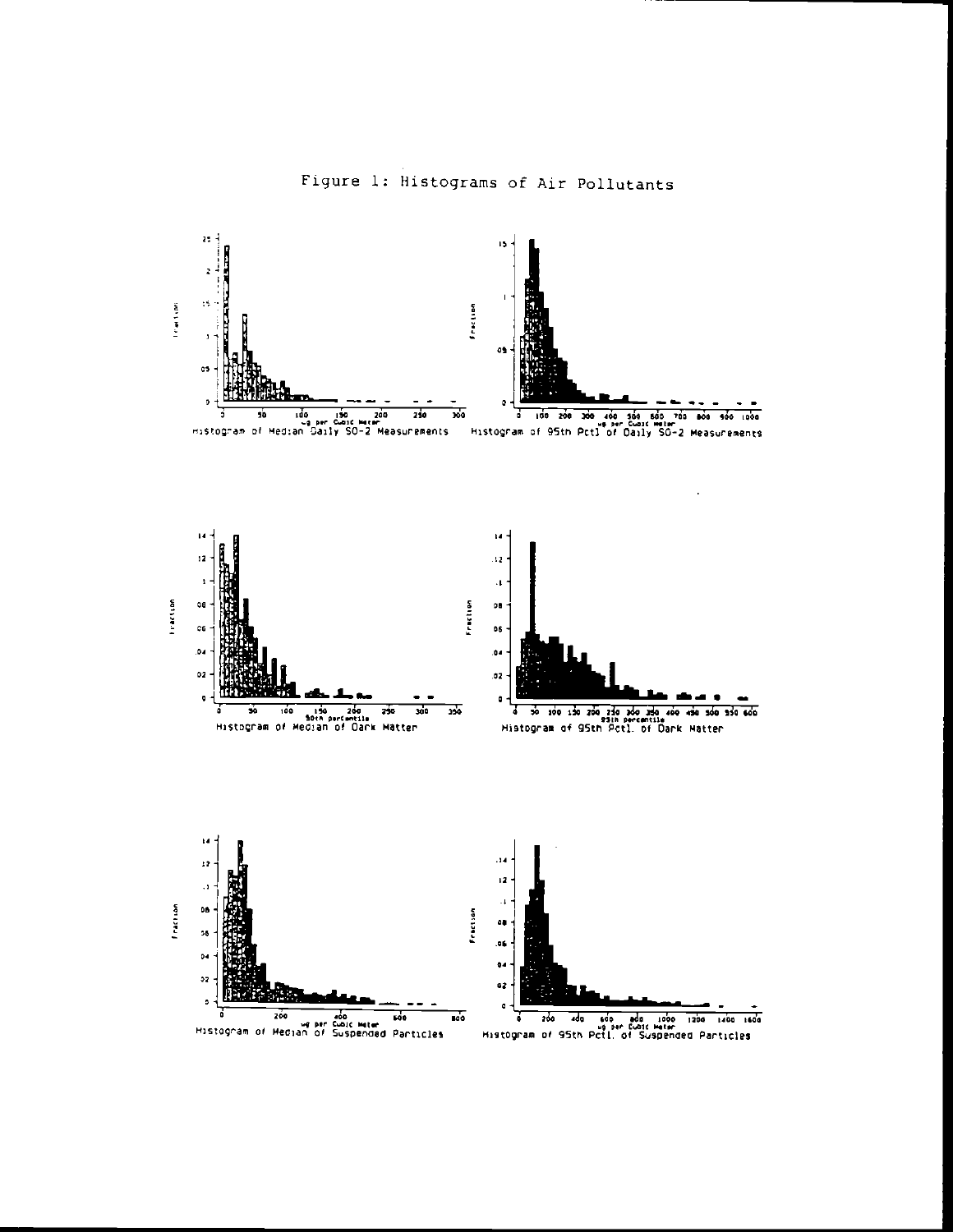

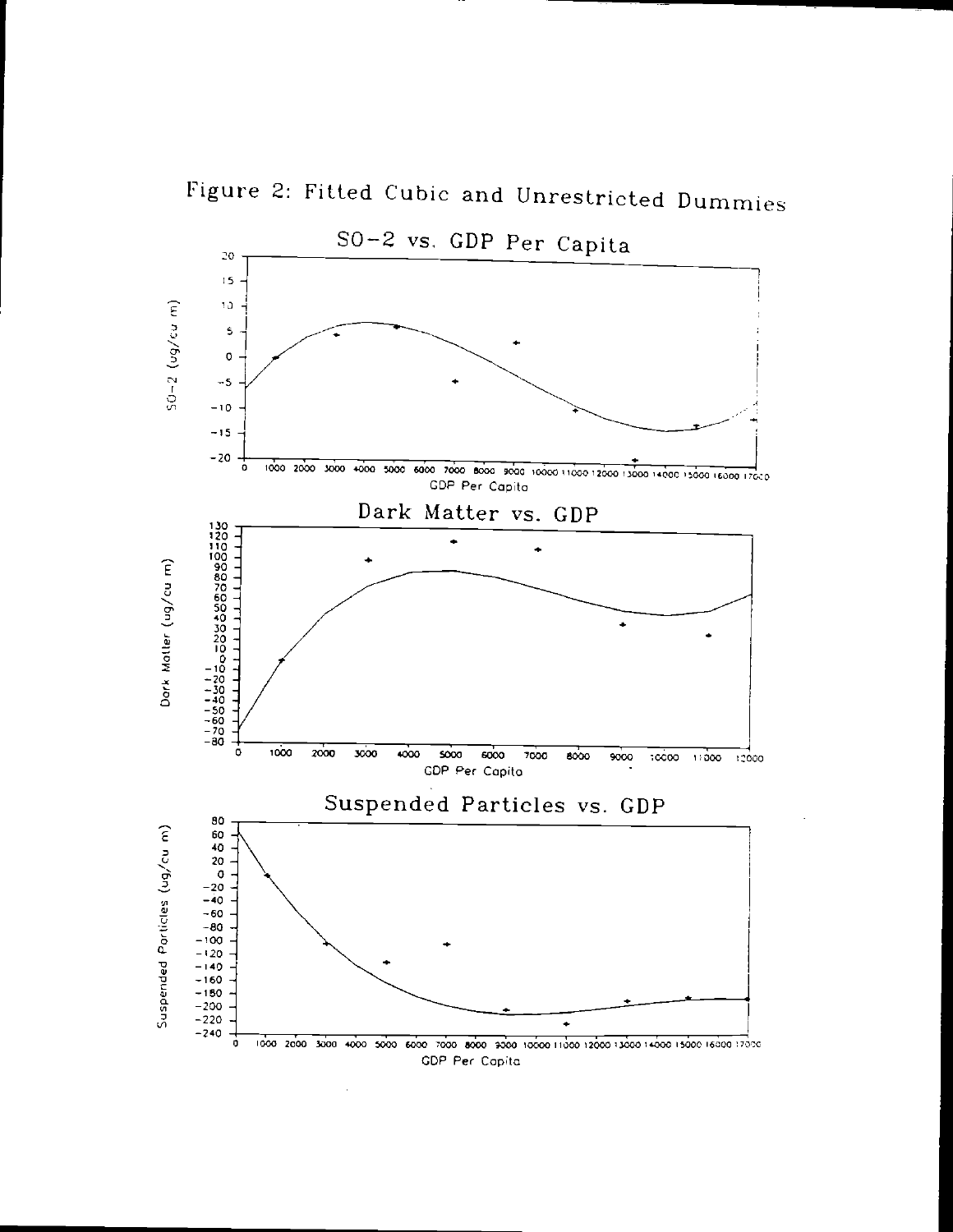

 $(m no/6n)$   $z - OS$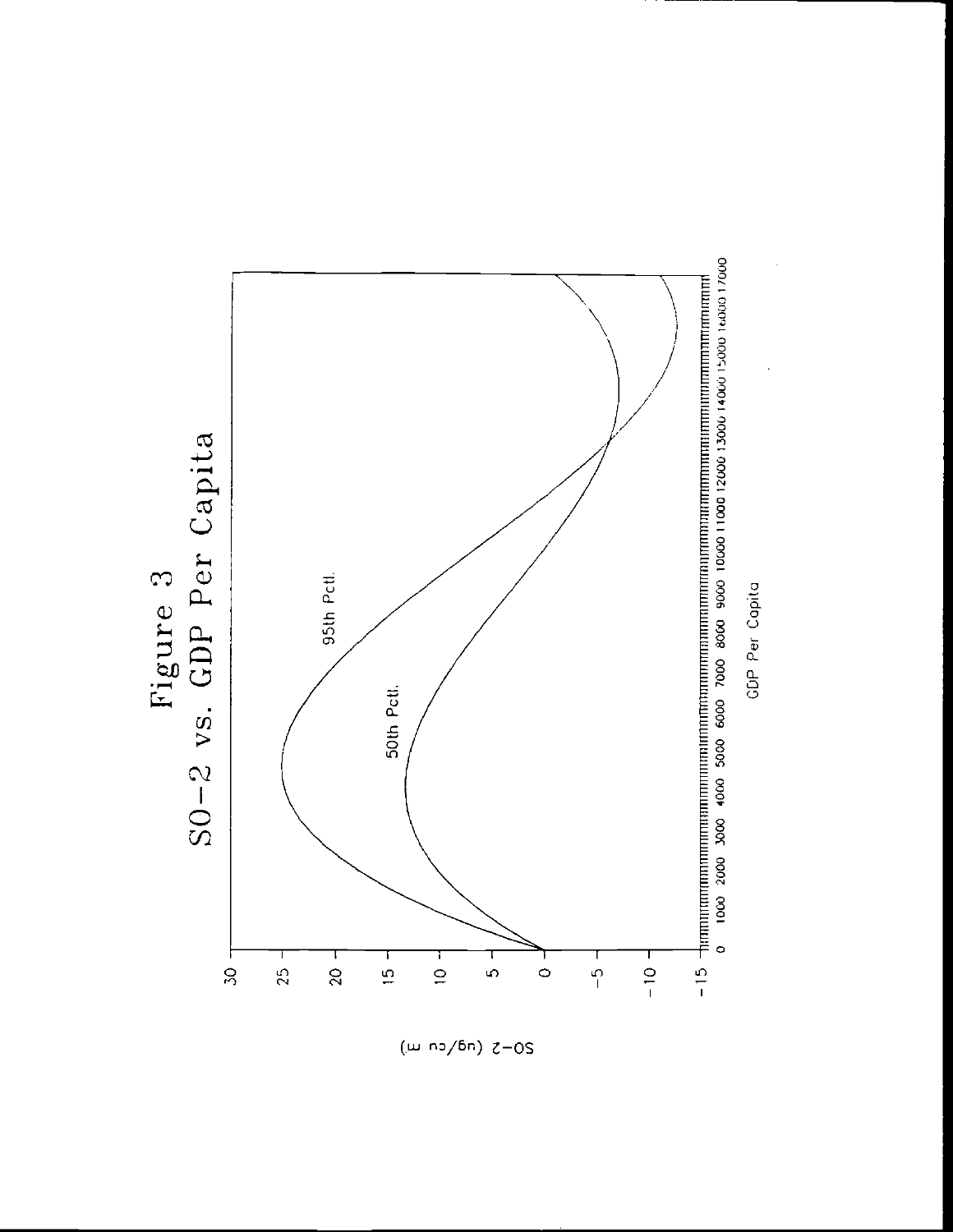

Daik Matter (ng/cn w)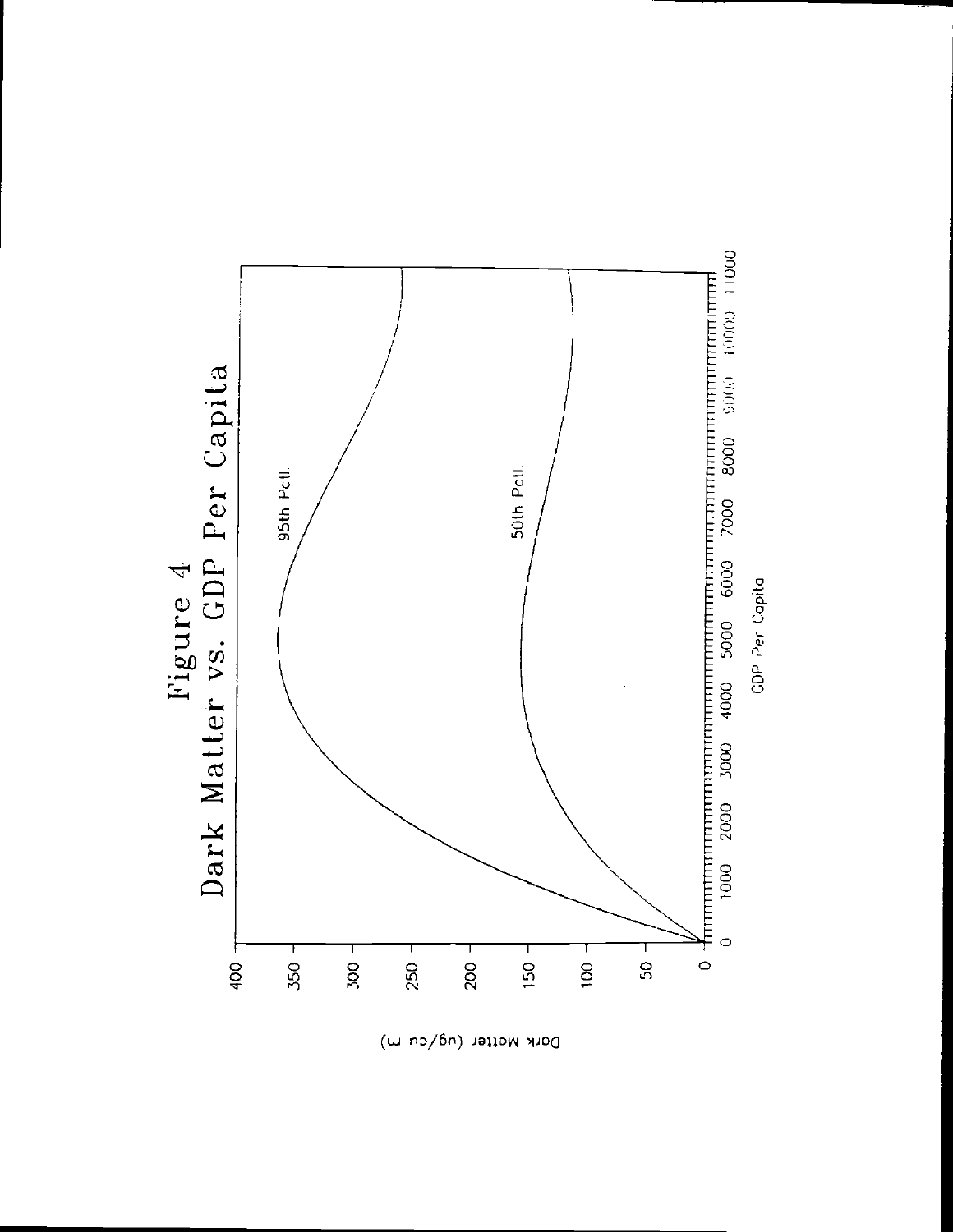

pebeuga baujara (nd\cn w)

GDP Per Capita GOP Per Capita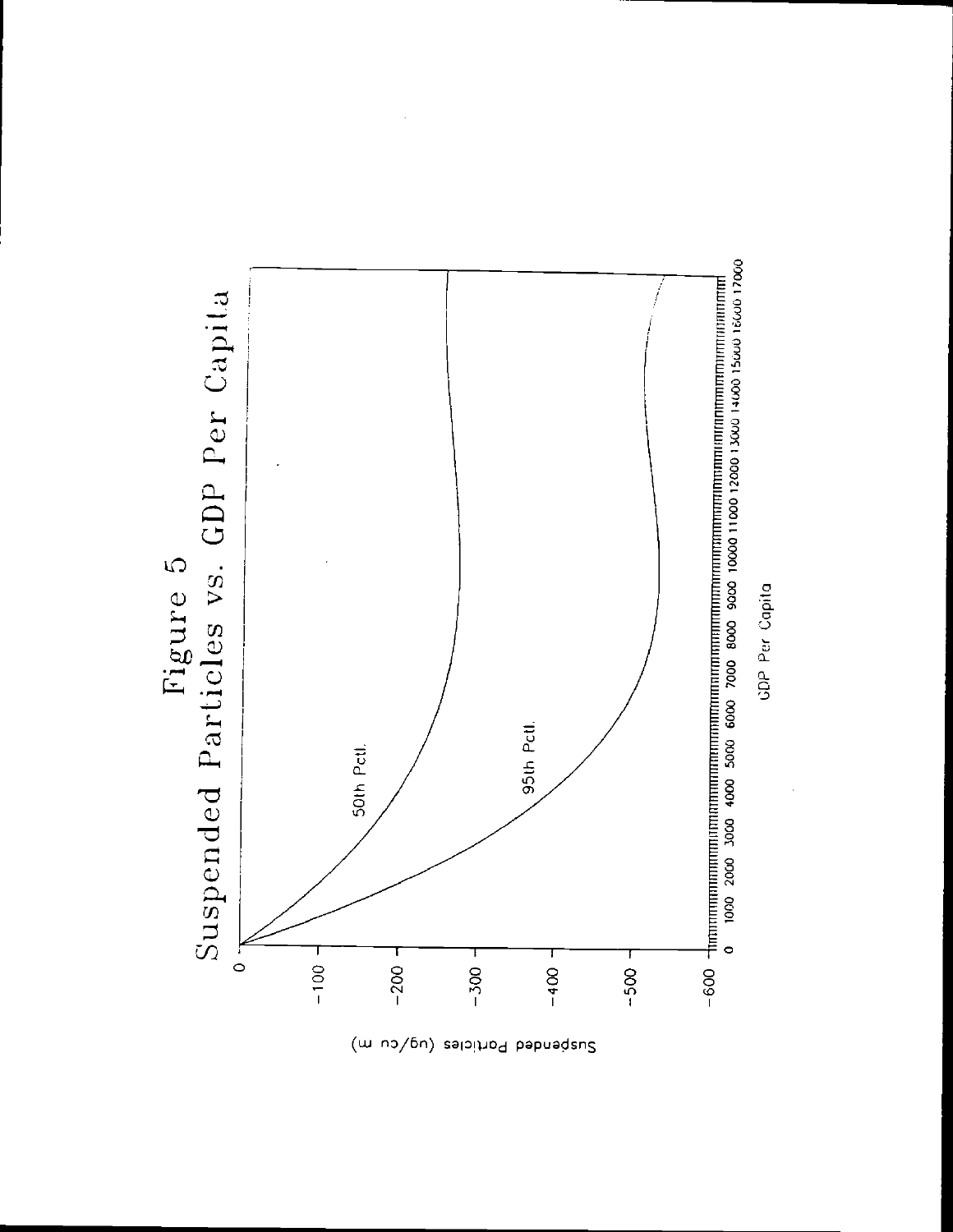

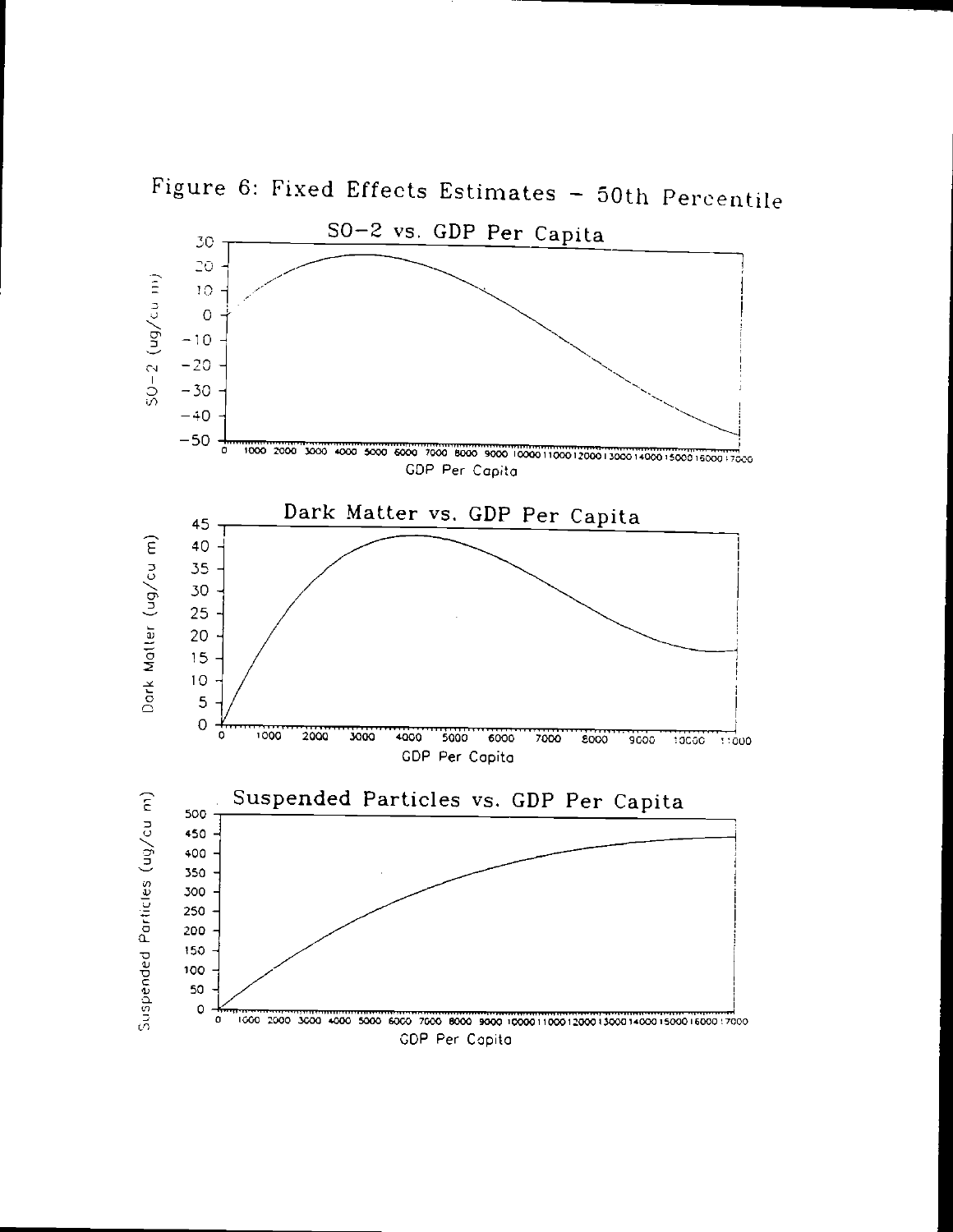#### Table I.

| Pollutant                              | Mean   | Std. Dev. | Median | WHO Standard |
|----------------------------------------|--------|-----------|--------|--------------|
| Sulphur Dioxide<br>50th Percentile     | 33.08  | 33.11     | 26.2   | $40 - 60$    |
| Sulphur Dioxide<br>95th Percentile     | 117.17 | 112.71    | 87.0   | 100-150      |
| Dark Matter<br>50th Percentile         | 42.22  | 41.92     | 29.5   | $50 - 60$    |
| Dark Matter<br>95th Percentile         | 127 47 | 101.45    | 102.0  | 100-150      |
| Suspended Particles<br>50th Percentile | 146.62 | 126.79    | 91.0   | 60-90        |
| Suspended Particles<br>95th Percentile | 301.01 | 268.01    | 187.0  | 150-230      |
|                                        |        |           |        |              |

Descriptive Statistics on Air Pollution in Urban Areas

Notes: Pollutants are measured in µg per cubic meter. World Health Organization standards listed for the 50th percentile are for the annual average measure, and those listed for the 95th percentile are for the 98th percentile of daily measures. Sample size is 1,370 for sulphur dioxide, 1.021 for suspended particles, and 506 for dark matter.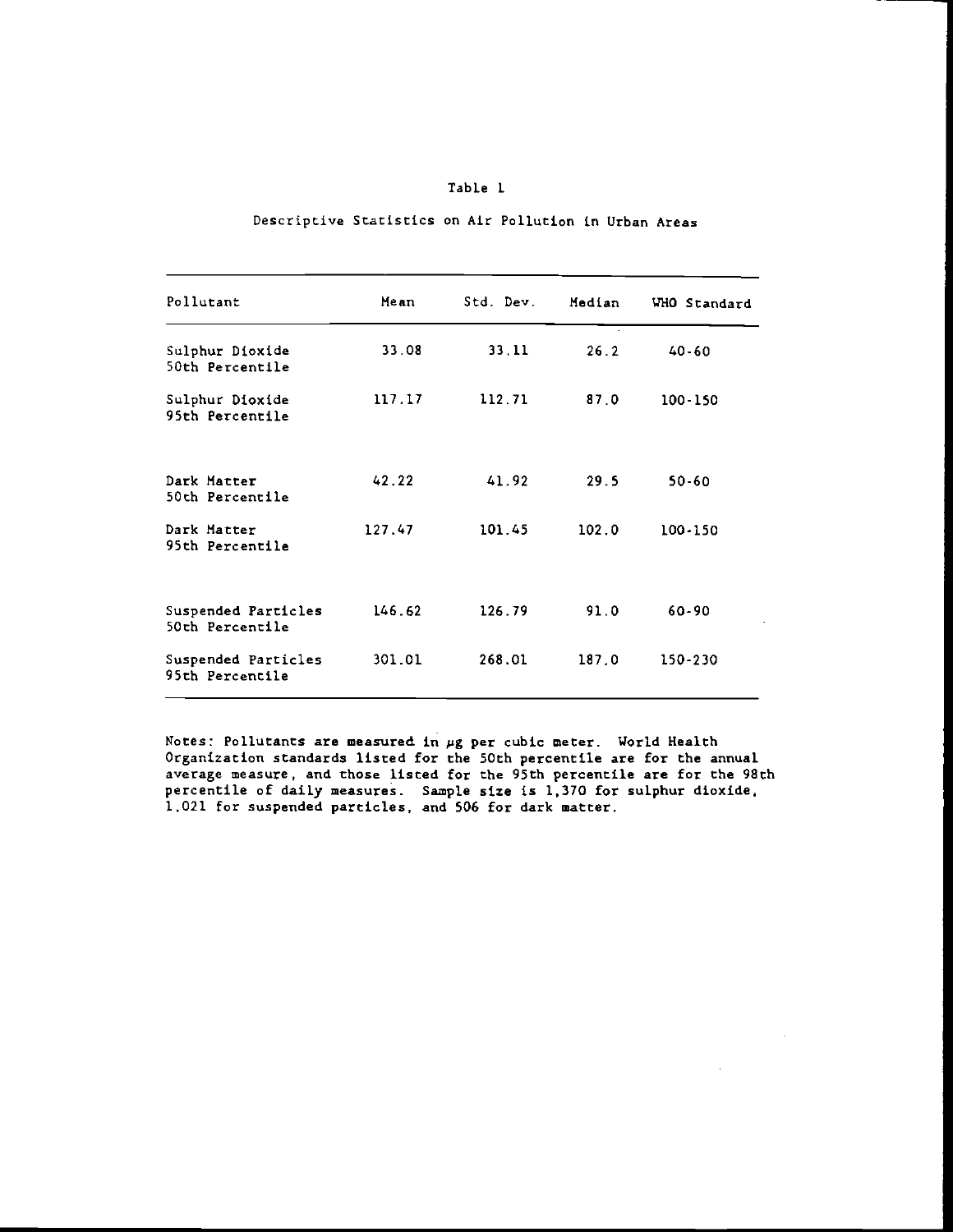| Variable            |           | <b>50th Percentile</b> | 95th Percentile |                          |                          |                       |
|---------------------|-----------|------------------------|-----------------|--------------------------|--------------------------|-----------------------|
|                     | (1)       | (2)                    | (3)             | (4)                      | (5)                      | (b)                   |
| Per Capita GDP      | 4.70      | ш.                     |                 | 3.28                     | ۰.                       | $\tilde{\phantom{a}}$ |
| $$2,000 - $3,999$   | (3.94)    |                        |                 | (13.67)                  |                          |                       |
| Per Capita GDP      | 6.43      |                        |                 | 23.45                    |                          | --                    |
| \$4,000 - \$5,999   | (4.19)    |                        |                 | (14.57)                  |                          |                       |
| Per Capita GDP      | $-4.15$   |                        |                 | $-15.00$                 | --                       | --                    |
| $$6,000 - $7,999$   | (5.31)    |                        |                 | (13.42)                  |                          |                       |
| Per Capita GDP      | 3.91      | ⊷                      | $-$             | 20.80                    | --                       |                       |
| \$8,000 - \$9,999   | (4.55)    |                        |                 | (15.79)                  |                          |                       |
| Per Capita GDP      | $-9.33+$  |                        |                 | $-3.58$                  | $\sim$ $\sim$            |                       |
| $$10,000 - $11,999$ | (4.40)    |                        |                 | (15.26)                  |                          |                       |
| Per Capita GDP      | $-19.07*$ |                        |                 | $-3.58$                  | $\overline{\phantom{a}}$ | $\overline{a}$        |
| \$12,000 - \$13,999 | (5.74)    |                        |                 | (19.82)                  |                          |                       |
| Per Capita GDP      | $-11.82*$ |                        |                 | $-24.62$                 | $\overline{\phantom{a}}$ | $\sim$                |
| $$14,000 - $15,999$ | (5.11)    |                        |                 | (17.61)                  |                          |                       |
| Per Capita GDP      | $-10.28$  |                        |                 | $-11.35$                 | $\sim$                   | $\sim$                |
| $$16,000 - $17,999$ | (6.63)    |                        |                 | (22.34)                  |                          |                       |
| Per Capital GDP     | ۰.        | $7.14*$                | $11.22*$        | $\overline{\phantom{a}}$ | 12.02                    | $22.18*$              |
| (\$1,000s)          |           | (2.50)                 | (2.64)          |                          | (8.66)                   | (9.22)                |
| Per Capita GDP -    |           | $-1.12$ <sup>*</sup>   | $-1.44*$        | ۰.                       | $-1.63$                  | $-2.42*$              |
| squared             |           | (0.34)                 | (0.34)          |                          | (1.53)                   | (1.18)                |
| Per Capita GDP -    |           | $0.041*$               | $0.047*$        |                          | 0.055                    | 0.068                 |
| cubed               |           | (0.013)                | (0.013)         |                          | (0.043)                  | (0.014)               |
| Coast               | $8.68*$   | $-6.68$ <sup>+</sup>   | $-5.73+$        | $-52.62*$                | $-46.79*$                | $-45.27$              |
|                     | (2.39)    | (2.32)                 | (2.32)          | (8.17)                   | (7.94)                   | (8.03)                |
| Central City        | 9.45      | $8.94*$                | $8.94*$         | 35.42*                   | $34.33*$                 | 35.31                 |
|                     | (L.83)    | (1.82)                 | (1.86)          | (5.76)                   | (5.73)                   | (5.77)                |
| industrial          | 1.58      | 1.32                   | 1.74            | 10.95                    | 10.39                    | 9.65                  |
|                     | (1.95)    | (1.94)                 | (2.01)          | (6.06)                   | (6.04)                   | (6.12)                |

 $\mathcal{L}^{\mathcal{L}}(\mathcal{L}^{\mathcal{L}})$  and  $\mathcal{L}^{\mathcal{L}}(\mathcal{L}^{\mathcal{L}})$  . The contribution

 $\label{eq:2.1} \frac{1}{\sqrt{2\pi}}\sum_{i=1}^n\frac{1}{\sqrt{2\pi}}\sum_{i=1}^n\frac{1}{\sqrt{2\pi}}\sum_{i=1}^n\frac{1}{\sqrt{2\pi}}\sum_{i=1}^n\frac{1}{\sqrt{2\pi}}\sum_{i=1}^n\frac{1}{\sqrt{2\pi}}\sum_{i=1}^n\frac{1}{\sqrt{2\pi}}\sum_{i=1}^n\frac{1}{\sqrt{2\pi}}\sum_{i=1}^n\frac{1}{\sqrt{2\pi}}\sum_{i=1}^n\frac{1}{\sqrt{2\pi}}\sum_{i=1}^n\$ 

# TABLE 2<br>The Determinants of Sulphur Dioxide Air Pollution<br>Random Effects Estimates<br>(Standard errors in parentheses)

 $\hat{\mathcal{A}}$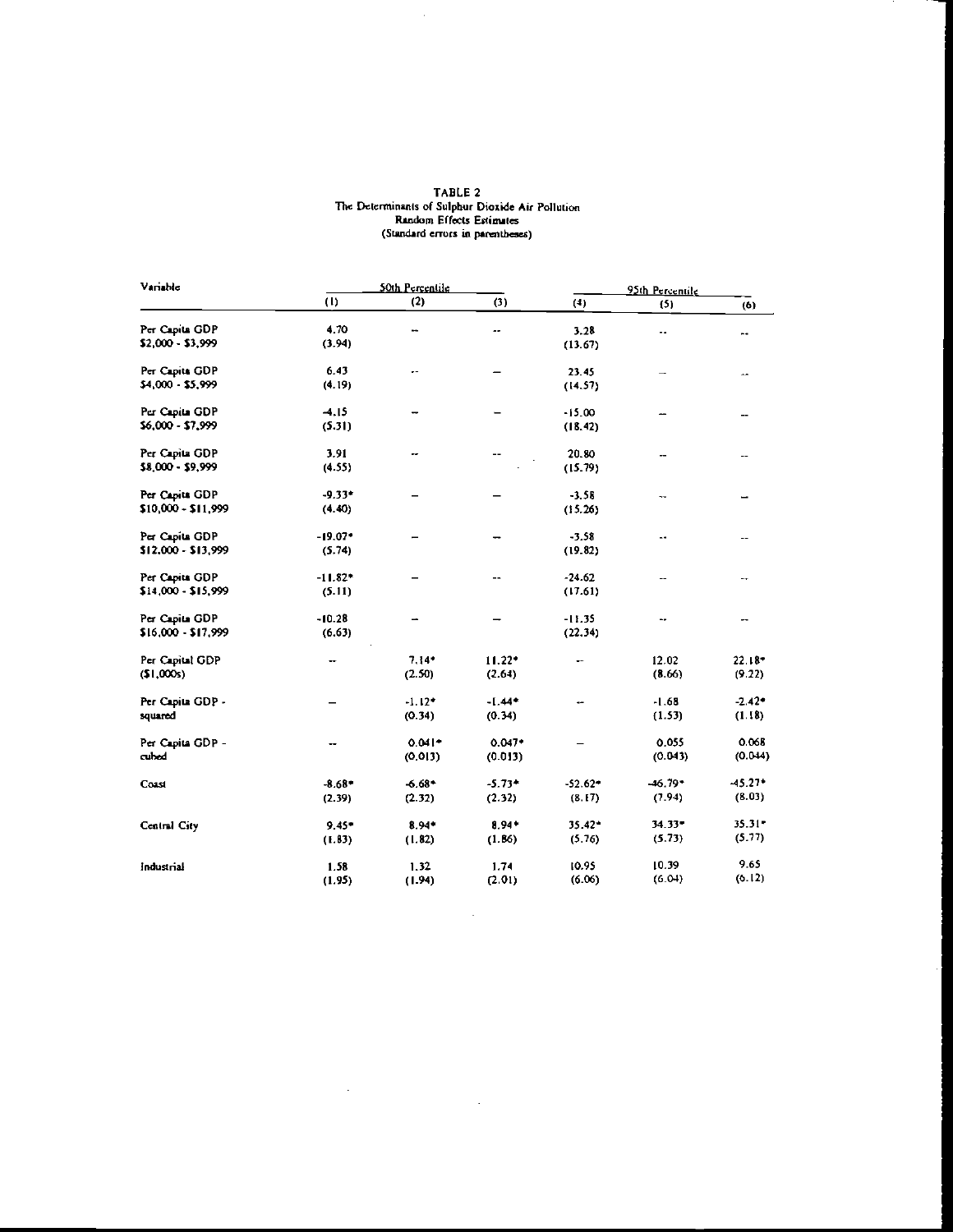| Resident al                                       | $-5.30*$<br>(1.96)  | $-5.71$<br>(1.95)        | $-1.97*$<br>(2.01)             | $-4.08$<br>(6.10)        | $-5.45$<br>(6.08)   | $-3.23$<br>(0.14)             |  |
|---------------------------------------------------|---------------------|--------------------------|--------------------------------|--------------------------|---------------------|-------------------------------|--|
| Pon. density<br>$(10,000/\text{sq}, \text{mi.})$  | $5.54*$<br>(2.65)   | 4.09<br>(2.57)           | $10.31$ <sup>*</sup><br>(4.64) | 41.74*<br>(9.27)         | $35.43*$<br>(8.97)  | 49.BI <sup>*</sup><br>(16.30) |  |
| Year                                              | $-1.59 -$<br>(0.36) | $-1.79*$<br>(0.34)       | $-1.77*$<br>(0.35)             | $5.38*$<br>(1.21)        | $-5.32$<br>(1.18)   | $-5.12*$<br>(1.22)            |  |
| Communist                                         | $11.59 -$<br>(3.88) | $11.47*$<br>(3.83)       | $12.64*$<br>(3.86)             | 88.05*<br>(13.47)        | $88.04*$<br>(13.32) | $90.77*$<br>(13.61)           |  |
| Trade Intensity                                   | ۰.                  | $\overline{\phantom{a}}$ | $-15.47+$<br>(4.38)            | $\overline{\phantom{a}}$ | $\sim$              | $-40.96*$<br>(15.36)          |  |
| p-value for all<br><b>GDP</b> variables           | .0001               | .0001                    | 10001                          | .06                      | .07                 | .007                          |  |
| Per Capita GDP al which<br>pollution reaches peak |                     | \$4,107<br>(1,327)       | \$5,257<br>(1, 179)            | <b></b>                  | \$4,635<br>(3, 309) | \$6,182<br>(2,963)            |  |
| $\sigma_{\rm g}^2$                                | 556                 | 554                      | 579                            | 5,593                    | 5,575               | 5,555                         |  |
| $\sigma^2$                                        | 368                 | 378                      | 323                            | 5,431                    | 5,541               | 5,232                         |  |
| R <sup>2</sup>                                    | .158                | .150                     | .166                           | .132                     | 125.                | .138                          |  |

Notes: Equations also include an intercept. a dummy to indicate that the type of area is unknown, and a dummy to indicate that the measurement device is a gas bubbler,  $\sigma_a^2$  is the estimated variance of the common-to city component of the residuals and  $\sigma_0^2$  is the estimated variance of the idiosyncratic component of the residual. Sample size is 1,370 for columns 1, 2. 4 and 5; sample size is 1,301 for columns 1, 2.

Slatistically significant at .05 level for. two-tailed t-test.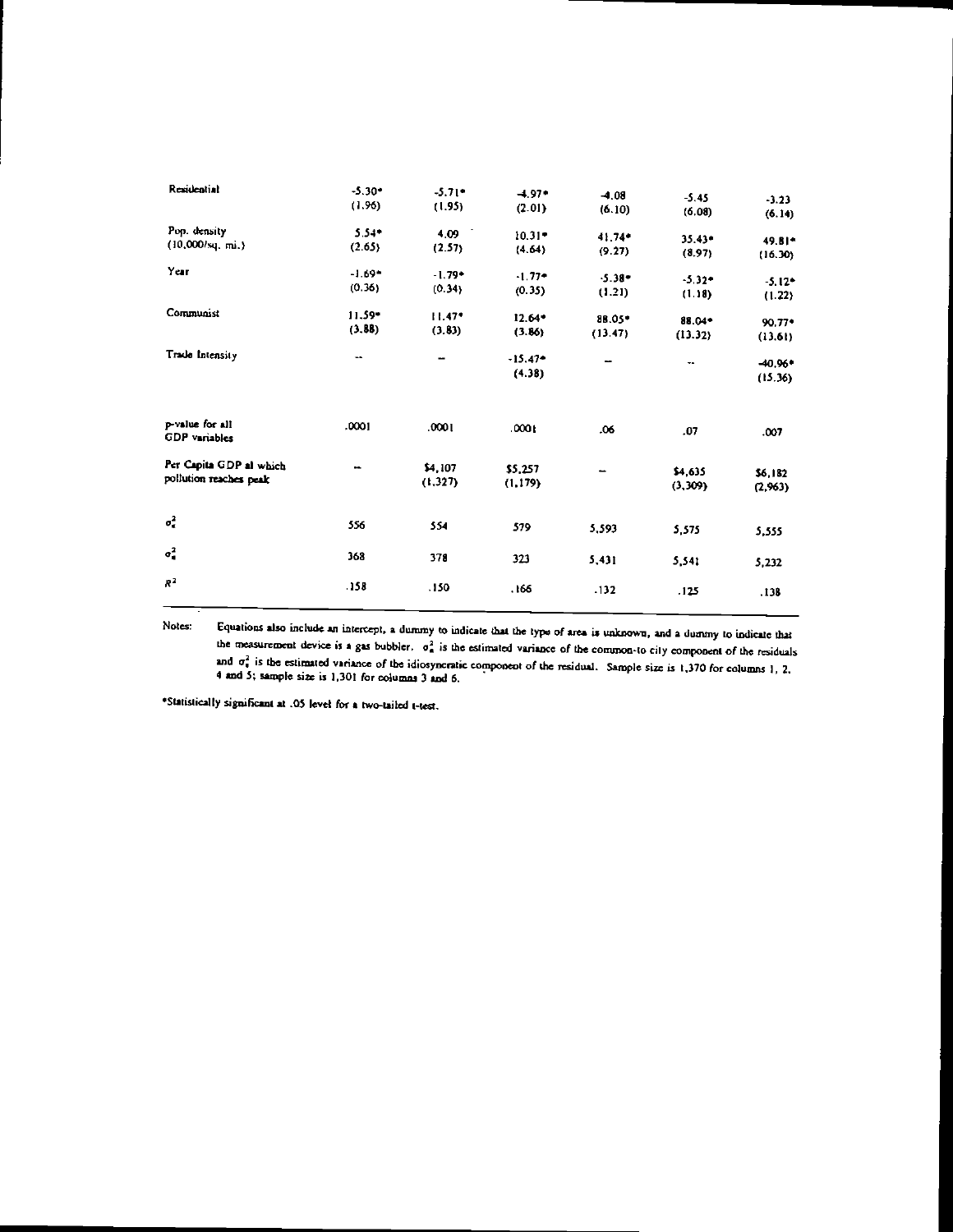### The Determinants of Dark Matter Pollution<br>Random Effects Estimates<br>(Standard errors in parentheses)

| Variable            |           | 50th Percentile | 95th Percentile |                       |            |                       |
|---------------------|-----------|-----------------|-----------------|-----------------------|------------|-----------------------|
|                     | (1)       | (2)             | (3)             | (4)                   | (5)        | (6)                   |
| Per Capita GDP      | 50.50*    |                 | -               |                       |            |                       |
| $$2,000 - $3,999$   | (11.77)   |                 |                 | 99.21*<br>(31.77)     | ۰.         | ۰.                    |
| Per Capita GDP      | 58.25*    | ۰.              |                 |                       |            |                       |
| \$4,000 - \$5,999   | (12.63)   |                 |                 | $118.05*$<br>(33.99)  | --         |                       |
| Per Capita GDP      | 43.49*    |                 |                 |                       |            |                       |
| \$6,000 - \$7,999   | (13.10)   |                 |                 | 111.74*<br>(35.23)    | ⊷          | 44                    |
| Per Capita GDP      | 21.26     | ÷               |                 | 39.85                 | --         |                       |
| \$8,000 - \$9,999   | (13.07)   |                 |                 | (35.12)               |            | -                     |
| Per Capita GDP      | 22.27     |                 |                 | 30.27                 | --         |                       |
| \$10,000 - \$11,999 | (13.04)   |                 |                 | (35.17)               |            |                       |
| Per Capita GDP      | 27.29     |                 |                 | 16.01                 |            |                       |
| \$12,000 - \$13,999 | (28.64)   |                 |                 | (74.95)               |            |                       |
| Per Capital GDP     |           | $79.33*$        | 30.52           |                       | 173.84*    | $113.19*$             |
| (\$1,000s)          |           | (13.04)         | (16.79)         |                       | (34.32)    | (47.45)               |
| Per Capita GDP -    |           | $-12.38 -$      | $-5.08*$        | --                    | $-25.62*$  | $-16.45*$             |
| squared             |           | (2.05)          | (2.54)          |                       | (5.38)     | (7.16)                |
| Per Capita GDP -    |           | $0.56 - 1$      | 0.233           |                       | $1.09*$    | $0.68 -$              |
| cubed               |           | (0.10)          | (0.121)         |                       | (0.26)     | (0.34)                |
| Desert              | $40.19*$  | 42.11*          | $-10.12$        | 113.03*               | 118.14*    | $44.27*$              |
|                     | (8.61)    | (8.49)          | (14.21)         | (23.24)               | (22.67)    | (41.85)               |
| Coast               | $-21, 29$ | $-21.75+$       | $-17.68*$       | $-35.85*$             | $-41.44*$  | $-33.46$ <sup>*</sup> |
|                     | (4.94)    | (4.55)          | (4.52)          | (13.00)               | (11.87)    | (12.50)               |
| Central City        | $9.55 -$  | $8.26*$         | 10.95*          | $32.41*$              | $20.32*$   | $21.44*$              |
|                     | (4.05)    | (3.96)          | (3.86)          | (9.38)                | (9.18)     | (9.50)                |
| Industrial          | 0.25      | $-0.55$         | $-0.13$         | $-5.95$               | $-6.37$    | $-5.92$               |
|                     | (4.23)    | (4.18)          | (4.06)          | (9.62)                | (9.51)     | (9.74)                |
| Residential         | $-10.60*$ | $-11.56*$       | $-7.09*$        | $-21.64$ <sup>*</sup> | $-22.51$ * | $-15.20$              |
|                     | (3.98)    | (3.93)          | (3.87)          | (9.12)                | (9.01)     | (9.34)                |
|                     |           | $\sim$          |                 |                       |            |                       |

 $\sim$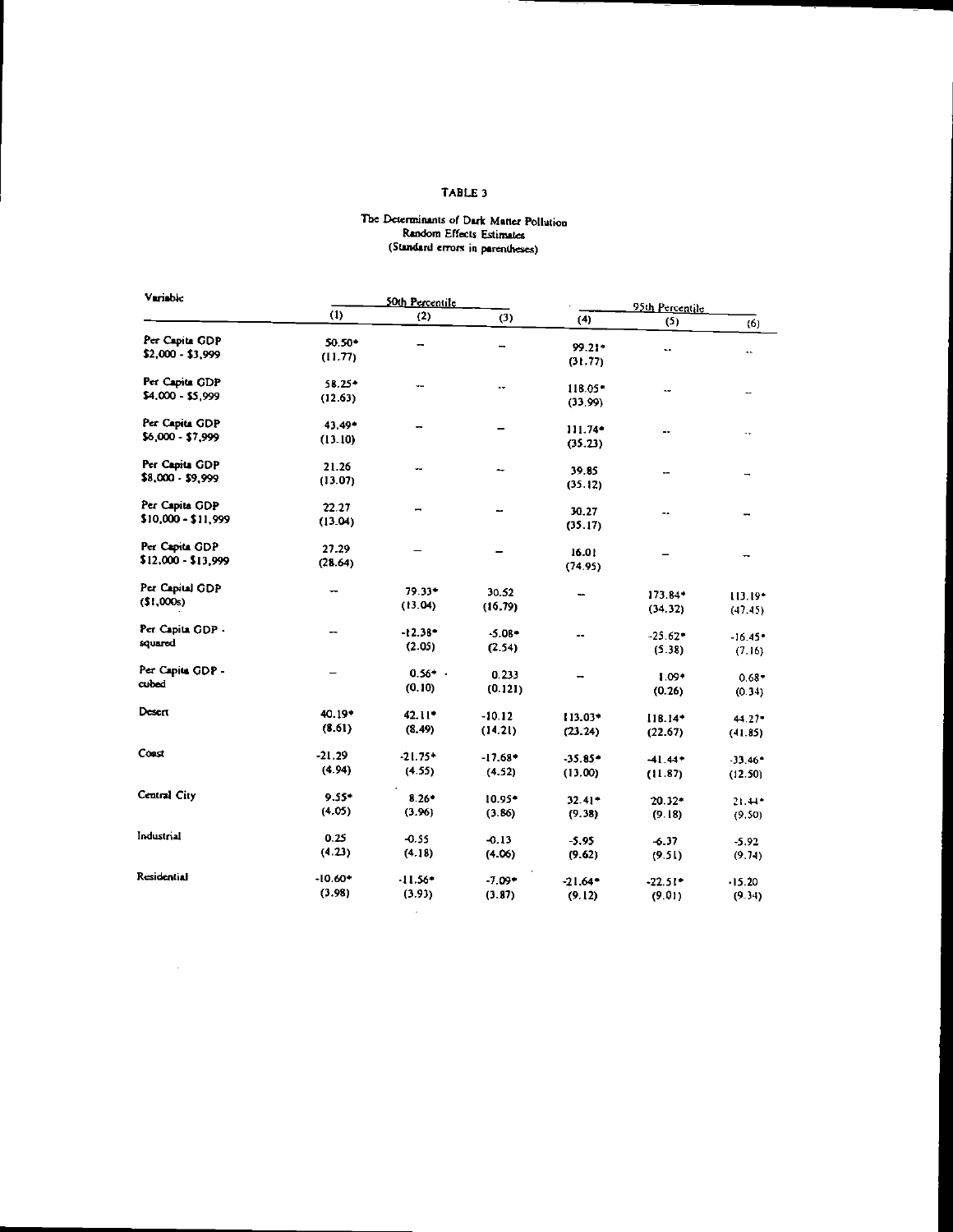| Pop. density<br>(10,000/sq. mi.)                  | $1.32 -$<br>(0.37) | $1.35*$<br>(0.36)        | $2.92*$             | 0.70    | 0.94             | 4.75                |
|---------------------------------------------------|--------------------|--------------------------|---------------------|---------|------------------|---------------------|
|                                                   |                    |                          | (1.17)              | (0.98)  | (0.95)           | (3.17)              |
| Year                                              | $-0.26$            | $-0.60$                  | $-0.59$             | 0.41    | $-0.15$          | 1.27                |
|                                                   | (0.58)             | (0.56)                   | (0.5B)              | (1.51)  | (1.45)           | (1.59)              |
| Communist                                         | $-20.44*$          | $-20.93*$                | $-14.44$            | $-0.98$ | $-9.73$          | 7.56                |
|                                                   | (7.91)             | (7.54)                   | (B.51)              | (20.87) | (19.78)          | (23.39)             |
| <b>Trade Intensity</b>                            | -                  | $\overline{\phantom{a}}$ | $-6.57$             | --      |                  | $-12.05$            |
|                                                   |                    |                          | (6.35)              |         |                  | (17.84)             |
| p-value for all<br><b>GDP</b> variables           | .0001              | .0001                    | .0001               | .0001   | 0001             | .0001               |
| Per Capita GDP at which<br>pollution reaches peak | --                 | 54.721<br>(771)          | \$4.240<br>(2, 180) |         | \$4,970<br>(973) | \$4,971<br>(2, 105) |
| $\sigma_{\bullet}^{2}$                            | 598                | 953                      | 864                 | 4,865   | 4,828            | 4,772               |
| $\sigma_{\bullet}^2$                              | 192                | 186                      | 166                 | 2,183   | 2,040            | 2,108               |
| R <sup>2</sup>                                    | .345               | .352                     | .210                | .315    | .315             | .221                |

 $\vec{r}$ 

Equations also include an intercept and a dummy to indicate that the type of area is unknown. Sample size is 506 for columns 1, 2, 4 and 5; sample size is 457 for columns 1 and 6. Notes:

\*Statistically significant at .05 level for a two-tailed t-test.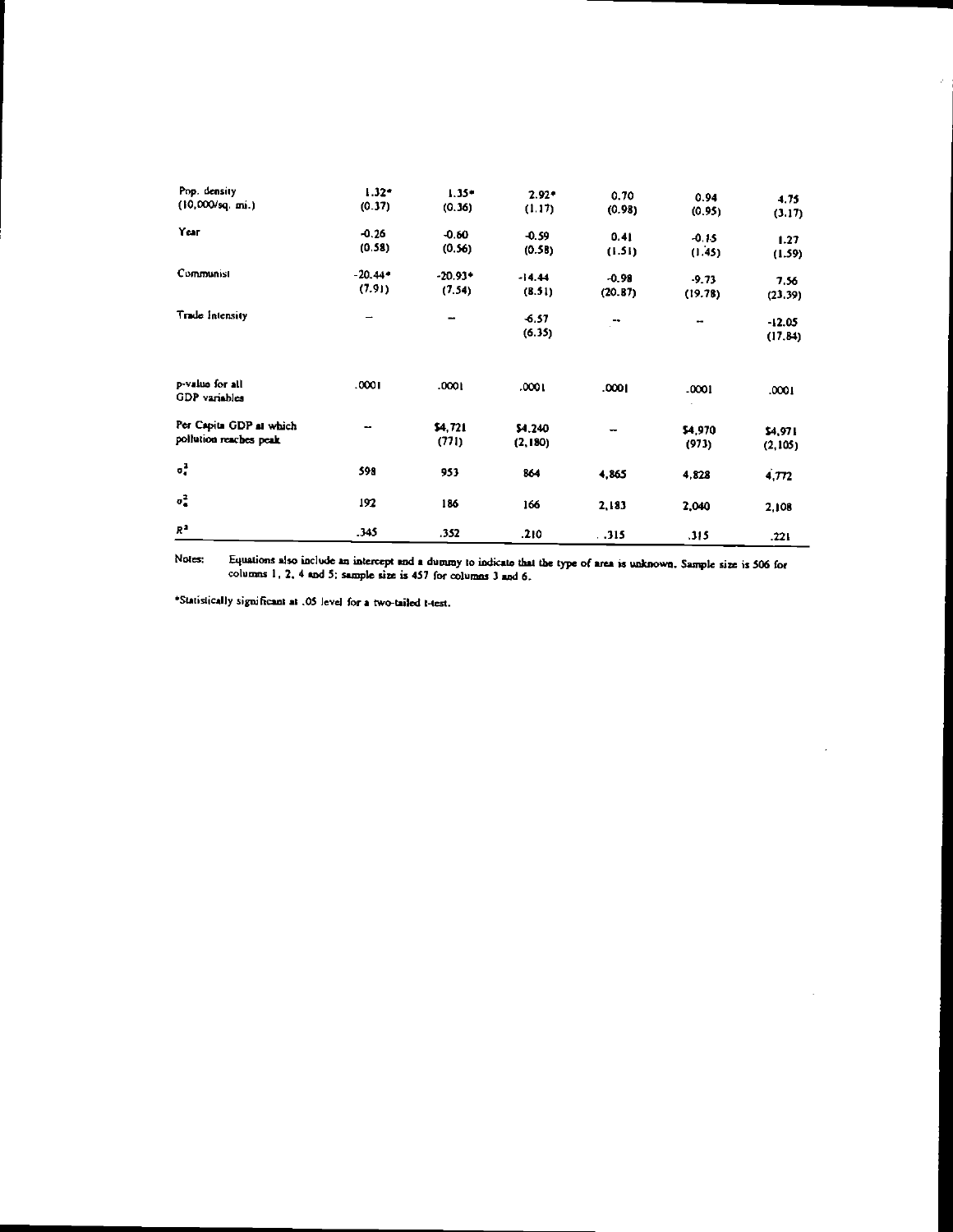## The Determinants for Suspended Particles Pollution<br>Random Effects Estimates<br>(Standard errors in parentheses)

| Vanable             |                       | 50th Percentile | 95th Percentile          |            |                       |                    |
|---------------------|-----------------------|-----------------|--------------------------|------------|-----------------------|--------------------|
|                     | (1)                   | (2)             | (3)                      | (4)        | (5)                   | (6)                |
| Per Capita GDP      | $-102.4*$             | -               | ٠                        | $-191.4$   |                       |                    |
| $$2,000 - $3,999$   | (11.9)                |                 |                          | (25.4)     |                       |                    |
| Per Capita GDP      | $-129.7*$             | --              | $\overline{\phantom{a}}$ | $-247.4$   | ۰.                    |                    |
| \$4,000 - \$5,999   | (13.5)                |                 |                          | (29.0)     |                       |                    |
| Per Capita GDP      | $-101.9*$             | ÷               |                          | -134.2     |                       |                    |
| $$5,000 - $7,999$   | (31.8)                |                 |                          | (69.2)     |                       |                    |
| Per Capita GDP      | $-201.2*$             |                 |                          | $-348.8*$  |                       |                    |
| $$8,000 - $9,999$   | (22.4)                |                 |                          | (47.1)     |                       |                    |
| Per Capita GDP      | $-221.1$ <sup>*</sup> |                 |                          | $-125.0 -$ |                       |                    |
| $$10,000 - $11,999$ | (13.0)                |                 |                          | (27.7)     |                       |                    |
| Per Capita GDP      | $-187.9+$             |                 |                          | $-368.1*$  |                       |                    |
| $$12,000 - $13,999$ | (14.6)                |                 |                          | (31.6)     |                       |                    |
| Per Capita GDP      | $-183.1$              |                 |                          | $-366.2*$  |                       |                    |
| \$14,000 - \$15,999 | (12.5)                |                 |                          | (27.1)     |                       |                    |
| Per Capita GDP      | $-184.5$              |                 |                          | $-381.2*$  |                       |                    |
| $$16,000 - $17,999$ | (15.5)                |                 |                          | (32.9)     |                       |                    |
| Per Capita GDP      |                       | $-71.97+$       | $-72.54+$                |            | $-144.31*$            | $-146.48*$         |
| (51,000s)           |                       | (8.02)          | (8.49)                   |            | (17.81)               | (17.74)            |
| Per Capita GDP -    |                       | $6.03*$         | $5.81*$                  | --         | $12.65^{\circ}$       | $12.31 -$          |
| squared             |                       | (1.03)          | (1.10)                   |            | (2.28)                | (2.28)             |
| Per Capita GDP -    |                       | $-0.157-$       | $-0.143+$                |            | $-0.353$ <sup>*</sup> | $-0.328$           |
| cubed               |                       | (0.043)         | (0.040)                  |            | (0.085)               | (0.084)            |
| Desert              | $189.6*$              | $213.3 -$       | $289.4*$                 | 354.7*     | $409.8^{\circ}$       | 489.5*             |
|                     | (19.0)                | (18.6)          | (34.3)                   | (40.7)     | (39.6)                | (68.9)             |
| Coust               | 0.42                  | 4.47            | 2.90                     | $-9.78$    | 0.22                  | $-1.39$            |
|                     | (7.73)                | (7.58)          | (7.41)                   | (16.41)    | (16.01)               | (15.43)            |
| Central City        | $11.11*$              | 12.99*          | $14.76*$                 | $32.52*$   | $36.31*$              | 39.II <sup>*</sup> |
|                     | (5.24)                | (5.20)          | (4.28)                   | (10.47)    | (10.40)               | (10.46)            |

 $\bar{z}$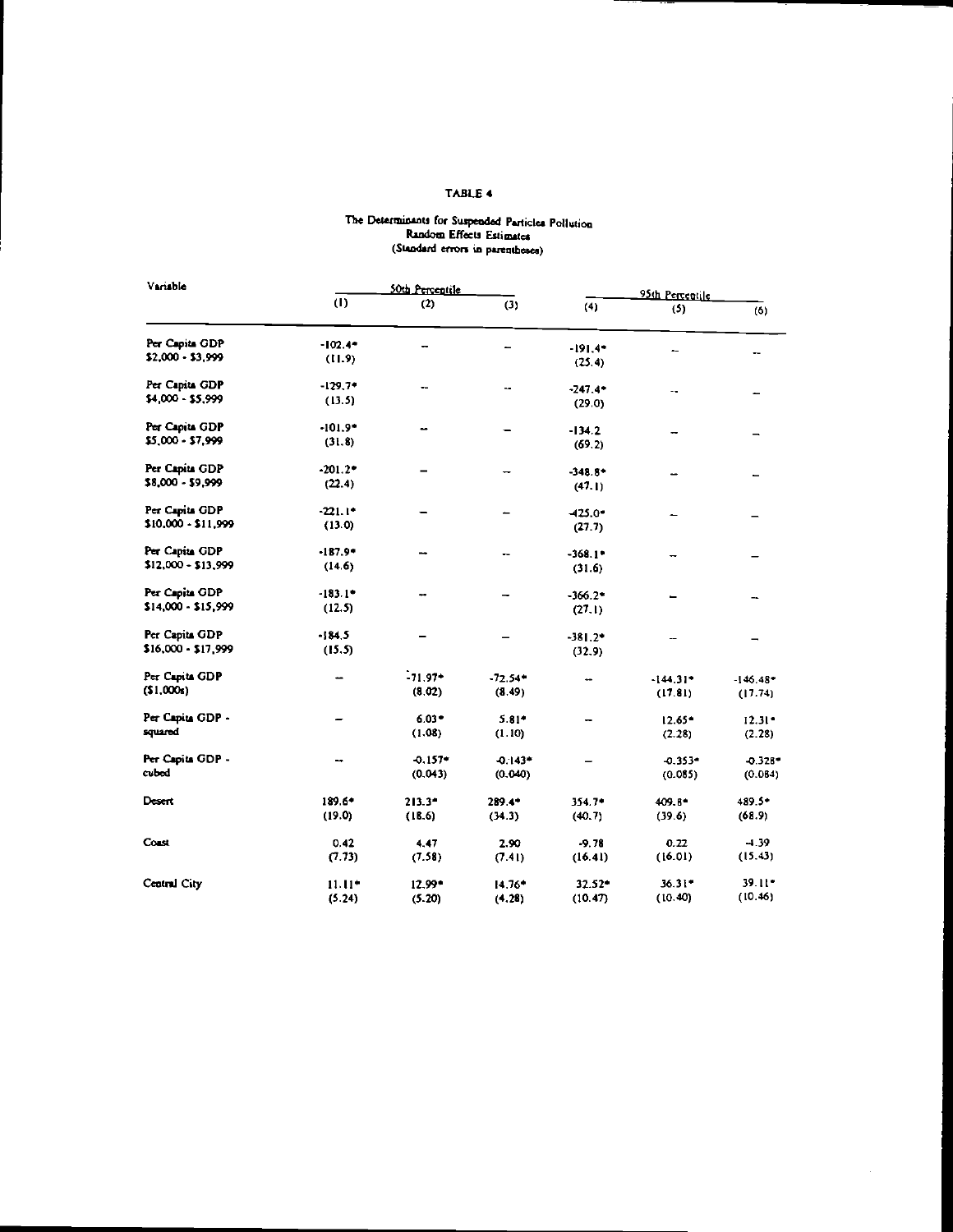| Industrial           | $13.73 -$             | $15.23*$                 | 11.15                 | 44.28                 | 47.55*     | $40.48*$  |
|----------------------|-----------------------|--------------------------|-----------------------|-----------------------|------------|-----------|
|                      | (5.79)                | (5.77)                   | (5.91)                | (11.55)               | (11.49)    | (11.66)   |
| Residential          | $-12.17$ <sup>*</sup> | $9.67*$                  | $-9.45$               | $-1.19$               | 3.83       | 2.02      |
|                      | (5.83)                | (4.78)                   | (5,90)                | (11.62)               | (11.51)    | (11.66)   |
| Pop. density         | 5.20                  | $-4.64$                  | $-17.55$              | $-41.38$              | $-43.97$   | $.74.43*$ |
| (10,000/sq, mi.)     | (9.99)                | (9.64)                   | (12.63)               | (21.84)               | (20.95)    | (26.92)   |
| Year                 | $-2.06$               | $-2.27$                  | $2.26*$               | $-1.41$               | $-1.65$    | $-1.27$   |
|                      | (1.20)                | (1.14)                   | (1.15)                | (2.58)                | $(2.43)$ . | (2, 41)   |
| Communist            | 90.52                 | $108.37*$                | $107.81$ <sup>*</sup> | $221.51$ <sup>*</sup> | 256.46*    | $251.12*$ |
|                      | (13.21)               | (12.65)                  | (12.54)               | (28.68)               | (27.28)    | (26.52)   |
| Trade Intensity      | -                     | $\overline{\phantom{a}}$ | 12.39                 |                       | ٠          | 6.49      |
|                      |                       |                          | (15.17)               |                       |            | (31.23)   |
| p-value for all      | 0001                  | .0001                    | .0001                 | .0001                 | .0001      | .0001     |
| <b>GDP</b> variables |                       |                          |                       |                       |            |           |
| $\sigma^2_{\rm c}$   | 3,379                 | 3,350                    | 3,482                 | 12,950                | 12,793     | 13,085    |
|                      |                       |                          |                       |                       |            |           |
| $\sigma^2_{\rm e}$   | 3,353                 | 3,754                    | 3,073                 | 18,043                | 17,218     | 14,894    |
| $R^2$                | .581                  | .577                     | .574                  | -569                  | .582       | .590      |
|                      |                       |                          |                       |                       |            |           |

Equations also include an intercept, a dummy to indicate the type of area unknown, and two dummies to indicate the kind of instrument used to measure suspended particulate matter. Sample size is  $1,021$  for columns  $1, 2,$ Notes:

 $\mathcal{L}_{\text{eff}}$ 

 $\sim 10^{-1}$ 

\*Statistically significant at .05 level for a two-tailed t-test.

 $\mathcal{L}_{\mathcal{A}}$ 

 $\mathcal{A}^{\mathcal{A}}$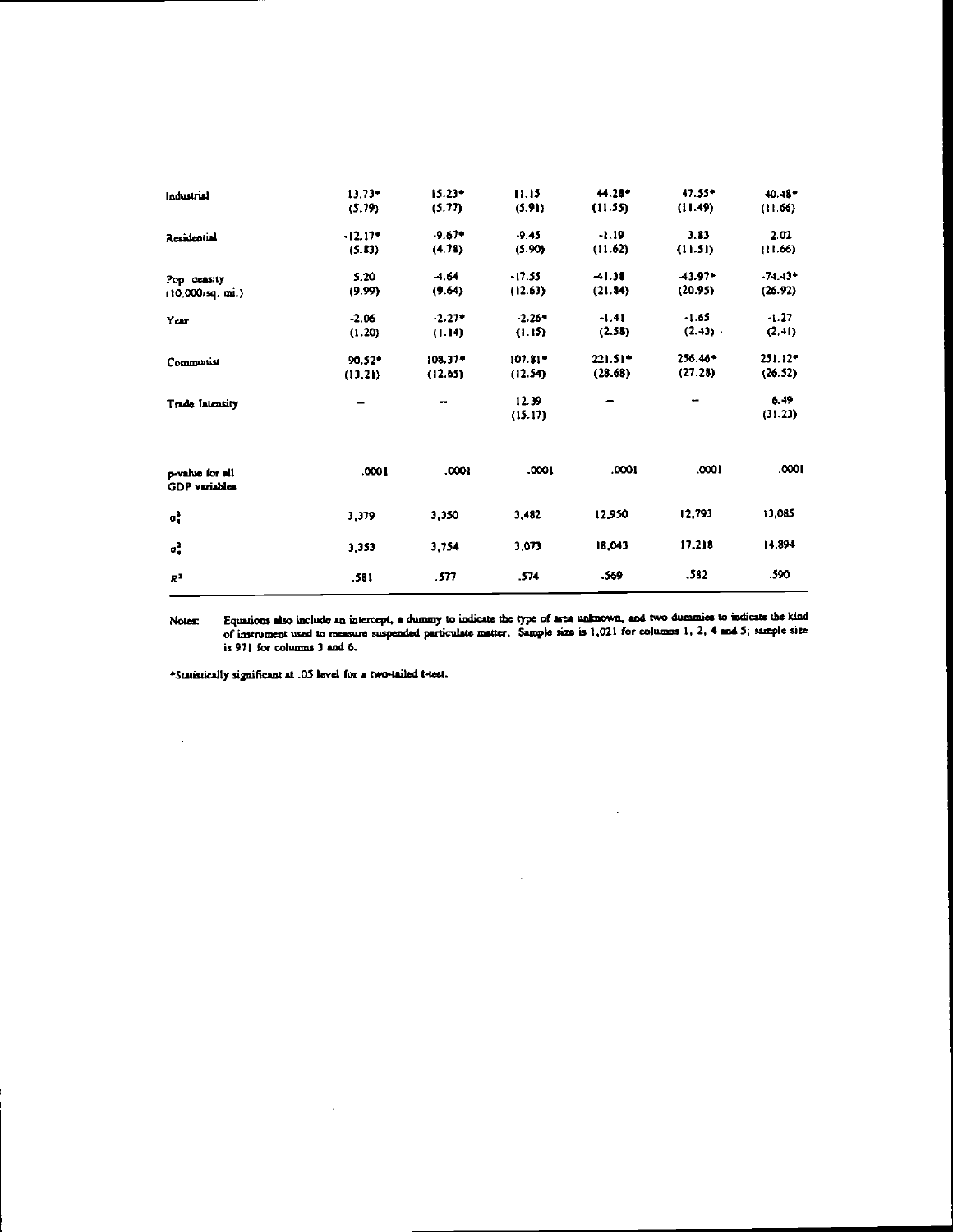|                                     |                    | SO <sub>2</sub>    |                                | Dark Matter        | Suspended Particles |                     |
|-------------------------------------|--------------------|--------------------|--------------------------------|--------------------|---------------------|---------------------|
| Variable                            | 50 pctl            | 95 pctl            | 50 pctl                        | 95 pctl            | $50$ pct            | 95 pctl             |
| Per Capita GDP<br>(51,000s)         | $12.54*$<br>(4.69) | $-8.28$<br>(15.11) | 24.35<br>(17.70)               | 77.89<br>(49.71)   | 63.44*<br>(13.94)   | 142.18*<br>(30, 30) |
| Per Capita GDP -<br>squared         | $-1.74*$<br>(0.52) | 0.10<br>(1.67)     | $-1.15$<br>(2.73)              | $-12.10$<br>(7.66) | $-2.84$<br>(1.49)   | $-6.21$<br>(3.23)   |
| Per Capita GDP -<br>cubed           | $0.05*$<br>(.02)   | $-0.00$<br>(.06)   | 0.19<br>(0.13)                 | 0.51<br>(0.36)     | 0.04<br>(0.05)      | 0.07<br>(0.11)      |
| Year                                | $-1.05*$<br>(0.28) | $-3.51$<br>(0.90)  | $-0.91$ <sup>*</sup><br>(0.42) | $-1.12$<br>(1.17)  | $-3.60*$<br>(0.82)  | $-5.58$<br>(1.77)   |
| No. of site<br>dummies              | 239                | 239                | 87                             | 87                 | 161                 | 161                 |
| p-value for<br><b>GDP</b> variables | 0.0001             | 0.118              | 0.479                          | 0.250              | 0.0001              | 0.0001              |
| $\sigma_*^2$                        | 161                | 1,951              | 141                            | 1,070              | 919                 | 3679                |
| $\sigma_{\bullet}$                  | 97                 | 982                | 93                             | 755                | 512                 | 2473                |
| $R^2$                               | 0.76               | 0.77               | 0.87                           | 0.82               | 0.91                | 0.91                |

### Random Effects Estimates of the Determinants of Air<br>Pollution Including Fixed Site Effects<br>(Standard errors in parentheses)

Sample size is  $1,370$  for  $SO_2$ , 506 for dark matter and  $1,021$  for suspended particles. The  $SO_2$  equations also include a dummy for the measuring device, and the suspended particles equations include two dummies for m Notes:

\*Statistically significant at .05 level for a two-tailed t-test.

 $\bar{z}$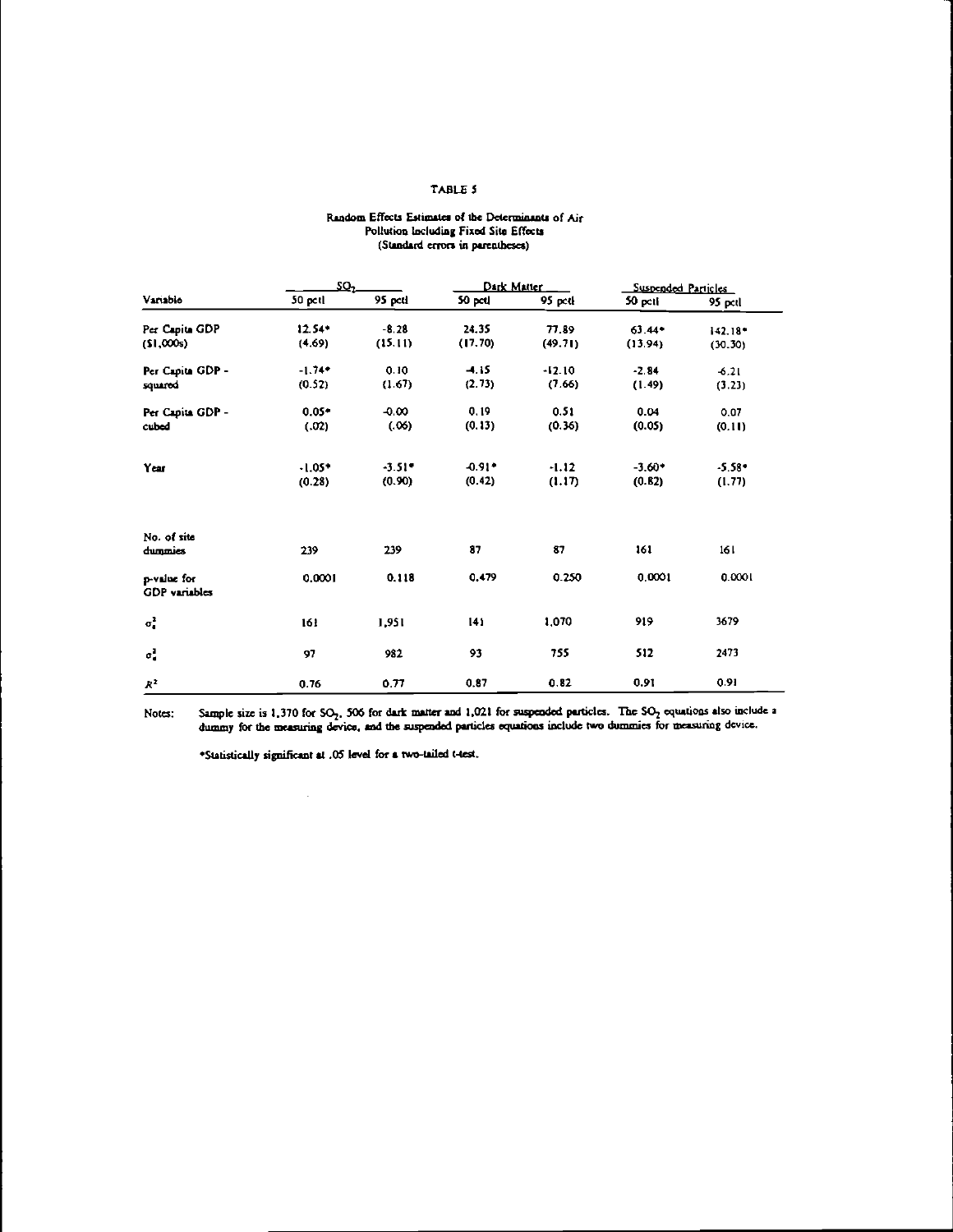### The Determinants of the Pattern of U.S. Imports<br>from Mexico and of Value Added by Maquiladora

 $\ddot{\phantom{a}}$ 

 $\bar{z}$ 

| Independent<br>Variables                                                      | Total US Imports from Mexico<br>as Fraction of US shipments |                   |                               | Mexican Value Added in 807 Imports<br>as Fraction of US Value Added | Maquiladora Value Added as<br>Fraction of US Value Added |                   |  |
|-------------------------------------------------------------------------------|-------------------------------------------------------------|-------------------|-------------------------------|---------------------------------------------------------------------|----------------------------------------------------------|-------------------|--|
|                                                                               | (1)                                                         | (2)               | (3)                           | (4)                                                                 | (5)                                                      | (6)               |  |
| Constant                                                                      | $.02B*$<br>(.008)                                           | $-027*$<br>(.009) | $.019*$<br>(.006)             | $.021*$<br>(0.007)                                                  | .010.<br>(.007)                                          | $.015*$<br>(.007) |  |
| Human Capital Share                                                           | $-053*$<br>(.016)                                           | $-053*$<br>(.016) | $-016$<br>(.010)              | $-015$<br>(.010)                                                    | $-015$<br>(.012)                                         | $-016$<br>(.011)  |  |
| Physical Capital Share                                                        | $-024*$<br>(.010)                                           | $-023*$<br>(.011) | $-026$ <sup>*</sup><br>(.009) | $-0.027$<br>(010)                                                   | $-011$<br>(010)                                          | $-016$<br>(.011)  |  |
| <b>Pollution Abatement Costs</b><br>as Fraction of US Industry<br>Value Added | .014<br>(.060)                                              | .012<br>(.061)    | $-165$<br>(.073)              | $-151+$<br>(.074)                                                   | $-035$<br>(.098)                                         | $-077$<br>(.090)  |  |
| <b>Tanff Rate</b>                                                             | $-002$<br>(.028)                                            | $-001$<br>(.029)  | ╌                             |                                                                     |                                                          | -                 |  |
| <b>Injury Rate</b>                                                            | н.                                                          | .005<br>(.020)    | ۰.                            | $-011$<br>(.016)                                                    |                                                          | $-0.28$<br>(.020) |  |
| $R^2$                                                                         | .127                                                        | .127              | .095                          | .095                                                                | .236                                                     | .392              |  |
| Sample Size                                                                   | 135                                                         | 135               | 136                           | 136                                                                 | 19                                                       | 19                |  |
| Mean of Dependent Variable                                                    | .0069                                                       | .0069             | .0022                         | .0022                                                               | .0012                                                    | .0012             |  |

Notes: Standard errors are in parenthesis. Columns (1) and (2) are OLS estimates. Columns (3), (4), (5) and (6) are maximum likelihood estimates of Tobit models.

\*Indicates statistically significant at .05 level.

 $\hat{\mathcal{L}}$